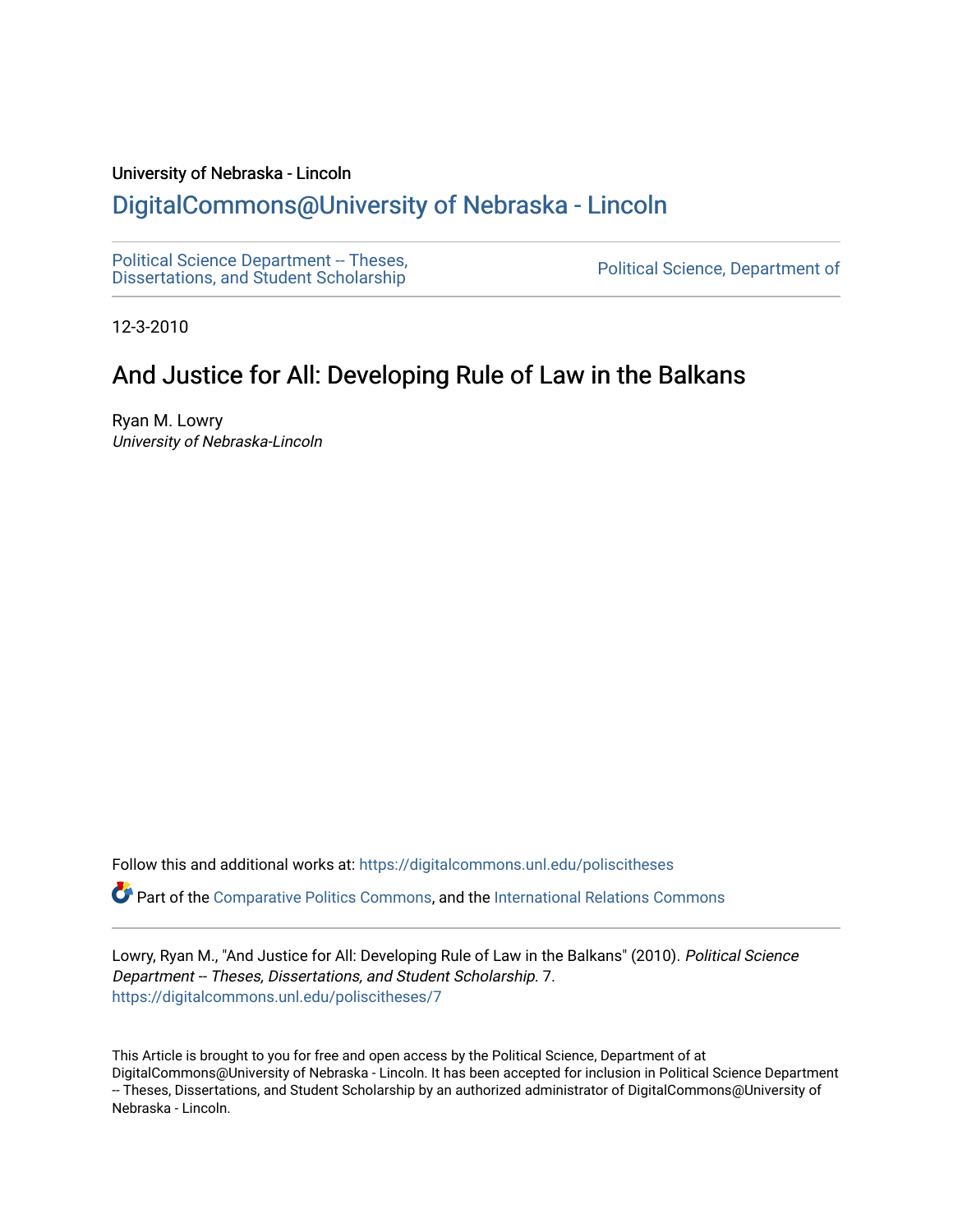## AND JUSTICE FOR ALL:

## DEVELOPING RULE OF LAW IN THE BALKANS

by

Ryan M. Lowry

### A THESIS

Presented to the Faculty of

The Graduate College at the University of Nebraska

In Partial Fulfillment of Requirements

For the Degree of Master of Arts

Major: Political Science

Under the Supervision of Professor Patrice McMahon

Lincoln, Nebraska

December, 2010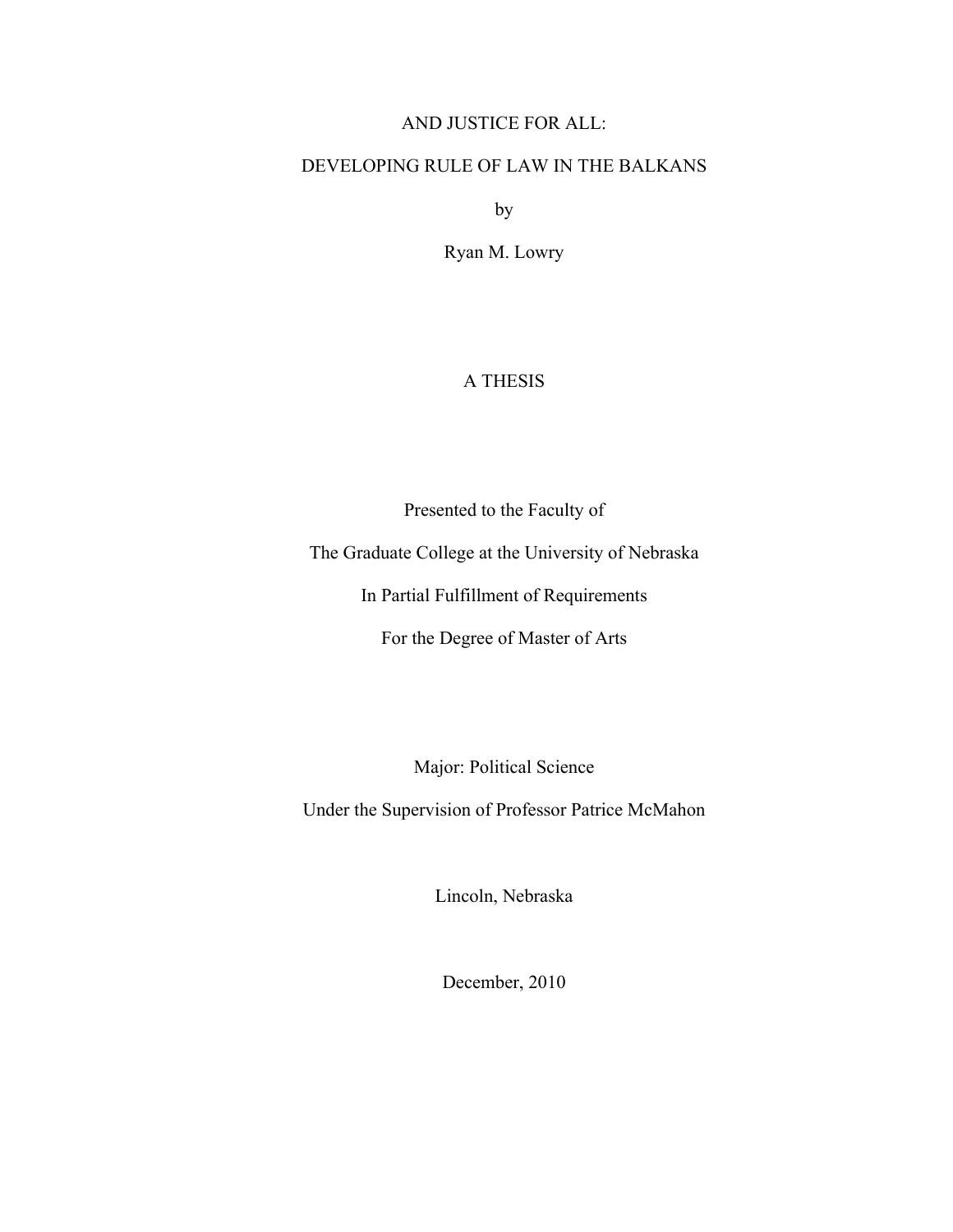#### AND JUSTICE FOR ALL: DEVELOPING RULE OF LAW IN THE BALKANS

Ryan M. Lowry, M.A.

University of Nebraska, 2010

Adviser: Patrice McMahon

The United Nations created the International Criminal Tribunal for the Former Yugoslavia to bring to justice those who had committed the worst crimes during the conflicts in the Balkans during the 1990s. From the outset, this institution was envisioned to temporarily process indicted war criminals. The domestic courts in Bosnia-Herzegovina, Croatia, and Serbia were seen as being corrupt and ill equipped to handle such cases; rule of law was absent or severely lacking in these countries. As the Tribunal winds down, however, both international and domestic actors have emphasized the need to strengthen their judicial systems that will create a culture of rule of law in the Balkans, and thus be able to not only handle war crimes cases but fairly adjudicate all cases that are brought before the courts. This research looks at how successful the European Union accession process has been in creating domestic judicial reforms that will strengthen local judiciaries. This research shows that EU accession has contributed to a modest amount of successful reforms in Bosnia and Serbia, while it has been less successful in Croatia. The reason, I argue, is the level of domestic support for EU accession. Bosnia and Serbia enjoy higher levels of support for EU accession, giving political leaders confidence that implementing judicial reforms required by the EU will not be costly to them. Croatian leaders, on the other hand, may be weary of implementing reforms that would not be favored by the public.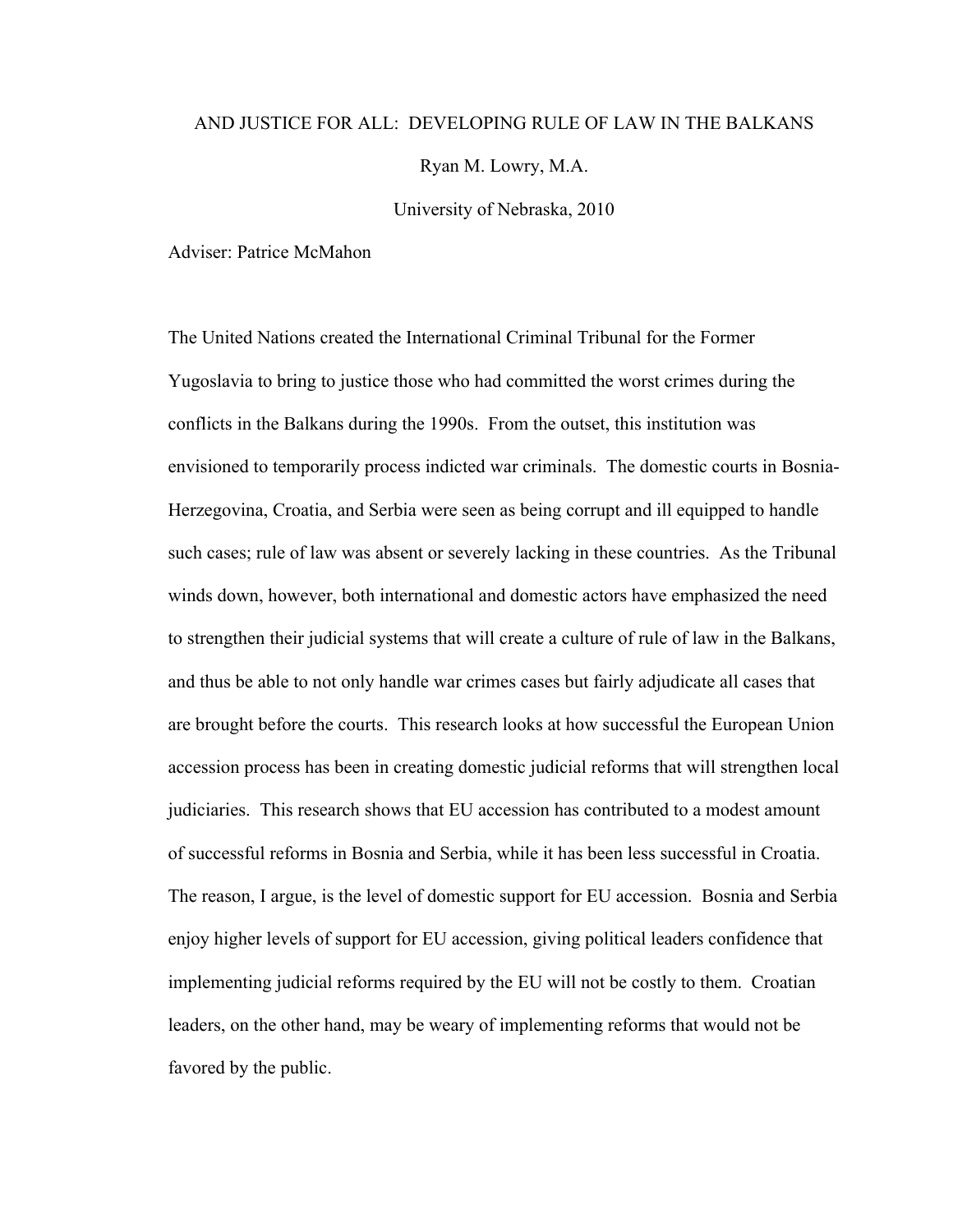## DEDICATION

For Mitch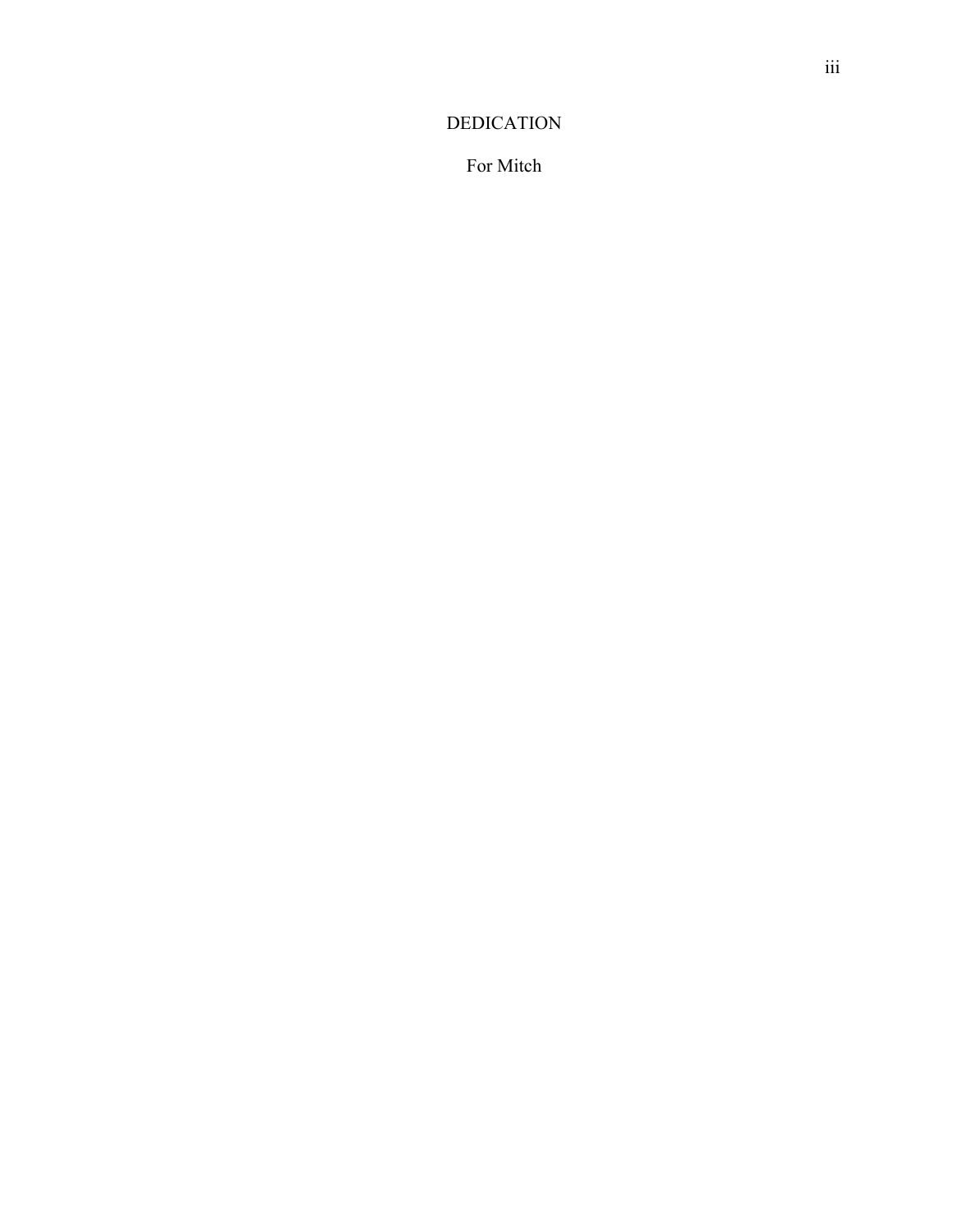#### ACKNOWLEDGEMENTS

I would like to express my sincere thanks to Patrice McMahon, who served not only as my advisor but also my mentor. Without her support and helpful comments, this work would have remained incomplete. Her dedication to scholars is unmatched, and I am grateful for having had the opportunity to work with her. I would also like to thank Ross Miller and Courtney Hillebrecht. Their insightful comments and suggestions were instrumental in this project. Finally I would like to thank my family. I could not begin to convey how much their encouragement means to me.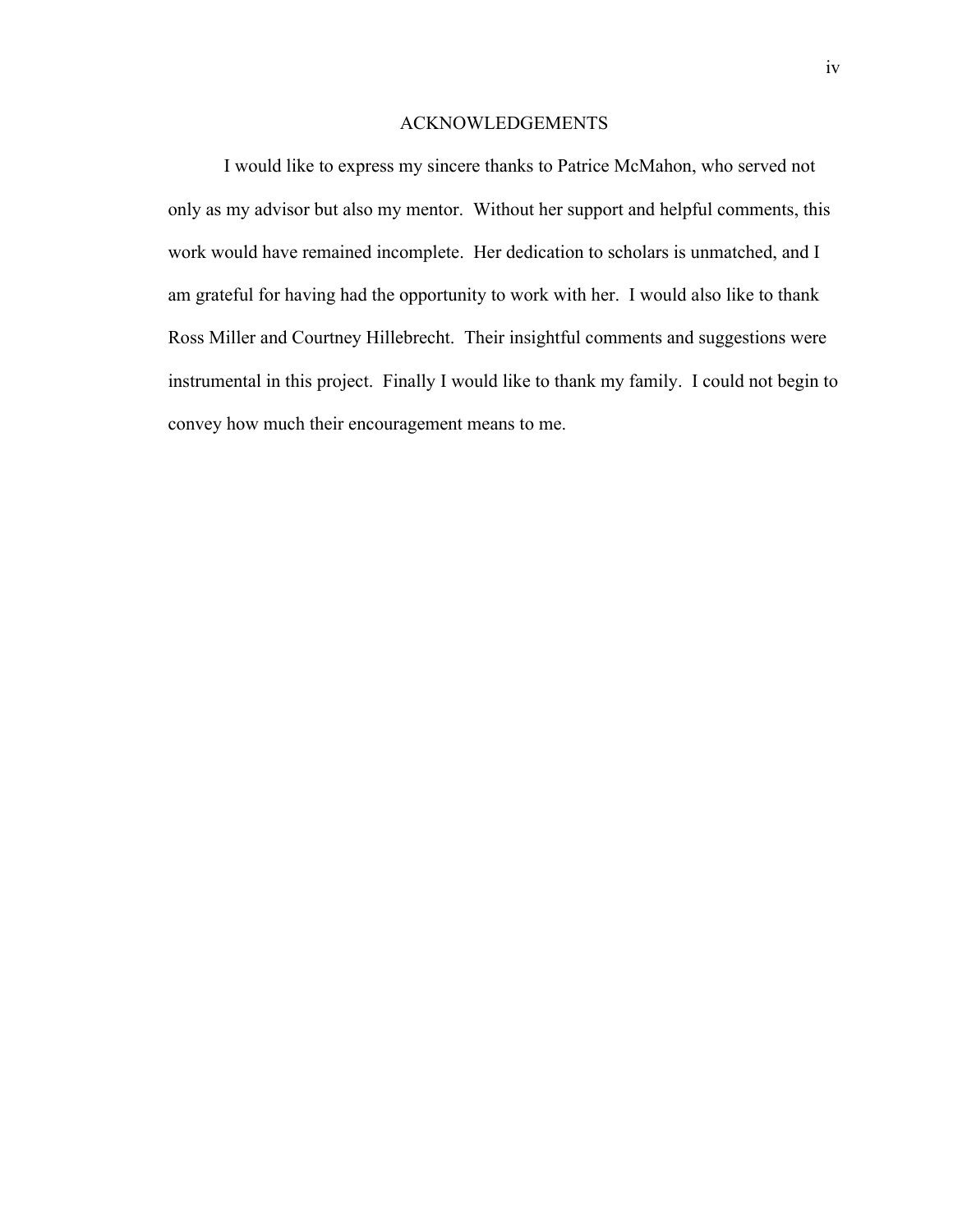## TABLE OF CONTENTS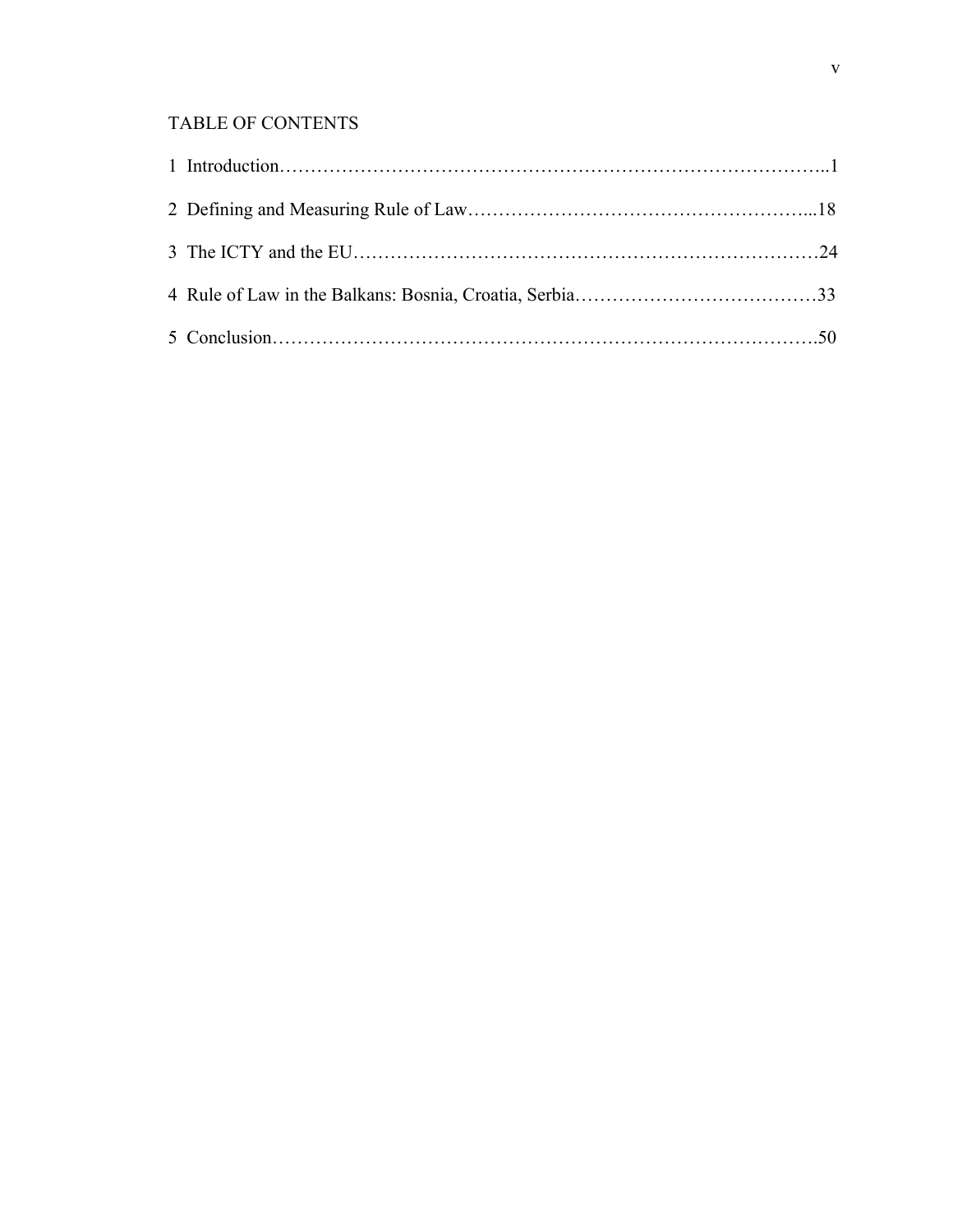#### CHAPTER 1

## Introduction

The wars in the Balkans during the 1990's brought some of the worst crimes against humanity to surface in Europe since World War II. The international community, after bearing witness to these crimes, could not stand idly by. As a result, in 1993 the International Criminal Tribunal for the Former Yugoslavia (ICTY) was created to prosecute those who had committed the worst atrocities. The United Nations emphasized the need to establish an international tribunal that would halt any further violations of international law in the Balkans (UN Security Council Resolution 808). Some argue that without an international tribunal, there would be no domestic trials held to address the crimes committed (Clark 2010, 88). An international tribunal would be better equipped to process such criminal cases as domestic courts are easily politicized and lack credibility. Additionally, the rule of law is weakened in post-conflict societies (Lowry and McMahon 2010, 99). However, the final chapter of the ICTY is still being written with the completion of the few remaining cases on the docket. The ICTY has developed a Completion Strategy that will facilitate its closure and pass the responsibility to try war crimes cases to domestic courts in the Balkans. At the time of this writing, the ICTY's assessment projects the remaining ten trials to be completed by the end of 2012, with appeals extending through mid-2014 (United Nations 2010). The international community is moving forward with the Completion Strategy, presumably, because the domestic judicial systems in the Balkans have made enough progress to fairly try and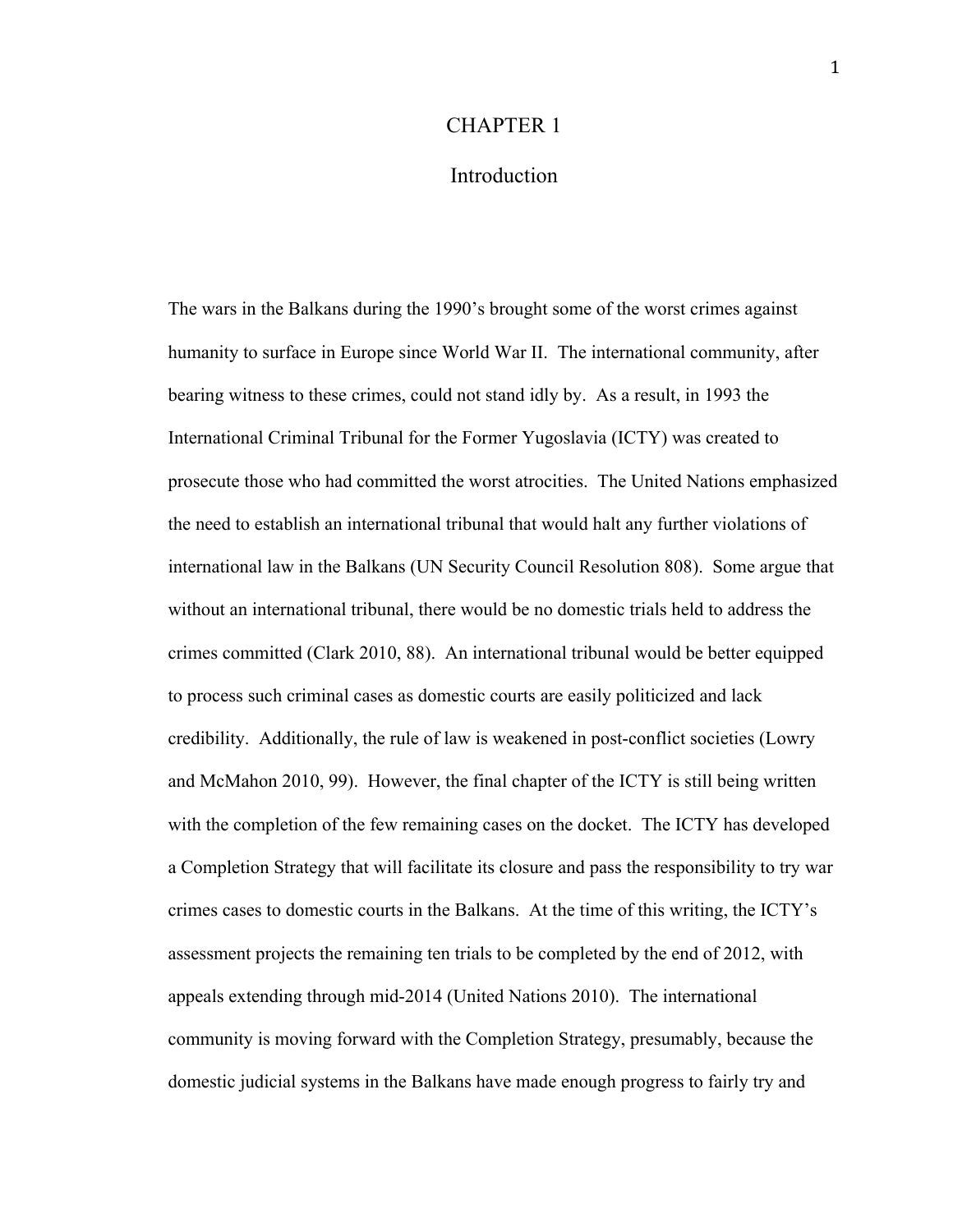adjudicate these cases. Reform efforts not only impact domestic trials for indicted war criminals, but also impact broader aspects of the judicial system if not the democratization process itself. This study looks at whether and to what degree the international community affects judicial reform in the Balkans.

If the ICTY, the international community, and domestic leaders in the region have agreed to the Completion Strategy, this suggests there is a level of confidence in the judicial systems in the Balkans. We should see, over time, positive changes in the judiciary and the development of rule of law in the region that was lacking in the immediate post-conflict period. This study broadly looks at how the international community has helped, or hindered, or hardly made a difference on the development of rule of law in the Balkans. While the international community uses a number of different methods to encourage the development of rule of law in the region, I will focus on one particular method: EU accession. Although there are many other potential influences on judicial reform, this research attempts, to the degree possible, isolate EU involvement as the independent variable of this research. I outline my argument for using EU accession in detail below. The dependent variable is the development of the judicial system in the three Balkans countries. Specifically, I look at reforms to the judicial system as they relate to the overall framework and structure of these institutions and their ability to operate independently from external pressures like political parties.

Financial assistance from the EU to the Balkans is staggering. Between the mid-1990s and today, the EU has spent nearly  $\epsilon$ 7 billion in the Balkans.<sup>1</sup> The amount

<sup>1</sup> From 2000-2006, aid to the Balkans was streamlined through the Community Assistance for Reconstruction, Development, and Stabilization (CARDS) program. Since 2007, the region has received assistance through the Instrument for Pre-accession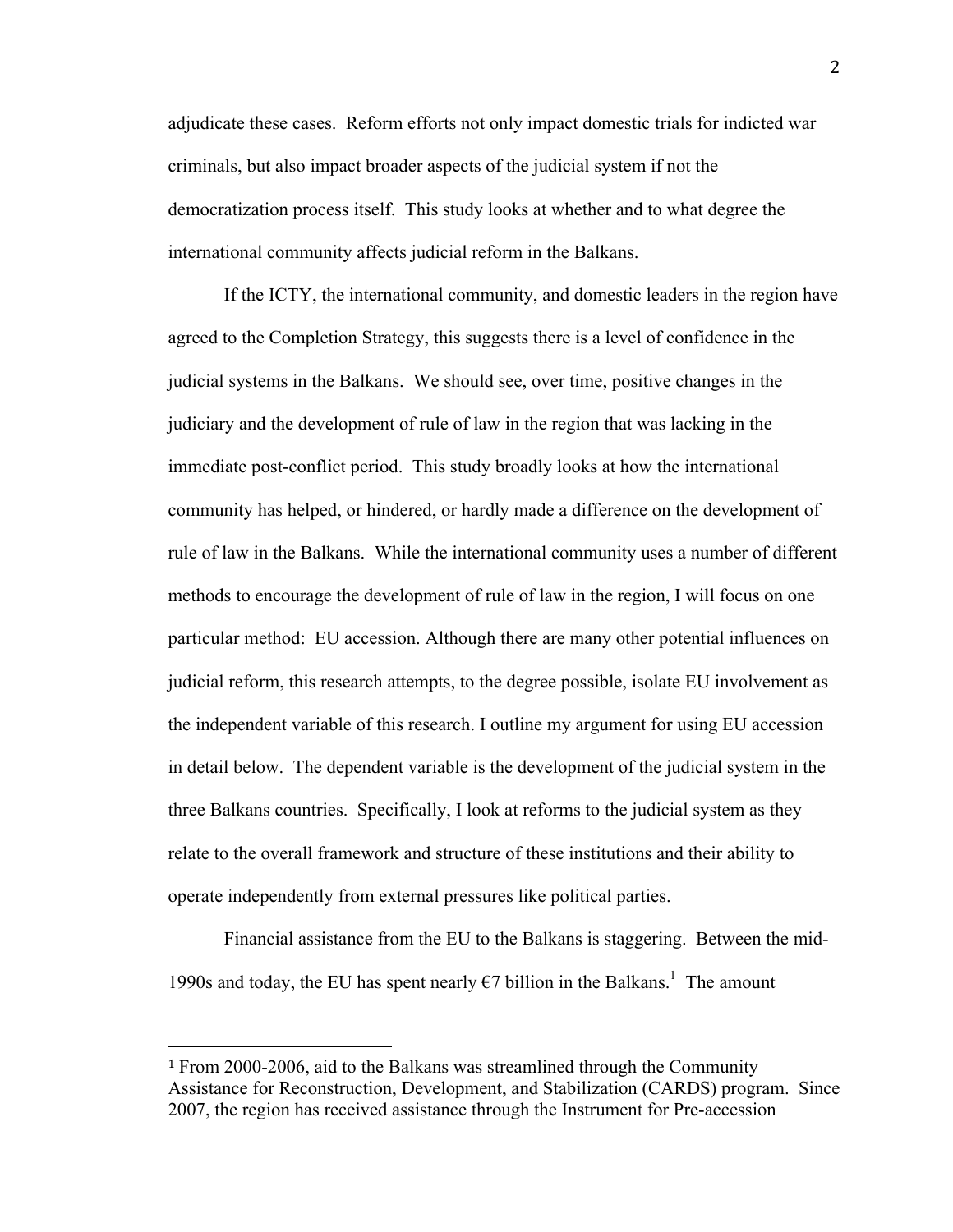allocated to strengthen domestic institutions alone in Croatia, Bosnia, and Serbia from 2007-2013 is over 2.8 billion euro.<sup>2</sup> This, however, is only a smart part of the much larger assistance the region has received from the US, other countries in Europe and various other public and private sources. With this much being spent to enhance and strengthen institutions, is the international community getting its money's worth? I argue that while there has been some improvement to the domestic judicial systems, there is still much room for improvement. Additionally, the evidence seems to reveal that EU accession may not impact domestic judicial reform as much as some hope. In fact, I argue that the presence of an intervening variable, domestic support, is what ultimately drives judicial reform.

Before elaborating on this argument, it is important to recognize the role that rule of law plays in the Balkans. The former Yugoslavia began to dismantle when Slovenia declared its independence in June 1991, followed shortly by Croatia. Slovenia's independence was hardly challenged. After a ten-day war Slovenian forces were successful in removing the Yugoslav military presence. Croatia, however, faced a long and difficult war with the Republic of Serbia. From 1991-1995, Croatian forces and the Yugoslav National Army engaged in combat. When the war ended, Croatia emerged victorious over the Yugoslav National Army. Bosnia, too, faced a devastating war in its quest for independence from 1992-1995. The conflict in Bosnia did not come to an end until the international community stepped in and negotiated the General Framework

Assistance (IPA). In the past, support from the EU has come in the form of macrofinancial support and humanitarian aid. http://ec.europa.eu/enlargement/index\_en.htm. Accessed 16 November 2010.

<sup>2</sup> These figures represent assistance from the European Commission's Instrument for Preaccession Assistance (IPA). http://ec.europa.eu/enlargement/index\_en.htm. Accessed
16
November
2010.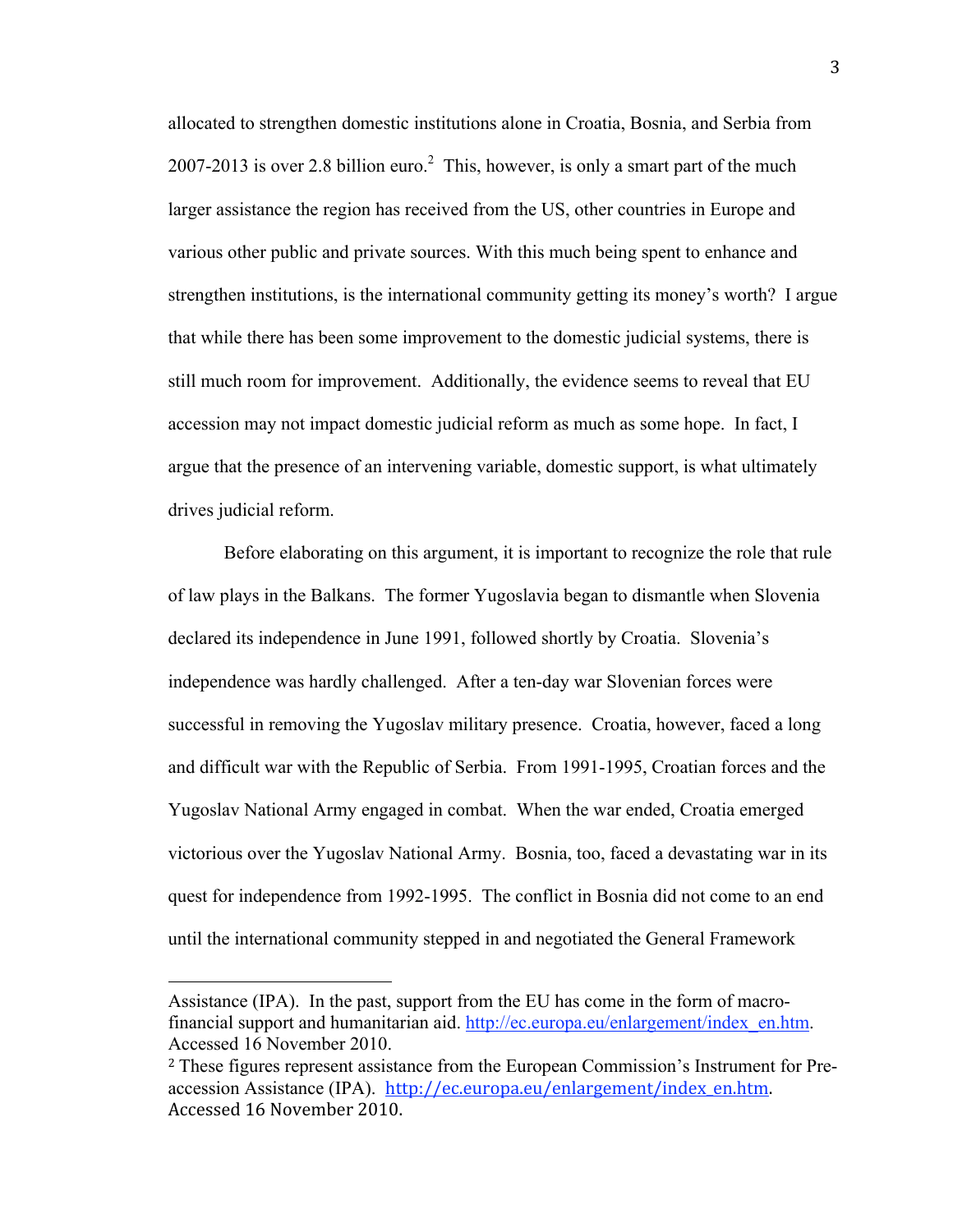Agreement for Peace in Bosnia and Herzegovina (also known as the Dayton Agreement). Participating in the negotiations were Serbian President Slobodan Milošević, Croatian President Franjo Tuđman, and Bosnian President Alija Izetbegović. The conflicts in the Balkans produced new states that had to now quickly begin to grapple with the effects of war while trying to navigate their way toward democracy.

Effectively addressing war crimes in domestic institutions was not possible in the immediate aftermath of the conflicts. Rule of law was lacking in the former Yugoslavia and the judicial system was seen as corrupt and ineffective, and fears loomed that trials would be compromised by ethnic bias and political considerations (Kerr 2005, 323; Barria and Roper 2008). Domestic judicial systems are often not in a position to conduct war crimes prosecutions following periods of conflict due to a number of variables including the strength of military and police forces responsible for violations, lack of political will, and weak legal systems (Zoglin 2005; Alvarez 1999; Kritz 1996). Over time, however, rule of law must develop in order for an effective democracy to emerge. Rule of law not only enhances the quality, but also the sustainability of democracy (Chavez 2004, 2). For Linz and Stepan, democratic consolidation requires both an attitudinal and constitutional component; meaning faith in democracy as the best form of government and conflict resolution according to rule of law (Linz and Stepan 1996a, 16; Chavez 2004, 2-3). Others see rule of law as being the cornerstone of liberal democratic governments (Diamond 1999). In order for the states of the former Yugoslavia to develop into strong and lasting democracies, rule of law would have to take center stage. Changes to the judicial system would be one component of developing rule of law, and subsequently, creating strong democracies.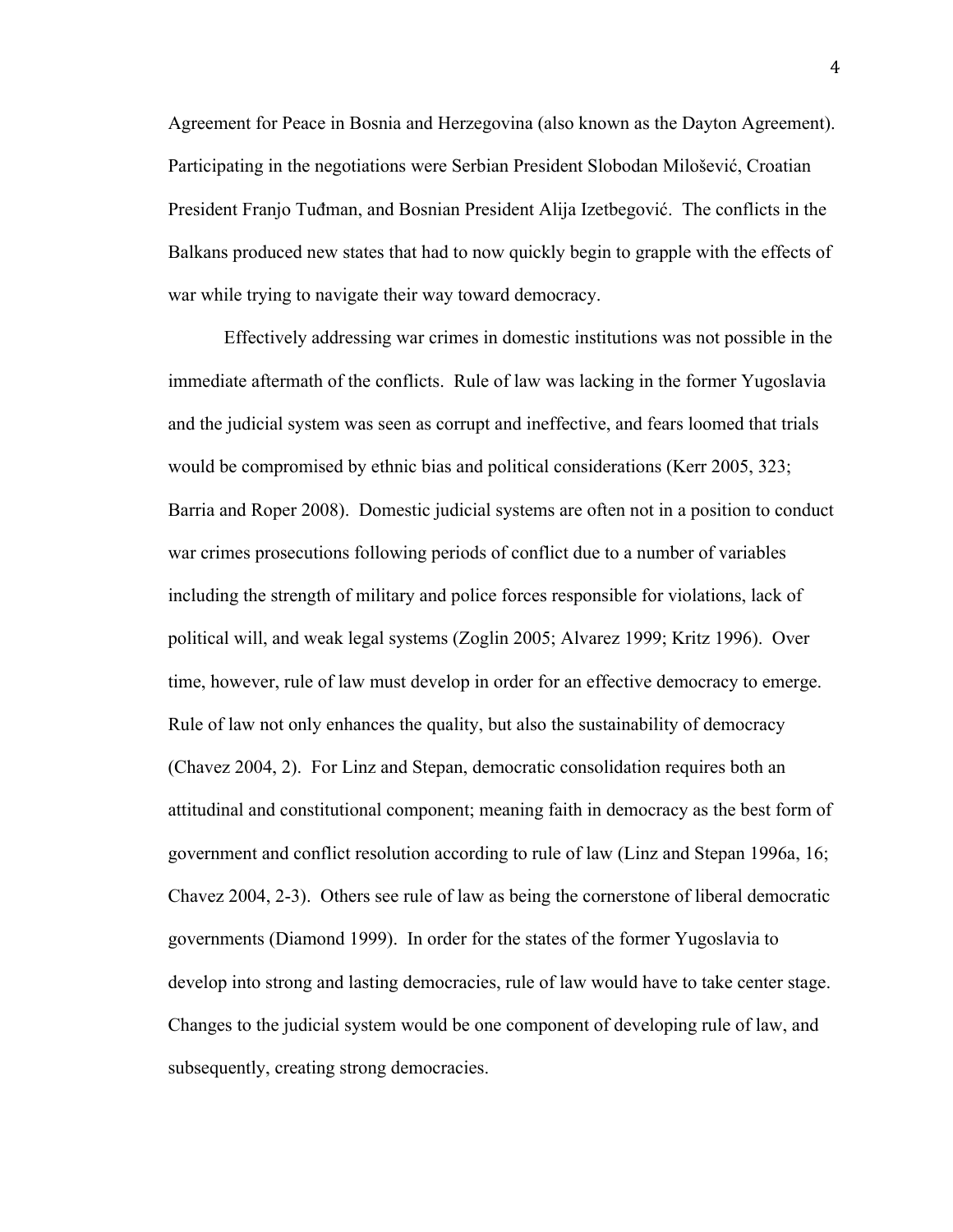While non-governmental organizations have conducted countless assessments of the judicial systems in the region, there is a lack of scholarly attention being paid to make a comparative assessment.<sup>3</sup> Here, I attempt to narrow the gap between academics and practitioners by assessing the development of the rule of law in Croatia, Bosnia-Herzegovina (hereafter Bosnia), and Serbia. While practitioners often focus on single country assessment, this research looks at the region as a whole. The academic literature, too, seems to overlook critical assessments of the region's judiciary. Rather, the focus has been on an important and growing body of literature that looks at the effectiveness of various types of transitional justice mechanisms such as trials, truth commissions, amnesties, and lustration. Additionally, scholars have contributed greatly to the literature on the role that international actors play in judicial reform in post-conflict societies, the need to address accountability, and the process of domestic judicial reform. These issues, however, are often studied separately (Call 1997).

The purpose of this research is to not only bring together empirical evidence from the assessments of rule of law in the three cases of Croatia, Bosnia, and Serbia, but also to look at the theoretical propositions advanced by scholars that suggest ways the international community is able to leverage domestic reform. Methodologically, measuring the success of transitional justice mechanisms is a difficult and tricky process (Thomas, Ron and Paris 2008; Fletcher, Weinstein and Rowen 2009; Van Der Merwe, Baxter and Chapman 2009). To overcome some of the problems associated with

<sup>3</sup> There are a number of NGOs operating in the region conducting assessments of the judicial system. For example, Human Rights Watch and the International Center for Transitional Justice publish periodic assessments of judicial reforms in the region. The American Bar Association's Rule of Law Initiative conducts assessments of the judiciary in the region, as well as assisting with legal education reform.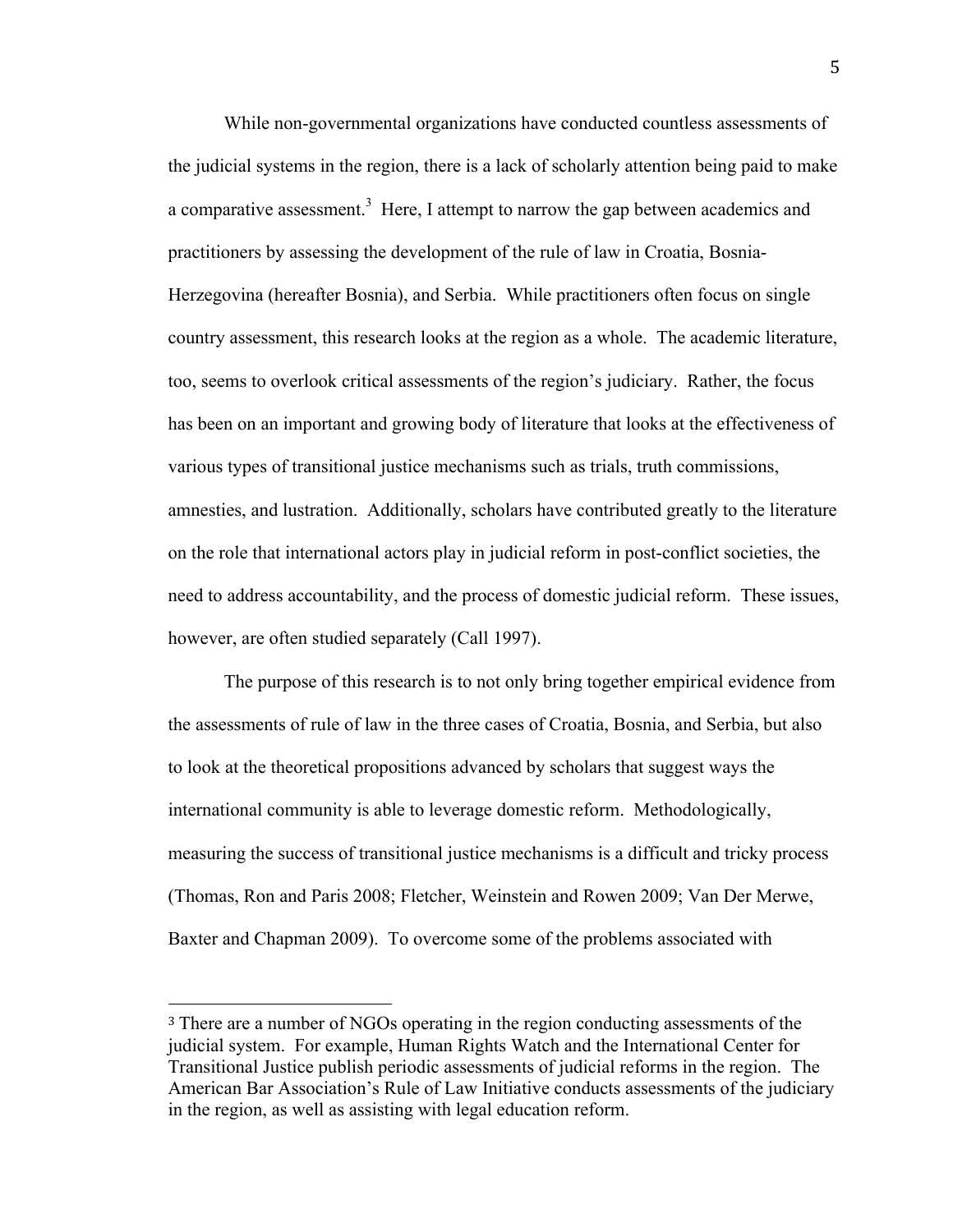measurement, I selected cases that are geographically part of the same region, share a common political (and to a large extent, cultural) background, and all experienced the role of victim and perpetrator during the conflicts resulting from the breakup of Yugoslavia. I keep the focus of this study narrow, looking only at the judiciary, rather than other institutions such as the police or military. I also use the same indices across all cases to measure judicial independence, reducing the chances that data will not be comparable across cases.<sup>4</sup>

To make a definitive claim about what drives judicial reform in the former Yugoslavia, and consequently what ensures that rule of law will develop and be sustained in these societies is an insurmountable task. Instead, I first look at various claims offered to explain judicial reform. There is a growing literature that looks at what drives judicial reform, particularly in post-conflict societies. Scholars have approached judicial reform from three basic angles. The first looks at cultural and political legacies to explain institutional choice in emerging democracies. Another approach focuses on selfinterested actions of politicians who bargain over the design of judicial institutions. Finally, some scholars emphasize the role of the international community in shaping judicial institutions. These three approaches try to answer the question of what factors influence judicial reform from different perspectives: historical, individual, and global.

#### Historical Approach to Judicial Reform

Looking at Eastern Europe, scholars emphasize the legacies of Communism in shaping the design of institutions in emerging democracies. These institutions are

<sup>4</sup> I use the Freedom House index on Judicial Framework and Independence as well as its Democracy index for Croatia, Bosnia, and Serbia.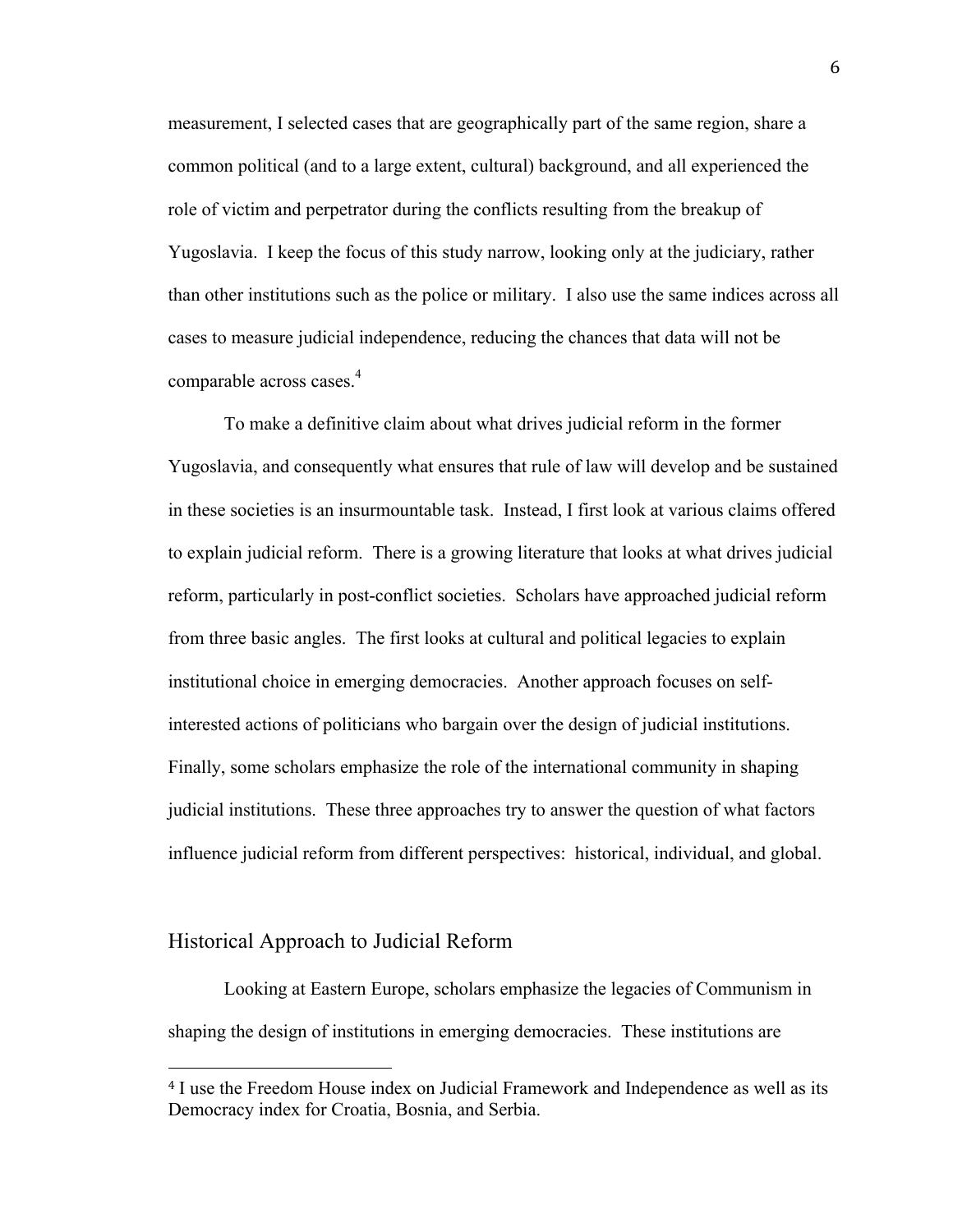constrained by norms, attitudes, and structural conditions of the former regimes. For some, an important distinction must be made when examining Eastern Europe, as opposed to other states undergoing democratic transition. Linz and Stepan note that former authoritarian regimes, such as those in Southern Europe and Latin America, benefited from the adoption of principles of western law, a developed legal scholarship, and lower levels of politicization of the state apparatus (1996b, 333-335). This is not a universal view, however. Rebecca Chavez's survey of rule of law development in Latin America highlights ongoing issues with the judiciary.

In most of Latin America, democratic transitions have occurred, yet the judicial branch remains unable to place real constraints on the executive branch. Leaders have not taken advantage of the democratic opportunity to change the incentive structures that have encouraged the subordination of the courts. A politically malleable judiciary is one of the most entrenched obstacles in the way of the rule of law in Latin America (Chavez 2004, 3).

Her assessment highlights not only the problems seen in Latin America, but also in post-Communist countries. In former Communist countries throughout Eastern Europe, the judiciary was historically tied to the state. Judges and judicial rulings were closely linked with the Communist Party and its orientations. Much the way Chavez describes Latin America, Eastern European judiciaries were entrenched in a culture where the boundaries between law and politics hardly existed. This legacy makes it difficult to create a new legal culture that emphasizes the independence of the judiciary (Reitz 1997; Heydebrand 1995). Even if reforms are adopted, the legacies of the past make it difficult to ensure these reforms are implemented and adhered to. What this approach lacks is a way to account for incentives to reform. Its possible that the incentive to reform the judiciary (or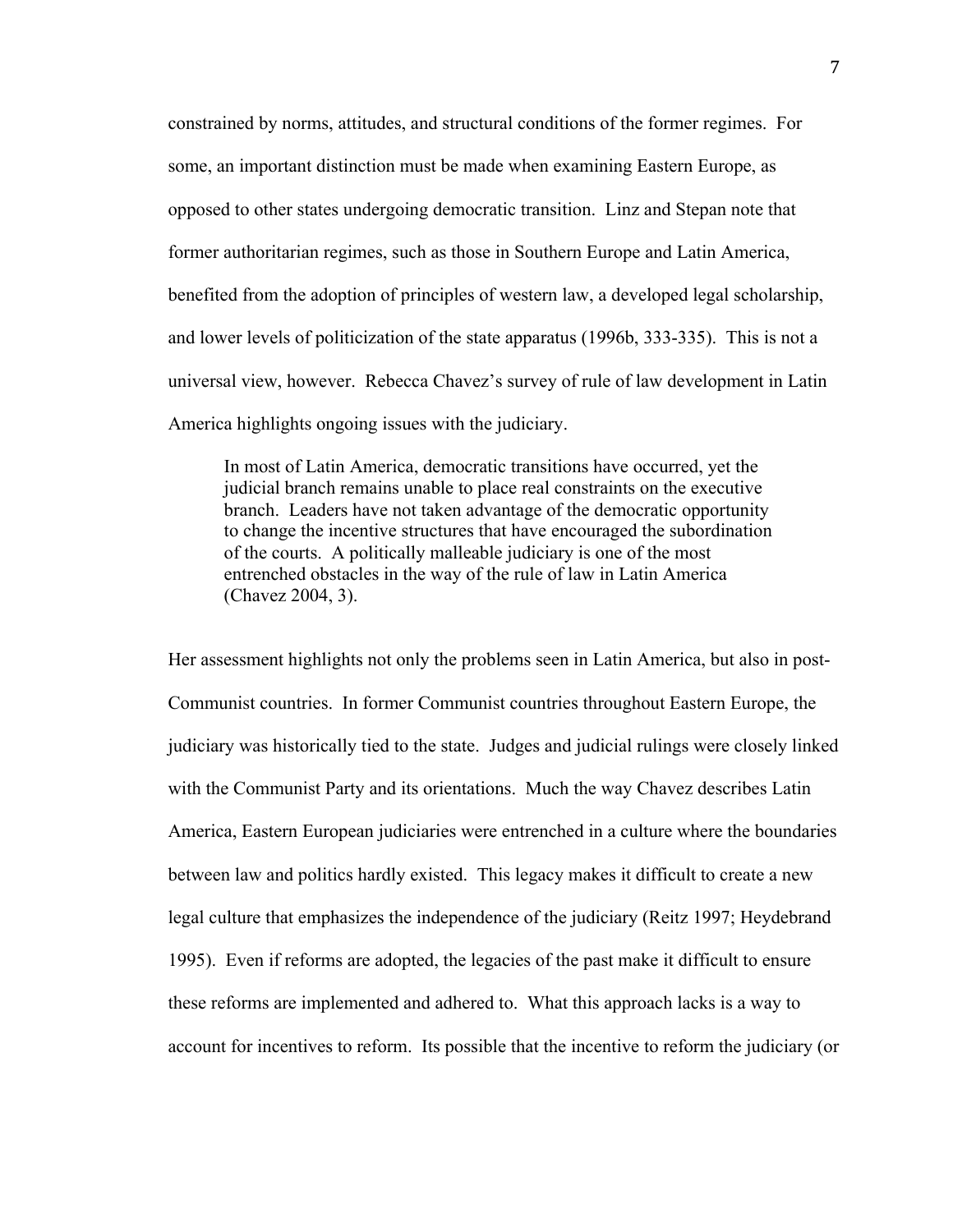consequences for not reforming) are great enough to ensure measures are taken to create robust institutions.

#### An Individual Approach to Judicial Reform

The second approach scholars have taken to explain judicial reform is one that focuses on individuals, specifically political actors, and his or her ability to weigh the costs and benefits of reform. State institutions can bring benefits to some while leaving others without. Political actors have an incentive, then, to create or reform existing institutions that are most beneficial to them (Moe 1990). Pedro Magalhaes (1999) applies this approach to institutional change in the judiciary. This approach, he notes, requires four assumptions about political actors. First, political actors will rationally pursue their individual self-interest and maximize their political power as well as their hold on the state apparatus. Second, preferences related to obtaining political power are preferable to institutional rules. Concerning the judiciary, where actors have the ability to shape institutional rules, they will choose policies that maximize the congruence of the judiciary with the party in power. Third, the extent to which parties can reform institutions that are most beneficial to them depends on their bargaining power in the decision-making arena. Fourth, the preferences of parties over judicial institutions are shaped by a degree of uncertainty about future electoral results (Magalhaes 1999, 47). While Magalhaes does not explicitly state it, there is a clear link between this approach and the historical approach, particularly in the context of post-Communist East Europe.

During the transitional phase, leaders within the Communist party still have the power to influence institutional reform. Magalhaes notes that Communist party members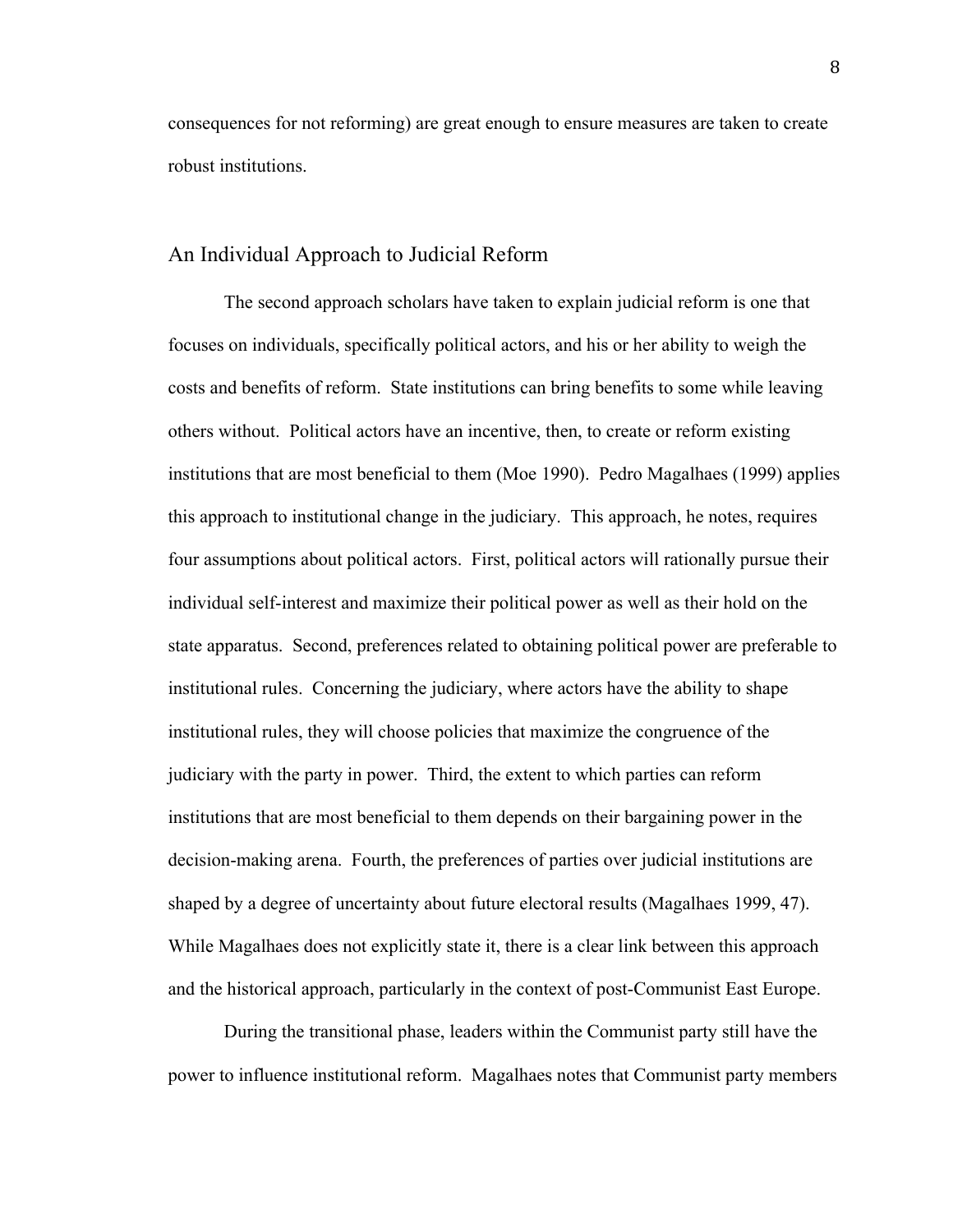are able to bargain for judicial reforms (or lack of reforms) by guaranteeing electoral competition and participation. While individuals and their preferences are clearly at play in this approach, so too are the historical legacies of the former regime. The deeply entrenched notion that executive and judiciary are closely linked is still present. This approach, like the historical approach, also lacks an explanation for how external actors can influence reform. Again, there is no account for how incentives from the international community help shape institutional reform. Those who use this approach may argue that external incentives have little influence because what is at stake is political power, or the prospect of future political power. In this case, one could argue that incentives from the international community have little influence on institutional reform. However, another body of literature looks at not just incentives for reform, but how the international community places constraints on the state either through direct involvement with the state, or through coercive measures.

#### An International Approach to Judicial Reform

The case of Bosnia is clearly one where it is affected fundamentally by the international community's involvement (Barria and Roper 2008). Gerald Knaus and Felix Martin (2003) make a striking comparison between the international involvement in Bosnia and imperialism. It is not that international actors are providing guidance for the Bosnian state, but rather they are overseeing every aspect of the state's decision-making process.

Bosnia is a country where expatriates make major decisions, where key appointments must receive foreign approval, and where key reforms are enacted at the decree of international organizations. The nature of Bosnia's judicial system, the structure and number of governmental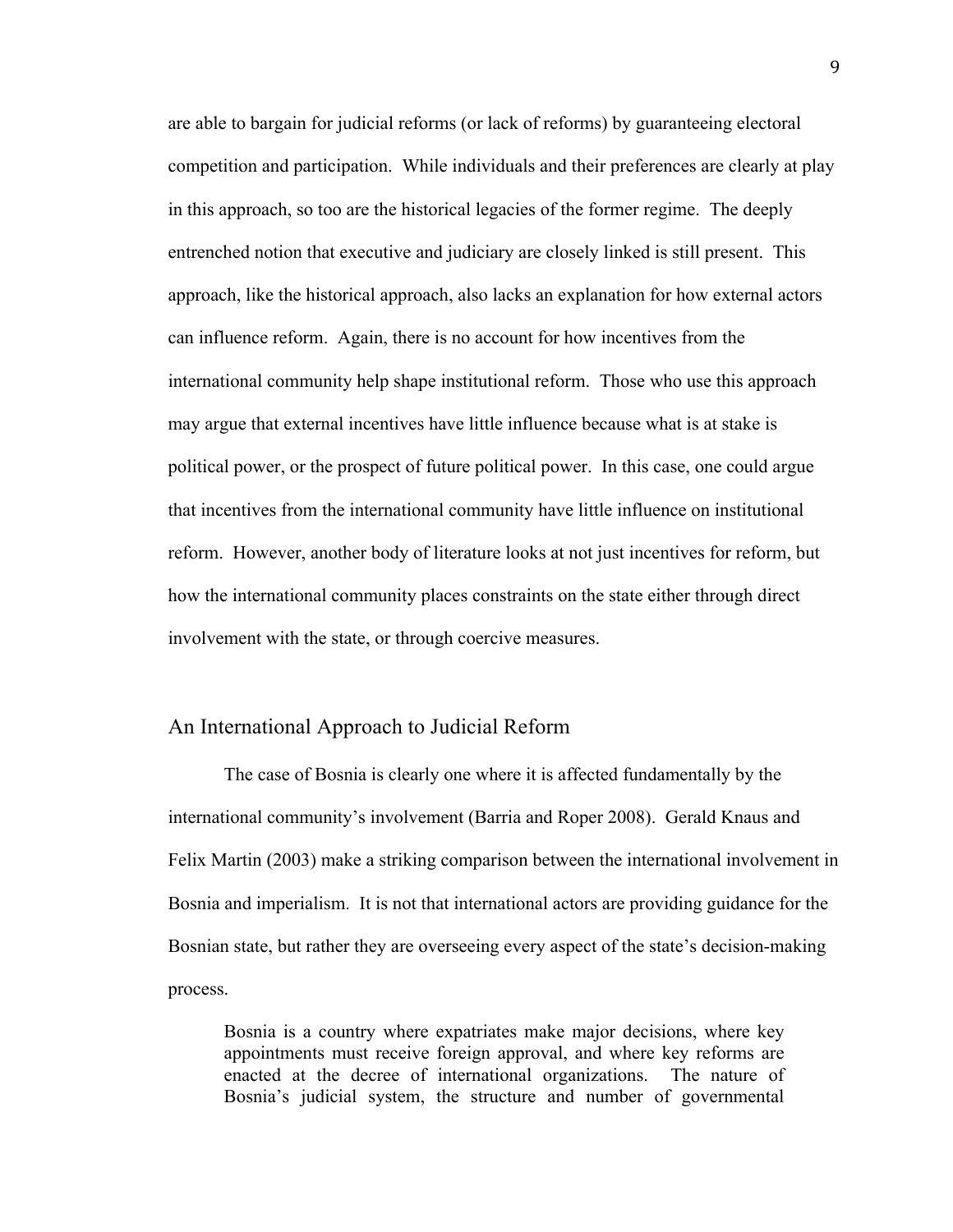ministries…are subject to the regulatory powers of the OHR and a few other international agencies. They control the commanding heights of what amounts to a system of "indirect rule." (Knaus and Martin 2003, 62)

Knaus and Martin succinctly outline the international community's influence and power over Bosnia's judicial reform (2002, 64-65). While judicial reform was seen as a critical need for the state, there was little consensus on how the reform process should proceed. The Office of the High Representative (OHR) initially sought to reform the judiciary through a process of complaint/review where members of the judiciary who had complaints brought against them would be investigated and removed if it was seen as necessary. However this process did not yield expected results. In 2002, the OHR used its considerable power to force the resignation of all judges and prosecutors. Those who wanted to remain would have to reapply for their position. This heavy-handed approach to judicial reform, Knaus and Martin ironically point out, was all done for the purpose of strengthening rule of law.

This sweeping overhaul aside, the international community has also guided Bosnia's judicial reforms in other ways. Michael Doyle and Nicholas Sambanis (2000) identify 'multidimensional peacekeeping' as one of the types of operations carried out by international peacebuilders. This type of peacekeeping involves institutional transformations, which would include reforms to the judicial system. This type of operation, unlike that in the above example is more consent based. There is thus a dialogue between international and domestic actors. The result of the dialogue can take many shapes. In the particular case of trying war crimes cases, the domestic courts simply were not equipped to handle the caseload, nor was there the level of domestic expertise required to prosecute and preside over these cases. In this instance,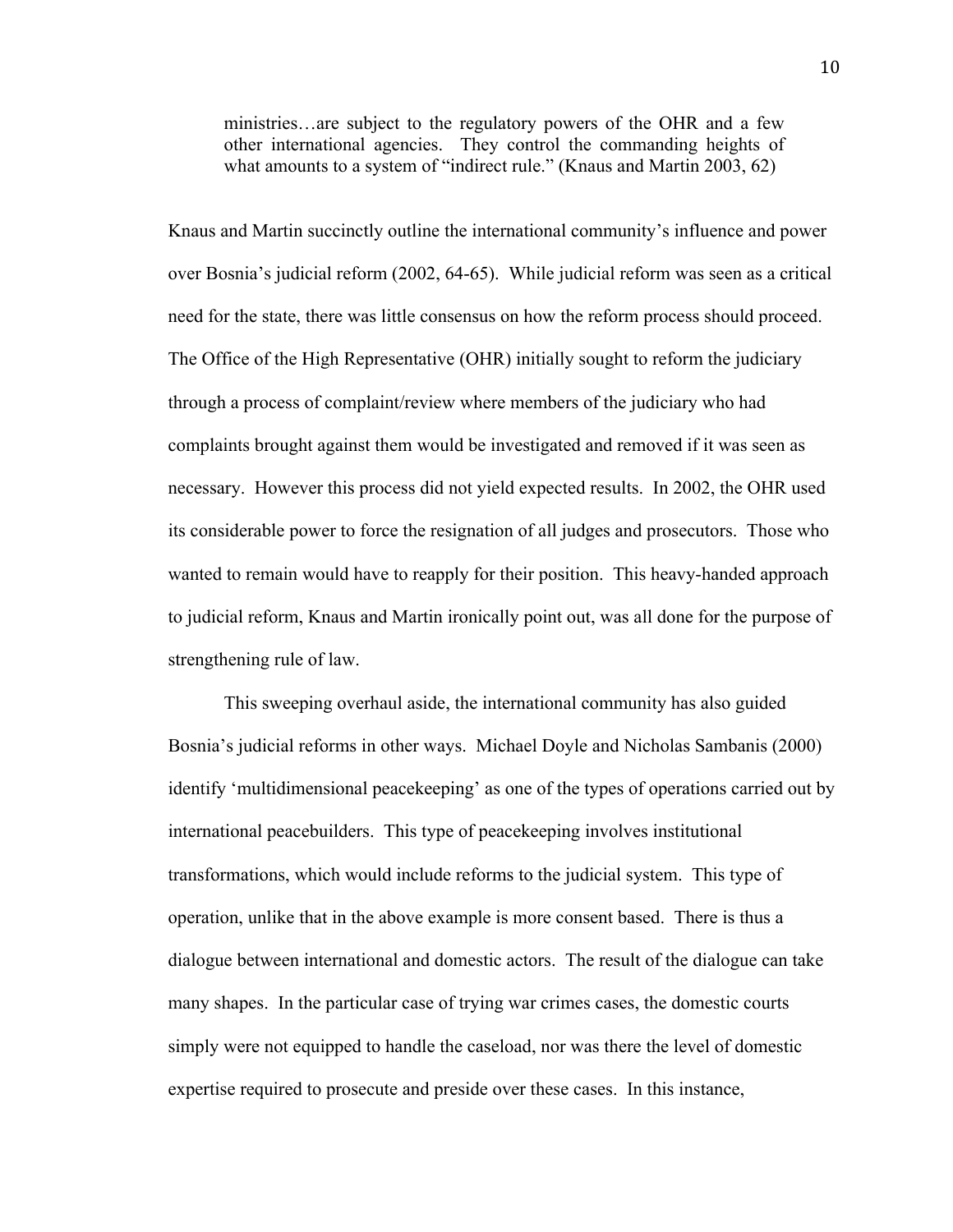international judges and prosecutors became a necessary component to hold trials within Bosnia. The purpose of the international presence was not to create a 'domestic ICTY', but rather to help build capacity within Bosnia's judicial system, thus creating an environment where rule of law could develop. Here, if consent of the people is truly present, we should see little resistance to international involvement and greater progress in the development of rule of law.

Others see the benefit of using a 'toolbox approach' to moving Bosnia (and other post-conflict states) forward. This approach brings together a range of key actors who work closely together in order to achieve specific goals (McMahon 2004/2005, 588). Actors in this scenario have expertise in specific areas, but work together on mutually identified goals. However, McMahon points to a critical resource in the toolbox:

Because indigenous ownership is a primary goal of nation building, the international community's plan must incorporate domestic actors and must fine-tune elements of the plan to the particularities of the country. An important resource in any future toolbox would be local stakeholders: all those critical to the long-term success of the nation-building project must be involved in designing its building blocks (McMahon 2004/2005, 588- 589).

Essential to both a multidimensional or toolbox approach is the buy-in from domestic actors. A joint study released in 2000 by the University of California, Berkeley's Human Rights Center, International Human Rights Law Clinic, and the University of Sarajevo's Centre for Human Rights underscores this point. Their interviews with thirty-two Bosnian judges and prosecutors (representing Bosniak, Croat, and Serb ethnicities) revealed unease on the domestic side regarding the international community's involvement.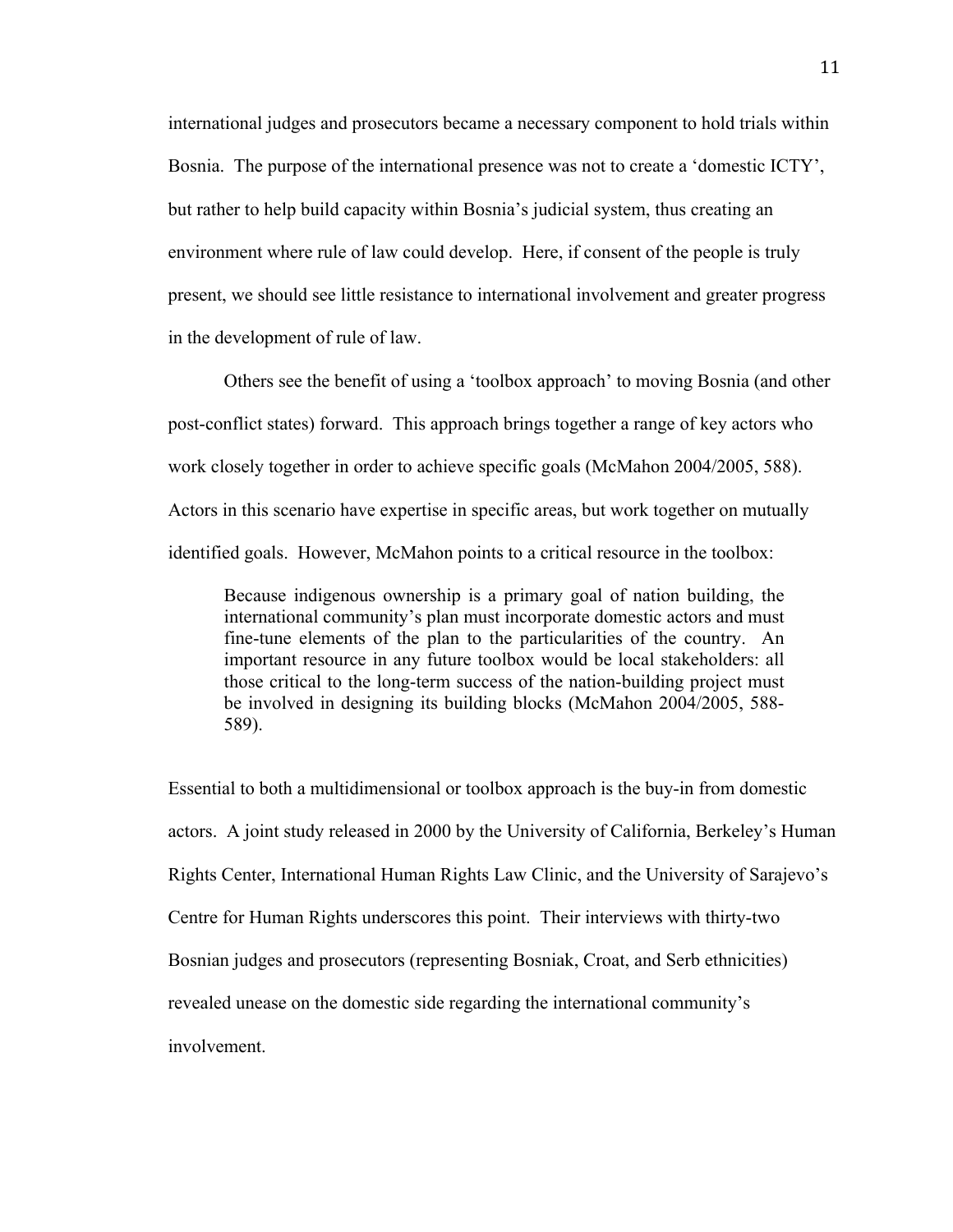Participants supported efforts of the international community to strengthen the independence of judges and prosecutors. However, legal professionals criticized international organizations operating in BiH, commenting that international representatives frequently were unfamiliar with the Bosnian legal system and acted arbitrarily to impose external rule on the country and its legal institutions (Fletcher and Weinstein 2000, 104).

While domestic actors support the intent of the international community, their actions within the domestic institutions remains an area of contention. The presence of the international community 'on the ground' can at times be a helpful partner in the reform process, and at other times constrain the actions of local leaders. Other times, the international community resorts to coercive measures to influence reform.

In the discussion of transitional justice, Serbia is often portrayed as the country in the region consistently pushing back on western notions of reform (Murrell 1996; Carothers 1998). It is the thorn in the international community's side. While Croatia and Bosnia are certainly not immune from criticisms, Serbia is often pegged as lacking the political will to make domestic reforms because of its reluctance at examining its past (Ellis 2004; Zoglin 2005; Peskin 2008). Additionally, the international community often resorts to threats before any cooperation is seen from Serbia, especially when the state is asked to comply with the requests of the ICTY (McMahon and Forsythe 2008). Resistance (or resentment) toward the ICTY may follow from the Serbian perception that the Tribunal is biased against ethnic Serbs, though empirical evidence argues that it is not (Meernik 2003). What is important to note for this research is that the EU has made cooperation with the ICTY a paramount issue. For the Balkans, it is not a question of whether they will or will not cooperate with the ICTY, but when. In order for Croatia, Bosnia, and Serbia to move forward with the EU accession process, they must show cooperation with the ICTY. One cannot overlook the role of the international community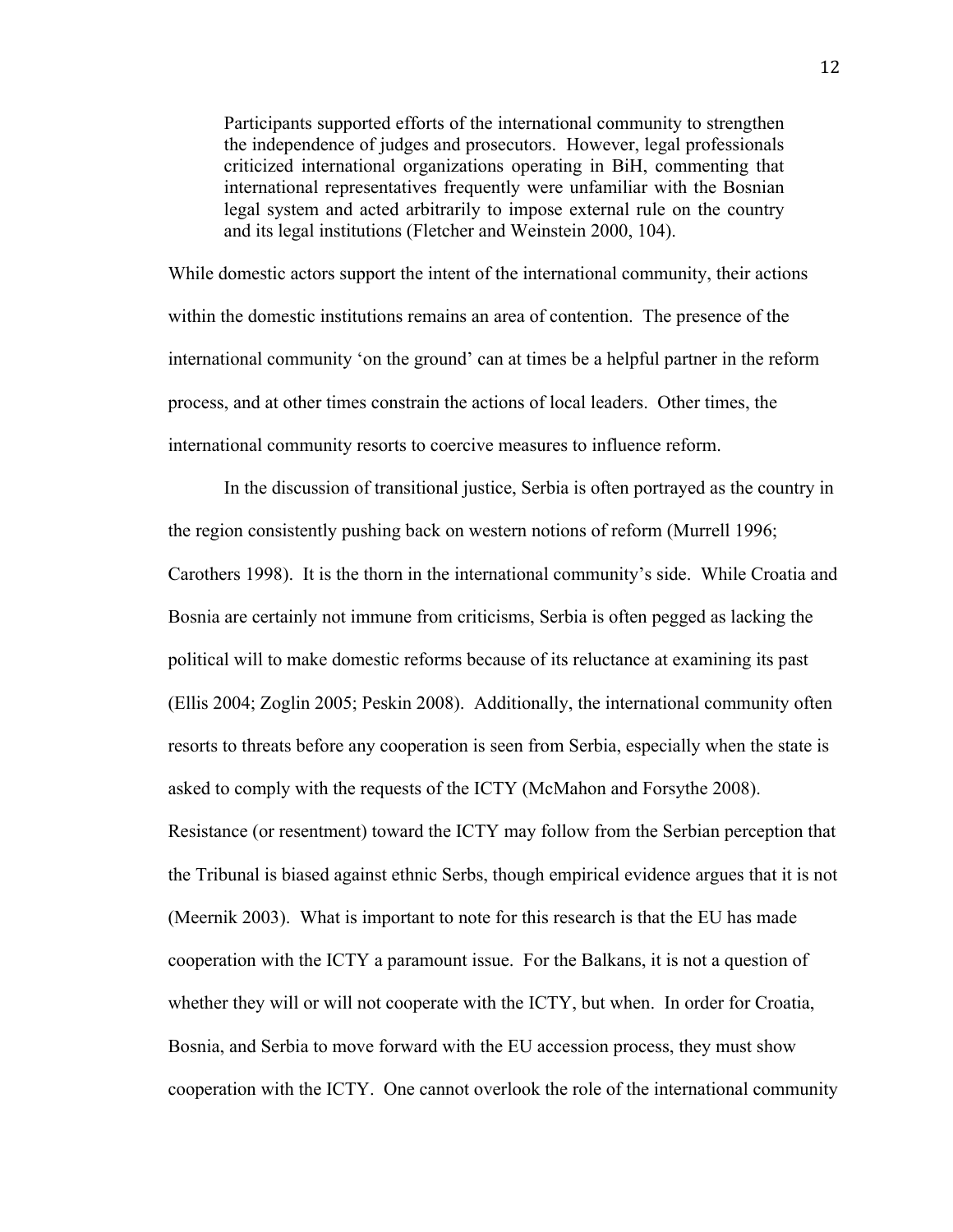in shaping institutions in East Europe, particularly where states have joined or have submitted their application to join the European Union. The use of conditionality can motivate states to reform institutions.

#### The Lure of the European Union

Not long ago, the topic of EU accession in the Western Balkans remained an underdeveloped area of the academic literature (Anastasakis and Bechev 2003). However, with the expansion of the EU throughout Central and Eastern Europe in the last decade, a number of scholars have contributed to the study of EU influence on candidate states. In a 2007 article, Tim Haughton concisely brings together the literature on the EU's influence on candidate states; how and when does the EU influence change in candidate states. Haughton notes that much of the research focuses on domestic change in candidate states being a result of the 'Europeanization' process (Grabbe 2001; Hughes, Sasse, and Gordon 2004; Schimmelfennig and Sedelmeier 2005). Europeanization is a term that can take different meanings, however, referring to the internalization of European values at the domestic level, or the process of domestic policy areas becoming increasingly subject to European policy-making (Haughton 2007; Olsen 2002). Haughton and others employ the term 'EU-ization' to explain change in candidate countries driven by the demands of EU membership (Haughton 2007; Malova and Haughton 2002; Wallace 2000). Employing 'EU-ization' is more useful in describing the process that goes on at the domestic level. That is, changes that occur domestically are a result of EU conditionality on candidate countries.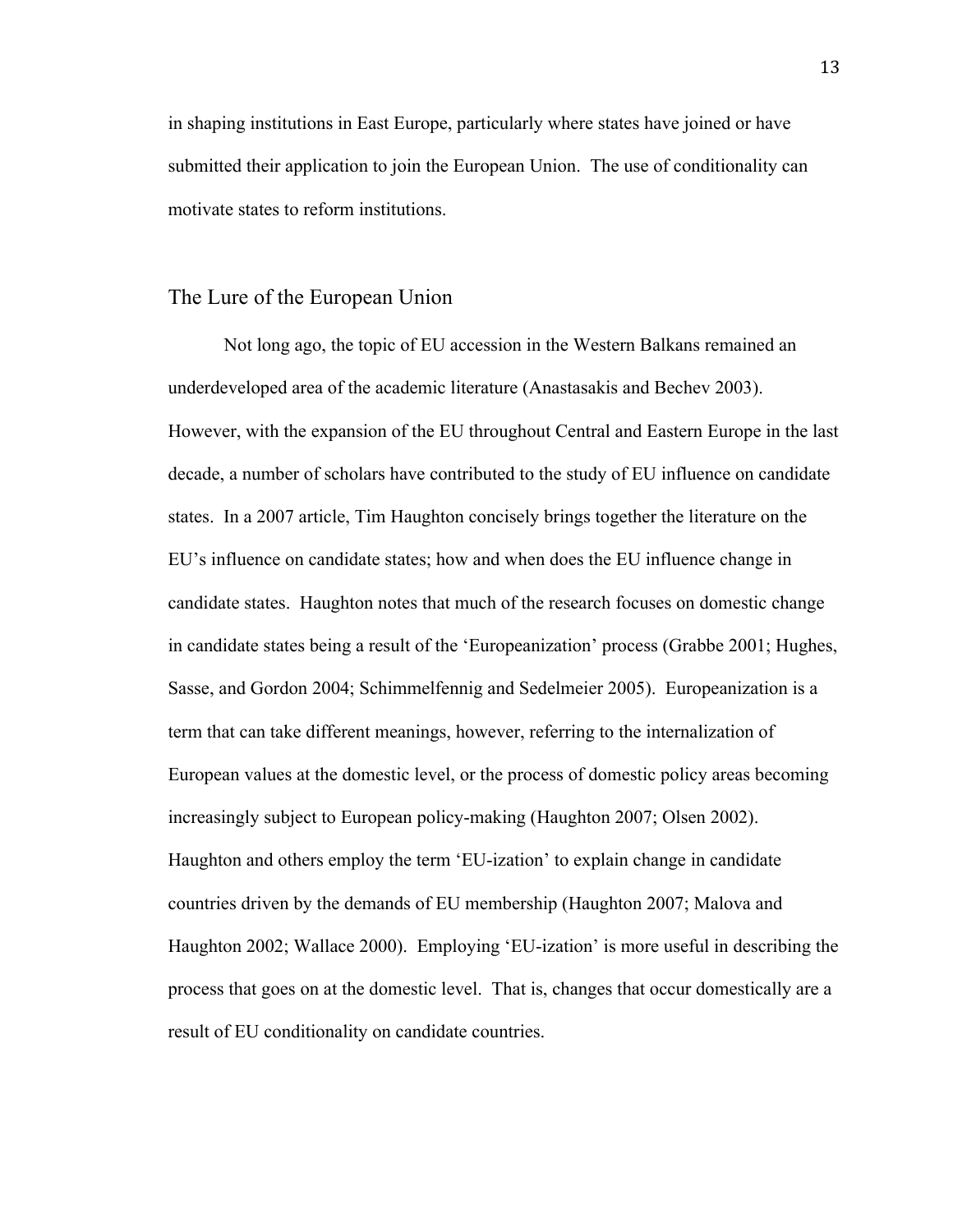Scholars recognize that the impact of the EU varies over time, often because of the incentives offered (Schimmelfennig and Sedelmeier 2005; Vachudova 2005; Kelley 2006). Not only does the EU's impact vary over time, but across policy issues. Regarding economic policy, the EU seems to show its power to transform policy in candidate countries, while issue areas such as minority protection highlight the EU's limited power to influence policy (Haughton 2007). Regardless of issue area, however, the EU seems to have the most impact in the early stages of the accession process. Using the 2004 enlargement of the EU as a case, Haughton shows that the EU is able to have the greatest impact on domestic policy changes during the phase when it is decided whether or not to pursue accession negotiations (2007, 235).

Croatia, Bosnia, and Serbia stand to benefit from making reforms to their judiciaries in order to meet the standards of and become members of the EU. Of the three cases, Croatia is closest to meeting the requirements for accession. While the benefits of inclusion are great (Baldwin, Francois and Portes 1997, 169), so too are the costs of exclusion (Vachudova 2002). Milada Vachudova points out the economic costs of exclusion, noting that considerable flows of money, expertise, and foreign direct investment will be directed toward EU members rather than those that do not join (2002, 8). In order to gain access to the elite group of member states, Croatia (and other candidate states) must make institutional changes that conform to EU standards.

In addition to economic gains, there are political benefits that must be considered as well. Having access to the EU market is one thing, but having the ability to sit at the table to discuss and negotiate policies regarding trade is quite another. Belonging to the EU allows weaker states, like Croatia, Bosnia, and Serbia, to participate in these types of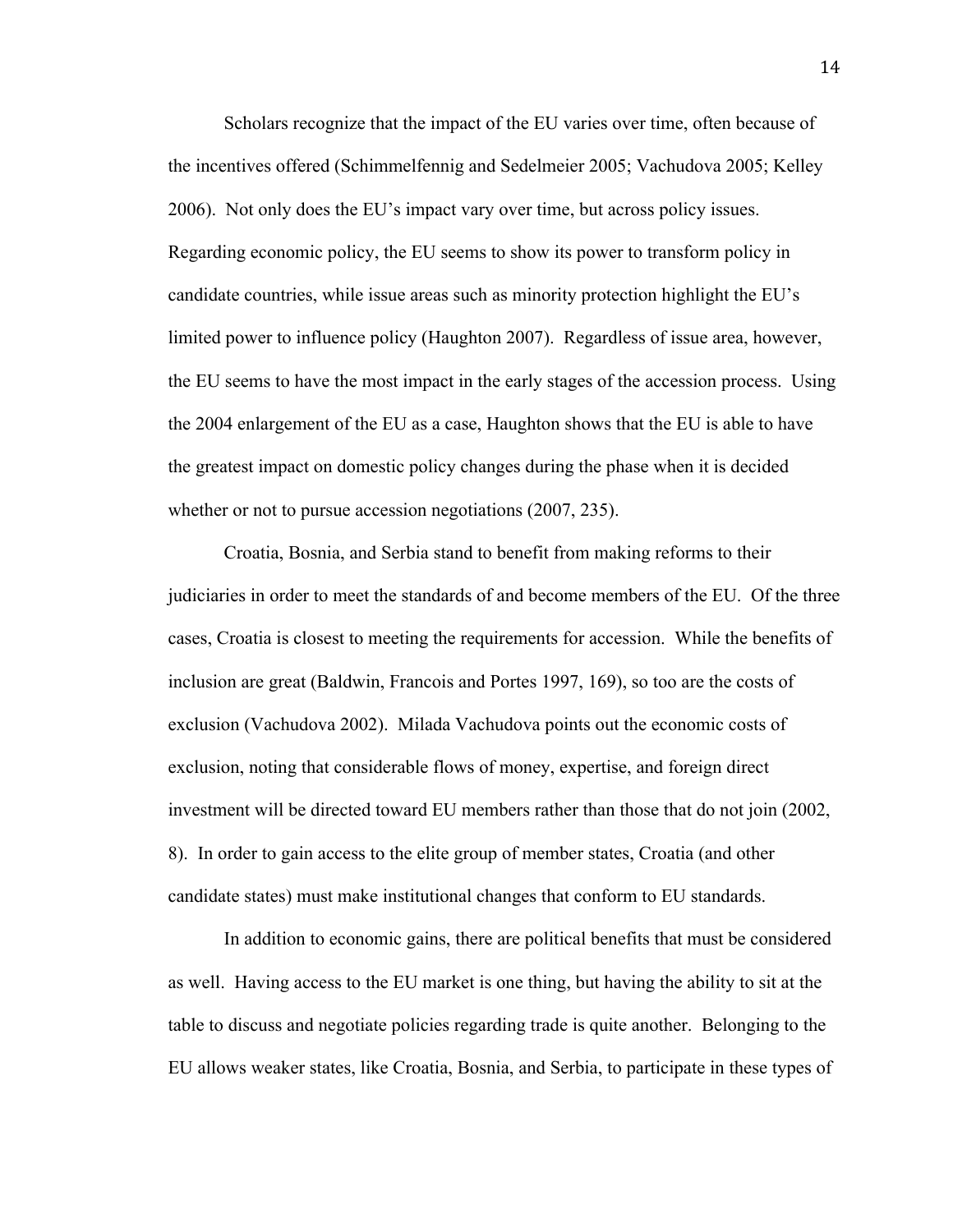discussions because of a set of rules that are applied to all member states (Hoffmann and Keohane 1993). Access to the western markets and the ability to negotiate policies, however, would be irrelevant if the political parties in power did not hold liberal ideals and espouse the tenants of democracy.

Vachudova (2002) uses the term 'active leverage' to understand how the EU was instrumental in bringing to power more liberal governments in East Europe, especially during the latter half of the 1990's. Others also note the EU's use of conditionality to change the behavior former communist states in East Europe (Baldwin 1999; Schmitter and Brouwer 1999). The lure of the EU is great enough that citizens are willing to look past the nationalist rhetoric and find favor with more moderate parties. With a more moderate government in place, institutional reforms can begin. This would include necessary reforms to the judicial system.

Countries wanting to belong to the EU must make internal changes to their institutions if they want to find a place in Brussels. For East European countries, the potential economic benefits are often strong enough to bring governments to power that are more amenable to reforming domestic institutions, such as the judicial system. For the Balkan countries, the promise of the EU may help us understand the development of rule of law. Following Haughton (2007), however, we should see the greatest changes occurring in the early years of the accession process. Because the door to EU negotiations was opened to Croatia first, we should see greater improvements to their judiciary, especially early on. Thus, I hypothesize: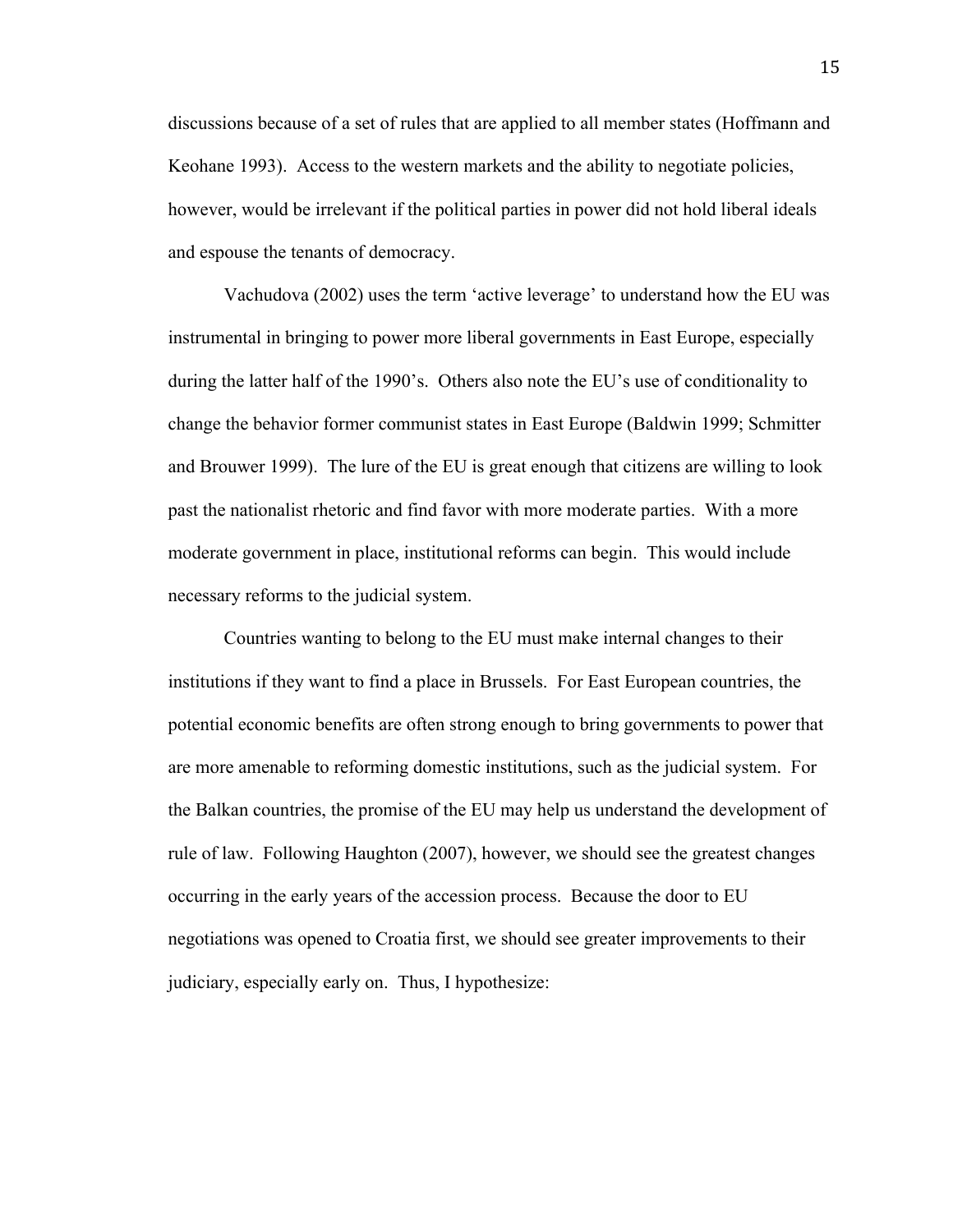During the period leading up to EU negotiations, candidate and potential candidate countries in the Balkans will make significant improvements to their judicial systems.

Using data from Freedom House and progress reports from the European Commission, I examine the progress made toward developing a strong, efficient, and independent judiciary as each country moves through the accession process. In addition, I will use public opinion survey data from Gallup's Balkan Monitor survey to show how support for the EU is linked with judicial reform.

### Outline

In Chapter 2, I operationalize rule of law and provide a justification for why I use the judicial system in the three countries as an institution to be examined. This section will survey the literature on rule of law and give an overview of the ways in which scholars

define this concept. Chapter 3 provides details on the structure of the ICTY. An understanding of the complex structure of the Tribunal is important as it was created in part because the domestic judicial structure could not handle the types of cases that would be tried in court. Additionally, since the European Commission has made cooperation with the ICTY a priority on the accession agenda, it is necessary to understand the relationship between the ICTY and domestic actors.<sup>5</sup> In Chapter 4, I analyze data regarding the progress of judicial reform. This section brings together empirical evidence

<sup>5</sup> In 1999 the EU established the Security and Association Process (SAP) for South-Eastern Europe. In 2000, the European Council stated all SAP countries are considered potential candidates, and stressed the importance of complying with international obligations such as cooperation with the ICTY at the Zagreb Summit. http://ec.europa.eu/enlargement/enlargement\_process/accession\_process/how\_does\_a\_co untry join the eu/sap/zagreb\_summit\_en.htm. Accessed 30 November 2010.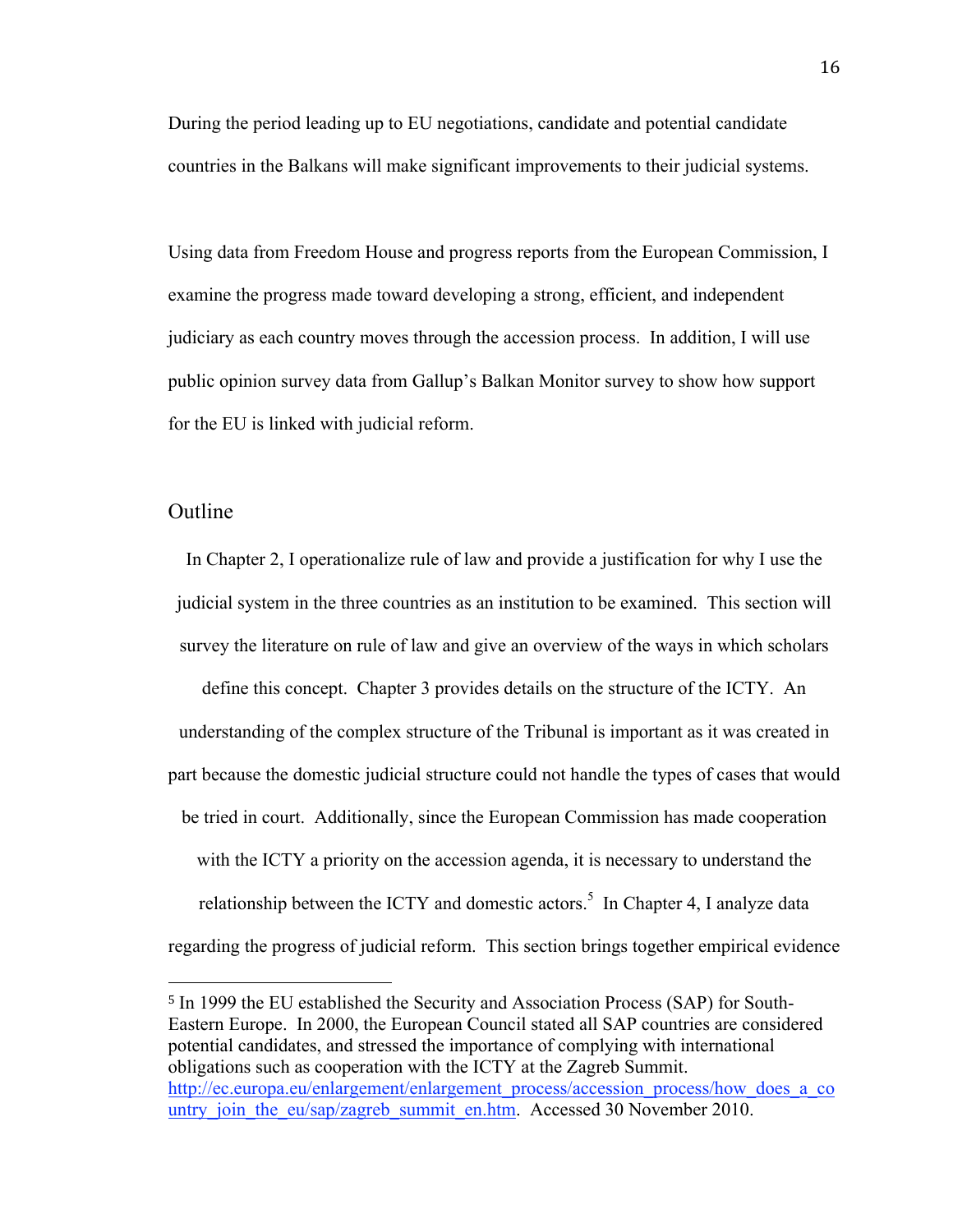that compares how the judiciary has developed in all three countries. I use the Freedom House indices as a proxy to measure judicial reforms. I then examine progress reports from the European Commission. These reports highlight where progress is being made, and identify areas within the judiciary that need improvement. Chapter 5 concludes with some observations on the development of rule of law in the Balkans and suggestions for

future research.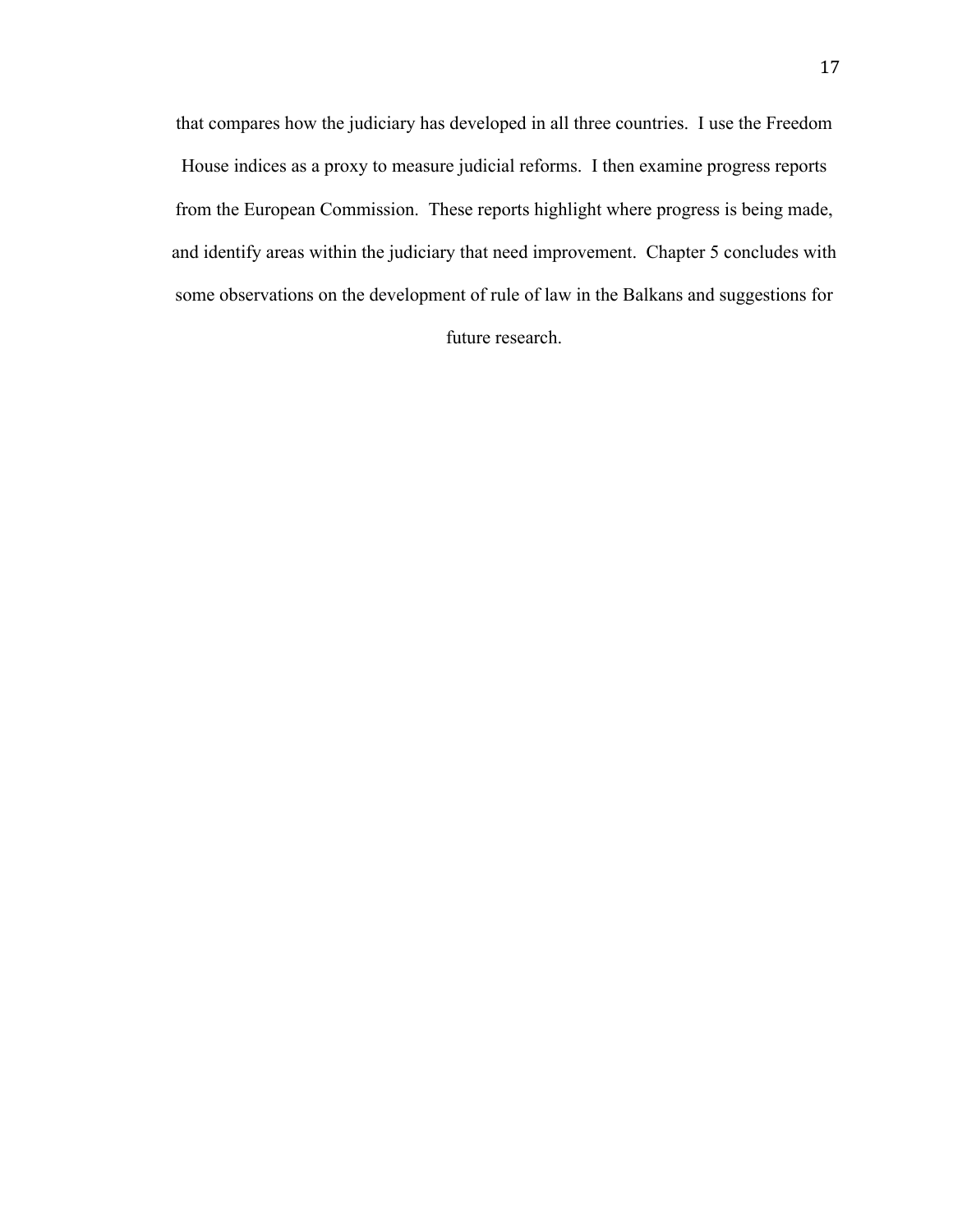#### CHAPTER 2

#### Defining and Measuring Rule of Law

The concept of rule of law has been around for centuries, but has recently come to the forefront of discussions among the international community (Carothers 1998; Call 2007). Since the fall of Communism, rule of law has taken its place along side other terms such as peacekeeping and conflict prevention (Hurwitz 2008, 22). Not only do international actors want to ensure that post-conflict societies remain peaceful, but also prevent violent conflict from breaking out in fragile regions. Rule of law is essential for both of these goals. The UN has devoted an entire sector to the rule of law initiative. In a March 2010 note, the Secretary-General summarizes the United Nation's position regarding rule of law:

For the United Nations, transitional justice is the full range of processes and mechanisms associated with a society's attempt to come to terms with a legacy of large-scale past abuses, in order to ensure accountability, serve justice and achieve reconciliation. Transitional justice processes and mechanisms are a critical component of the United Nations framework for strengthening the rule of law (United Nations 2010).

The goal of transitional justice includes the development of a strong and sustainable culture of rule of law. How do we know when we have achieved this goal? A definition of rule of law is necessary in order to measure its progress in post-conflict societies.

"Rule of law" it seems, is not a fixed term. There are a number of competing definitions used to describe what it means, which contributes to the vagueness of the term (Ellis 2004; Hutchinson and Monahan 1987). However, there is some consensus on the definition that there are two distinct types of rule of law. There is a "maximalist" and a "minimalist" concept of rule of law (Mani 2008; Call 2007; Mani 2002).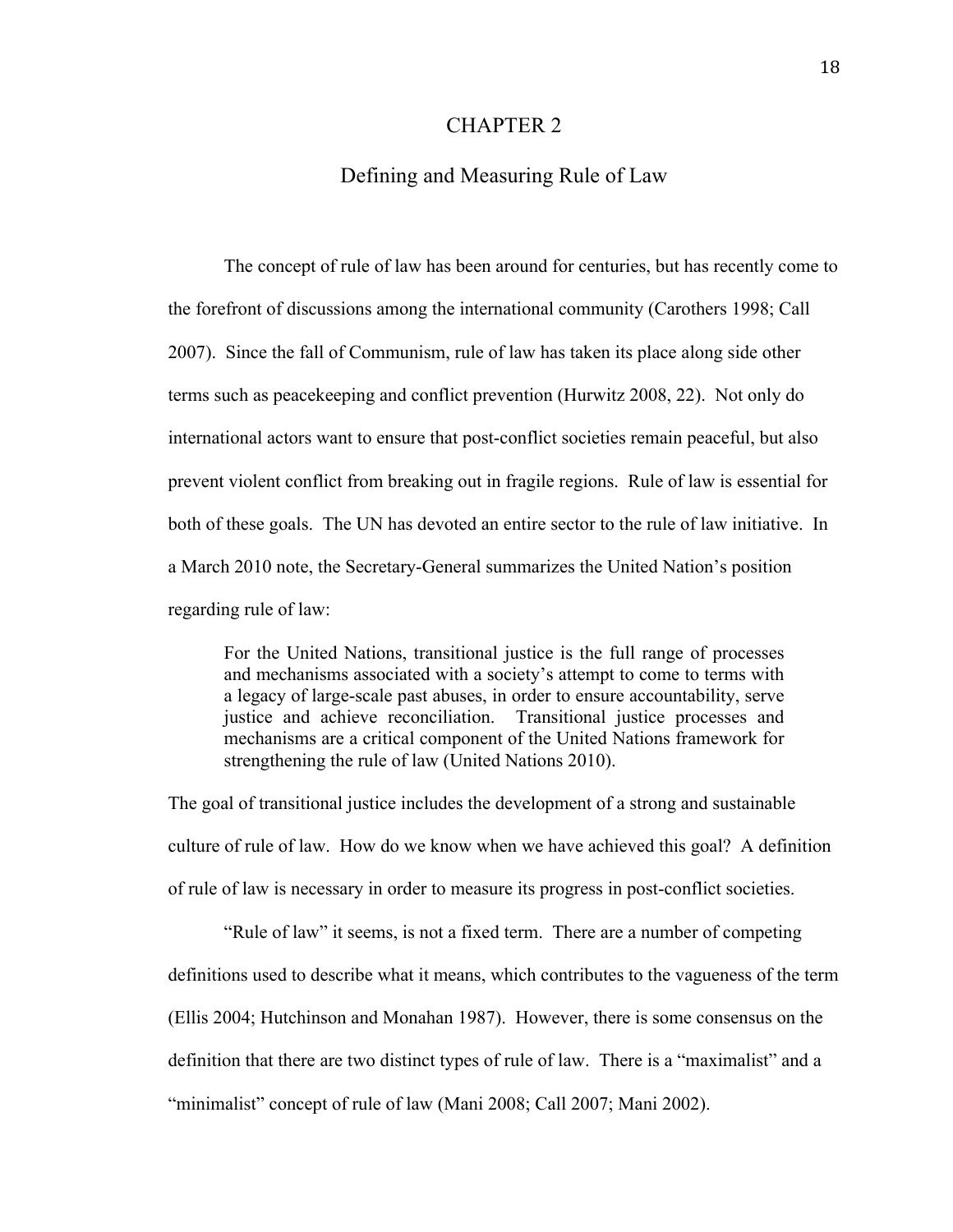Charles Call notes that both scholars and practitioners tend to embrace a minimalist definition of rule of law (2007, 6). This narrow definition focuses on legal rules for social, political, and commercial interaction. Rule of law is present in a society where laws are public knowledge, are clear in their meaning, and apply equally to all persons (Carothers 1998). This definition has particular appeal to scholars and practitioners who want to measure rule of law because of its relatively narrow understanding. What it excludes, which is particularly important in transitional justice, is the content of the law itself.

The alternative to the minimalist definition is the maximalist view of rule of law. This view incorporates the content and intent of the law. As Call accurately notes, under a minimalist definition "apartheid South Africa and slave-holding U.S. states of the nineteenth century might all be characterized as enjoying the 'rule of law'" (2007, 7). However, under a maximalist definition, rule of law goes beyond just ensuring that the laws on the books are applied as they are written. This definition adopts a "rights"-based approach to rule of law (Dworkin 1987). Not only is it about the structure of the legal system, but the substance of the laws that come from it (Mani 2008, 24).

Others would argue that any definition of rule of law is not complete without the necessary component of an independent judiciary (Diamond and Morlino 2004; O'Donnell 2004). A judiciary that is independent from the influence of government elites is necessary for laws to be applied equally and to ensure minority groups are not unfairly treated before the law and courts. The presence of an independent judiciary is especially important in the context of transitional justice. As countries move toward democracy, an independent judiciary will ensure that no one, including state leaders, is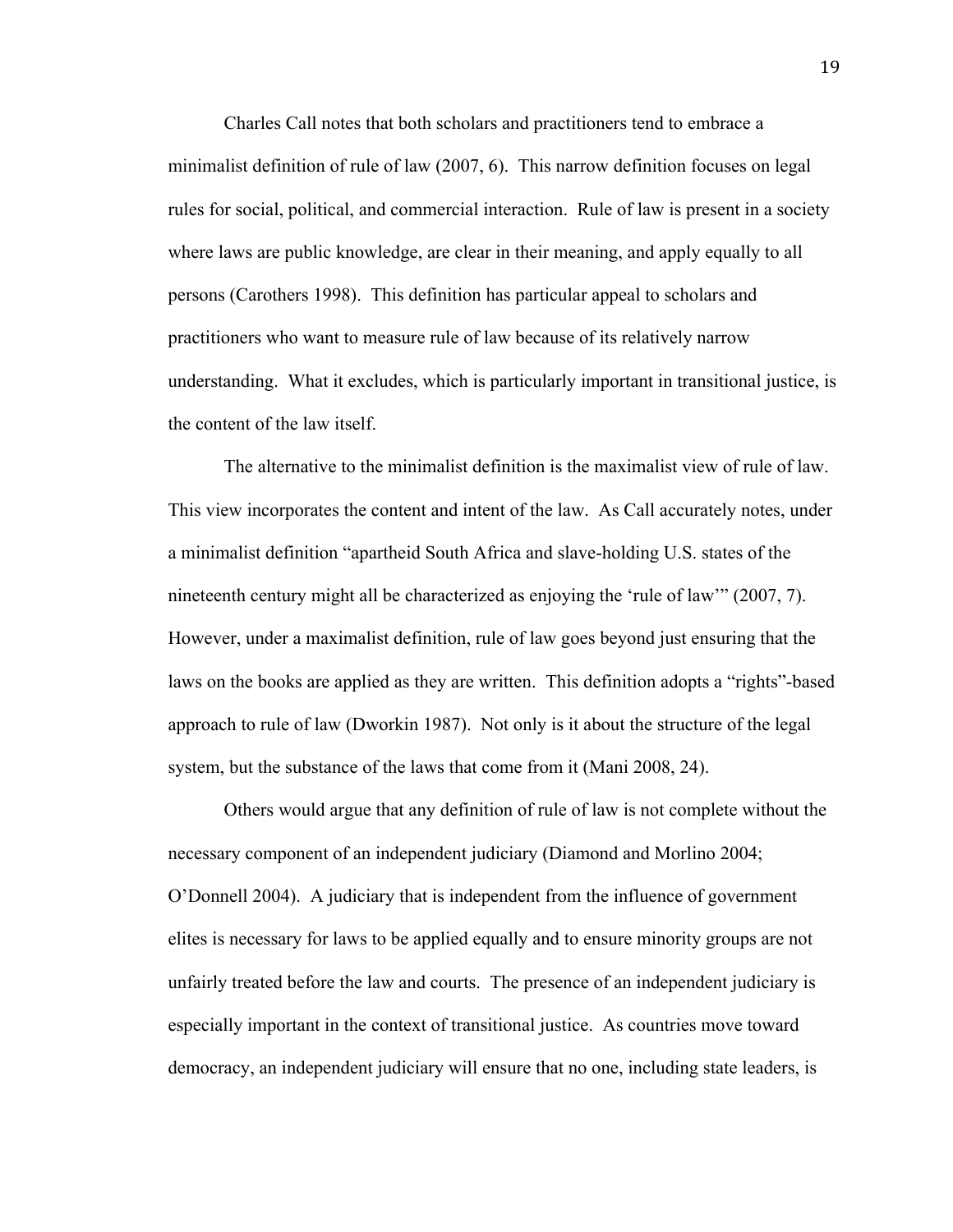above the law and that cases are treated alike regardless of class, gender, ethnicity, or other attributes of individuals brought before the courts (O'Donnell 2004, 37-38; Linz and Stepan 1996). For the purposes of this research, the presence of an independent judiciary is essential for measuring the progress of rule of law.

In all three countries, judicial reforms included some aspect of ensuring an independent judiciary, regardless of the impetus to reform. Therefore it is necessary to have a comprehensive definition of judicial independence. Shapiro (1986) provides a broad definition of judicial independence as a form of conflict resolution by a neutral third party. Where two parties are in dispute, the judiciary is expected to be a neutral party with no interest in the outcome of the case (Fiss 1993). Operating under these definitions, judges should be able to adjudicate without showing bias toward either party in the case. Thus all citizens are equal before the law, and are afforded the same opportunities before the court (Larkins 1996; King 1984).

In former Communist countries, there is concern over the independence of judges, prosecutors, and other actors within the judicial framework. There is a large volume of literature that looks at the development of an independent judiciary in post-Communist Europe (Howard 2001; Ramseyer 1994; Utter and Lundsgaard 1994). For some, the former regime type plays an important role in developing rule of law, and consequently an independent judiciary (Reitz 1997; Linz and Stepan 1996; Heydebrand 1995). This is particularly important when making distinctions between authoritarian and totalitarian regimes. Still others look at institutional design as a way to explain variances between countries when comparing their judicial systems (Magalhaes 1999). These institutions are created by political actors who operate in ways that will maximize their power under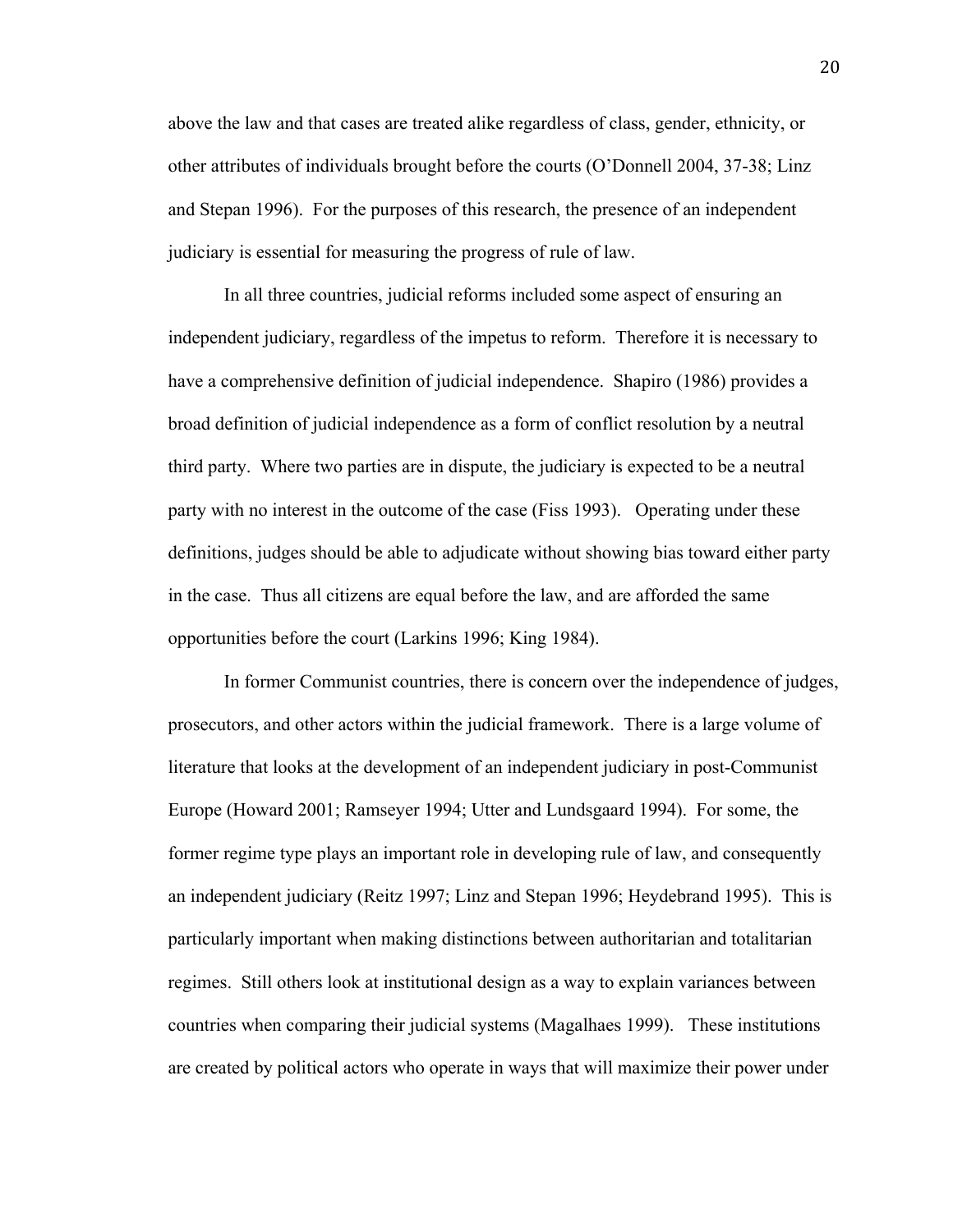conditions of electoral uncertainty (Grzymala-Busse 2003; Frye 1997; Geddes 1997). In order to maintain a democratic framework, the judiciary must remain independent from other branches of the government.

The operational definition of rule of law that I use comes from the United Nations (2004). Rule of law "refers to a principle of governance in which all persons, institutions and entities, public and private, including the State itself, are accountable to laws that are publicly promulgated, equally enforced and independently adjudicated, and which are consistent with international human rights norms and standards" (United Nations 2004). This definition is useful because it not only includes elements of the minimalist and maximalist definitions, but also the element of independence within the judiciary. Other elements included in this definition - accountability, laws that are made public, equal enforcement of the law, and laws that are consistent with international human rights standards - are critical for measuring the development of rule of law. However, measuring all elements of this definition separately is beyond the scope of this research. Instead, using Freedom House's index, I measure progress of the overall framework of the judicial institution. The focus here is on institutional changes in the Balkans that lead to the development of rule of law. The international community's focus on institutional change allows us to look at the relationship between international push to reform and domestic implementation. While looking at the judiciary alone will not tell the whole story of the development of rule of law in the Balkans, it will provide important insight into how well the demands of the international community are implemented in the domestic arena.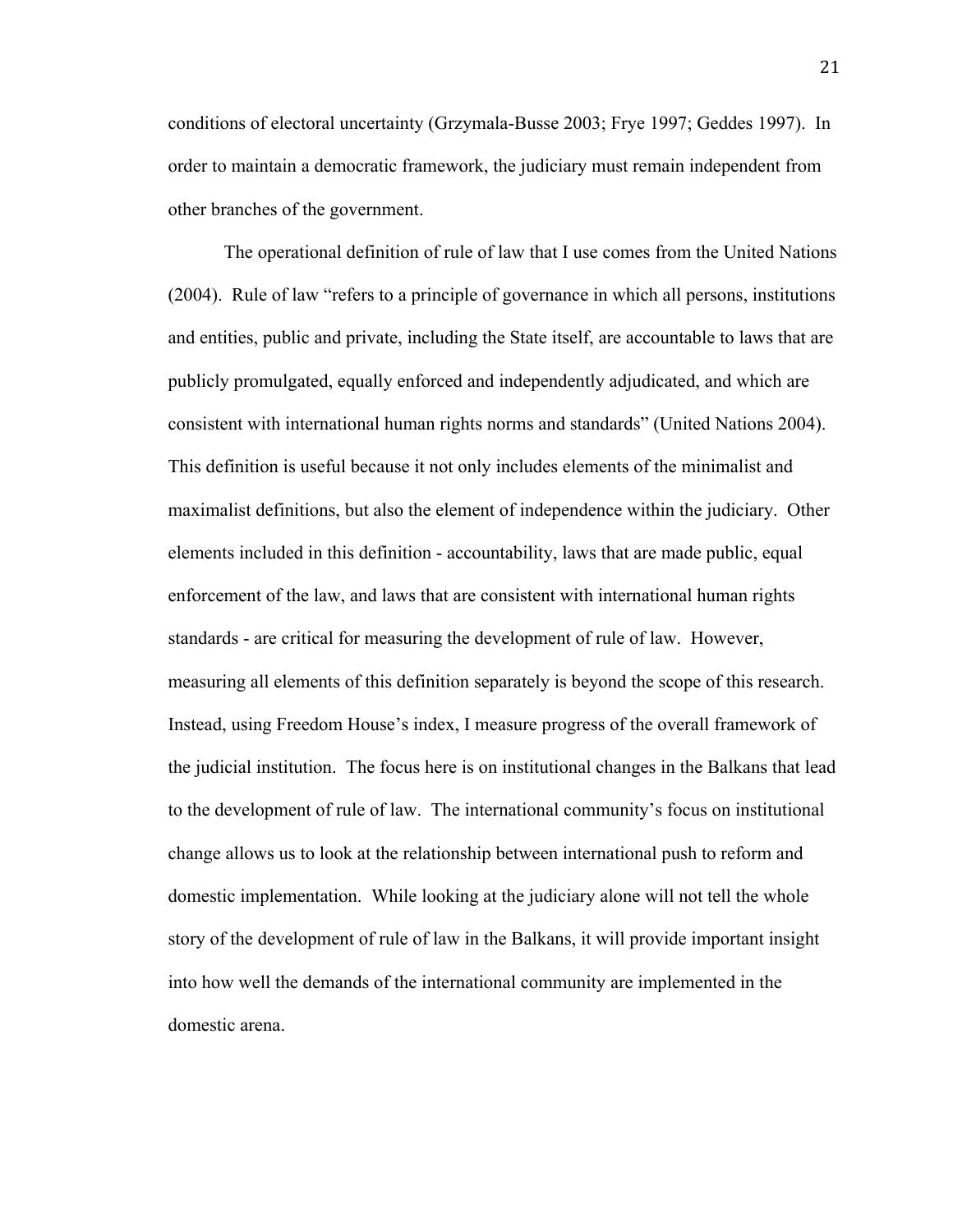The proxy that I use to evaluate rule of law comes from Freedom House, which provides an index on Judicial Framework and Independence for a number of countries in Central Europe and Eurasia (Freedom House 2010). This index will be used to measure the progress of creating a stronger more independent judiciary in Croatia, Bosnia and Serbia. Freedom House's assessment of the judiciary focuses on a number of elements included in the definition of rule of law including constitutional reform, human rights protections, criminal code reform, judicial independence, ethnic minority rights, guarantees of equality before the law, treatment of suspects and prisoners, and compliance with judicial decisions (Freedom House 2010). In addition to the score given for Judicial Framework and Independence, Freedom House also reports on the changes made over the course of the assessment. I use ten years of data from the index, looking at scores and reports from 2001-2010. While the index score allows us to see the trend in judicial development over time, the corresponding reports give a qualitative assessment of developments within the judicial system.

An international catalyst, such as EU accession, is one approach to examine institutional reform. In the Balkans, at least, is seems that this approach by itself may not drive the reforms the international community hopes for. Another way is to look at what is happening on the ground, to look at the attitudes of citizens toward the EU as it pushes for reforms to the domestic justice system. An integral part of creating a robust and sustainable culture of rule of law is to have a citizenry that trusts those institutes responsible for maintaining rule of law (Rose, Mishler and Haerpfer 1998). I look at public opinion polls that survey citizens on a number of different issues, including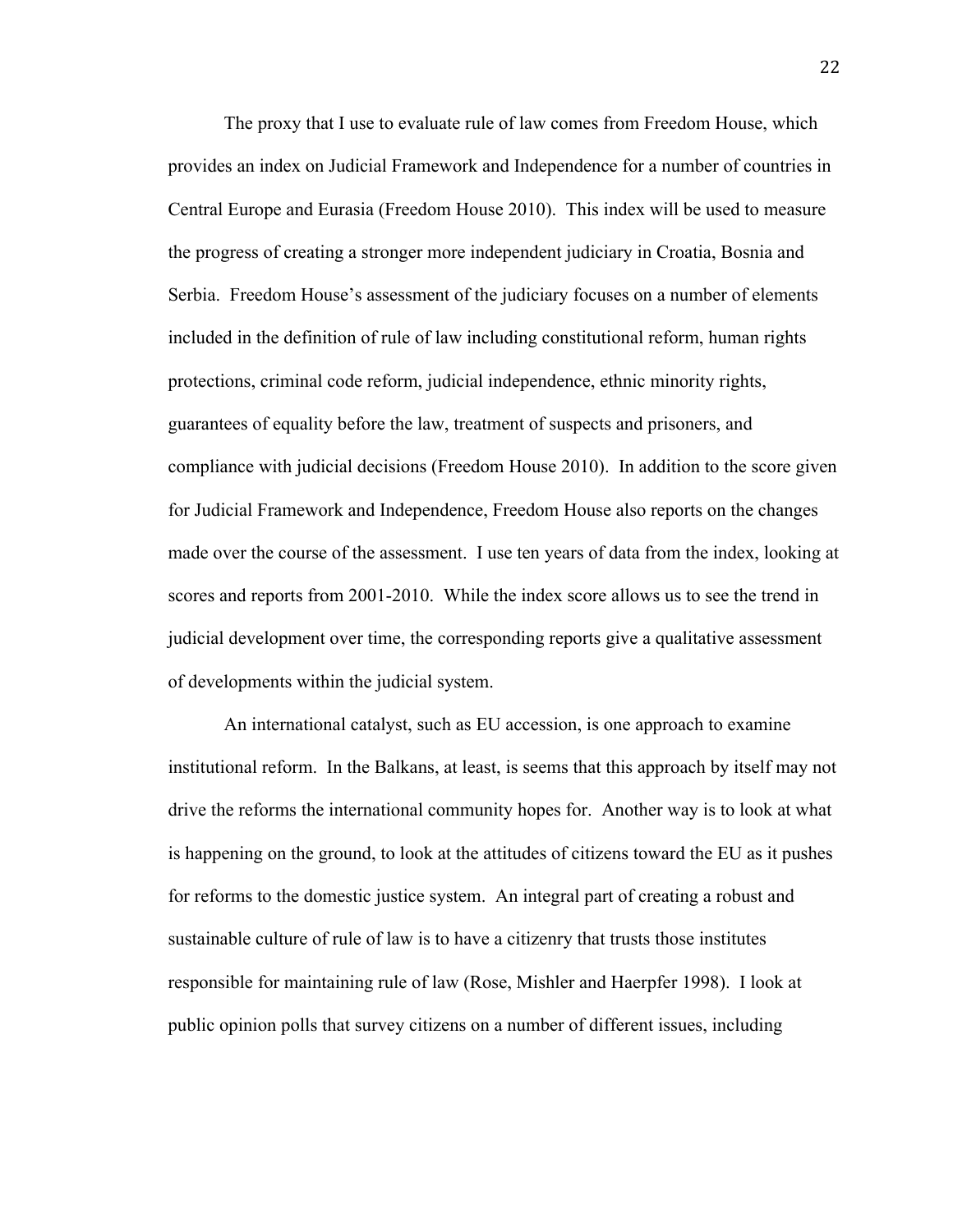attitudes toward EU accession as well as their perceptions of the domestic judiciary, that will be used to measure the success of rule of law development.

To put it concisely, the dependent variable in this study is the independence of the judiciary. I use the Freedom House scores on judicial framework and independence as a way to measure this variable. The independent variables are international support for judicial reforms (through funding and NGO involvement) as well as local attitudes toward those institutions responsible for reforming the justice system. Broadly speaking, this research asks how successful have international actors been in developing rule of law in the Balkans. While this research alone cannot definitively answer this question, it will provide insight into the ways in which international actors have tried to improve rule of law and the public's attitude toward reform to gauge a sense of what the future may hold for these countries as they continue through the transition process.

I now turn briefly to examine the ICTY, its impact on the Balkans, and how the EU uses accession as a tool to facilitate cooperation between domestic institutions and the Tribunal.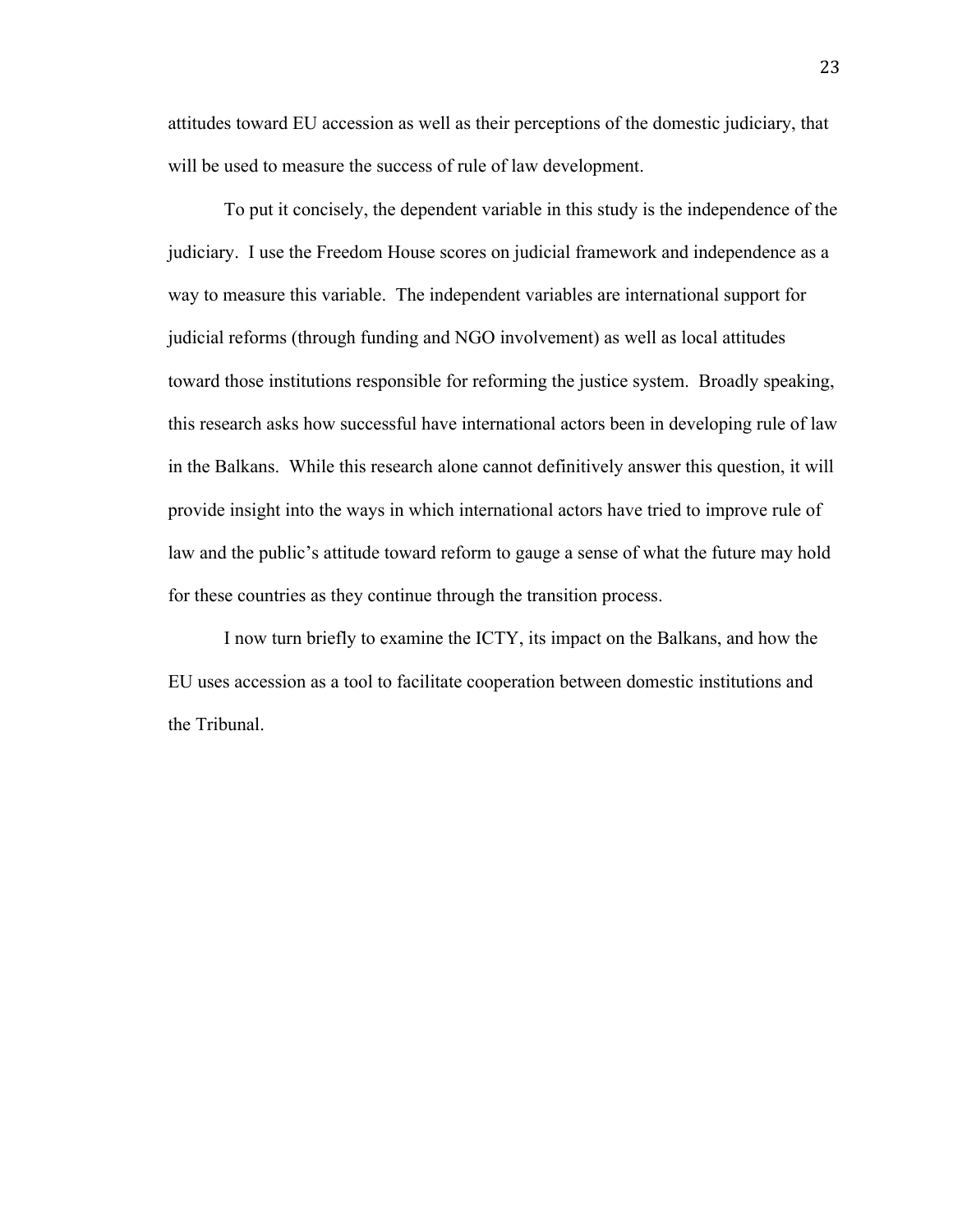#### CHAPTER 3

## The ICTY and the EU

The road from The Hague to judicial institutions in Croatia, Bosnia, and Serbia is a long one. It is marked by numerous detours and roadblocks, which have pushed the ICTY's closure deadline further and further out. But we are now seeing substantial progress, as the ICTY is no longer opening new cases, it is referring more cases to domestic courts, and providing support in the local setting. This section will briefly review the history of the ICTY and the process of moving from international to domestic trials. The motivation to reform the domestic judiciary, however, may not come from the imminent closure of the ICTY. It is important to recognize that the EU, as part of its dialogue with Balkan states, emphasizes cooperation with the ICTY as a key factor in moving toward EU membership.<sup>6</sup>

As the conflict in the Balkans showed no signs slowing, the United Nations Security Council adopted Resolution 827 on May 25, 1993 (United Nations 1993). Acting under Chapter VII of the Charter of the United Nations, the Security Council adopted this resolution to establish an international tribunal to address the crimes committed in the Balkans. Chapter VII of the Charter addresses action with respect to "threats to the peace, breaches of peace, and acts of aggression".<sup>7</sup> The Security Council

<sup>6</sup> The June 2003 meeting of the European Commission (Thessaloniki Summit) addressed the importance of cooperation between Balkan states and the ICTY, noting that "full cooperation with the ICTY, in particular with regard to the transfer to The Hague of all indictees and full access to documents and witnesses, is vital for further movement towards the EU"; http://ec.europa.eu/enlargement/press\_corner/keydocuments/sap\_en.htm. Accessed 30 November 2010.

 $\sqrt{7}$  For a text of the UN Charter see: http://www.un.org/en/documents/charter/index.shtml.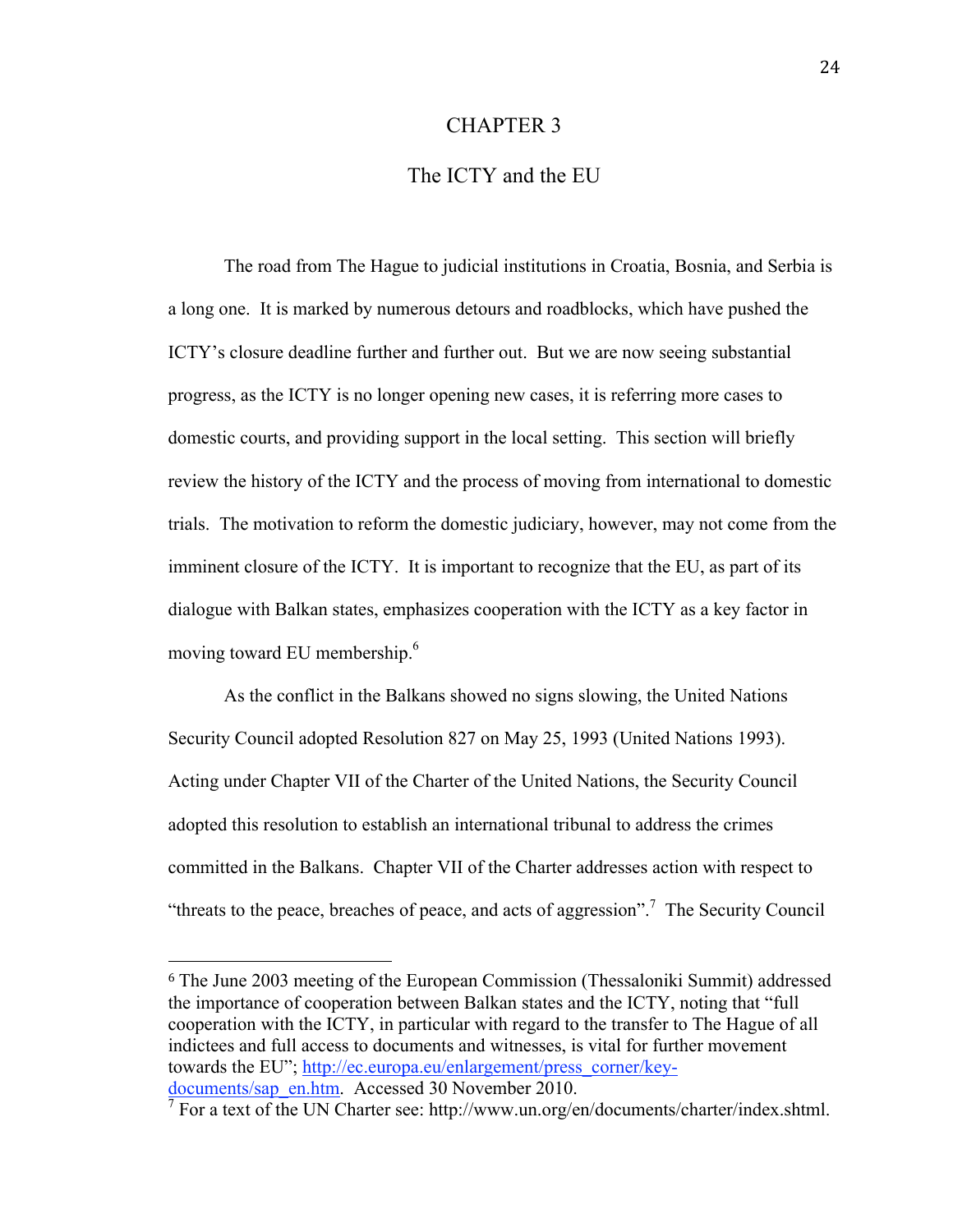saw the situation in the Balkans (especially Bosnia) as a possible threat to the peace and stability of the international community. Language in the resolution expressed the urgency of the international community to 'do something'.

[...] this situation continues to constitute a threat to international peace and security, [the Security Council is] determined to put an end to such crimes and to take effective measures to bring to justice the persons who are responsible for them, [and] convinced that in the particular circumstances of the former Yugoslavia the establishment as an ad hoc measure by the Council of an international tribunal and the prosecution of the persons responsible for serious violations of international humanitarian law would enable this aim to be achieved and would contribute to the restoration and maintenance of peace…(United Nations 1993).

This was the first phase of what would become the International Criminal Tribunal for the Former Yugoslavia. It is important to note that the Security Council envisioned the tribunal to act as a mechanism that would contribute to the restoration and maintenance of peace in the former Yugoslavia.

It seems that from the outset, this line would spark a debate among scholars regarding the utility of international criminal trials as a form of transitional justice. Payam Akhavan is one of the leading supporters of international trials. His view is that the ICTY has been essential to the restoration of peace and reconciliation in the former Yugoslavia (Akhavan 1998, p. 739; 2001, p. 7). Without international tribunals we could expect the number of war crimes to continue to rise (Goldstone 1996). Some also see this as an opportunity to advance global democratic norms as it lends well to the concept of liberal legalism (Bass 2000, p. 20). Liberal states have well-established judicial systems and follow due process, whereas illiberal states do not. In the case of the former Yugoslavia, the separate states (at the time) had practitioners and NGOs noted that the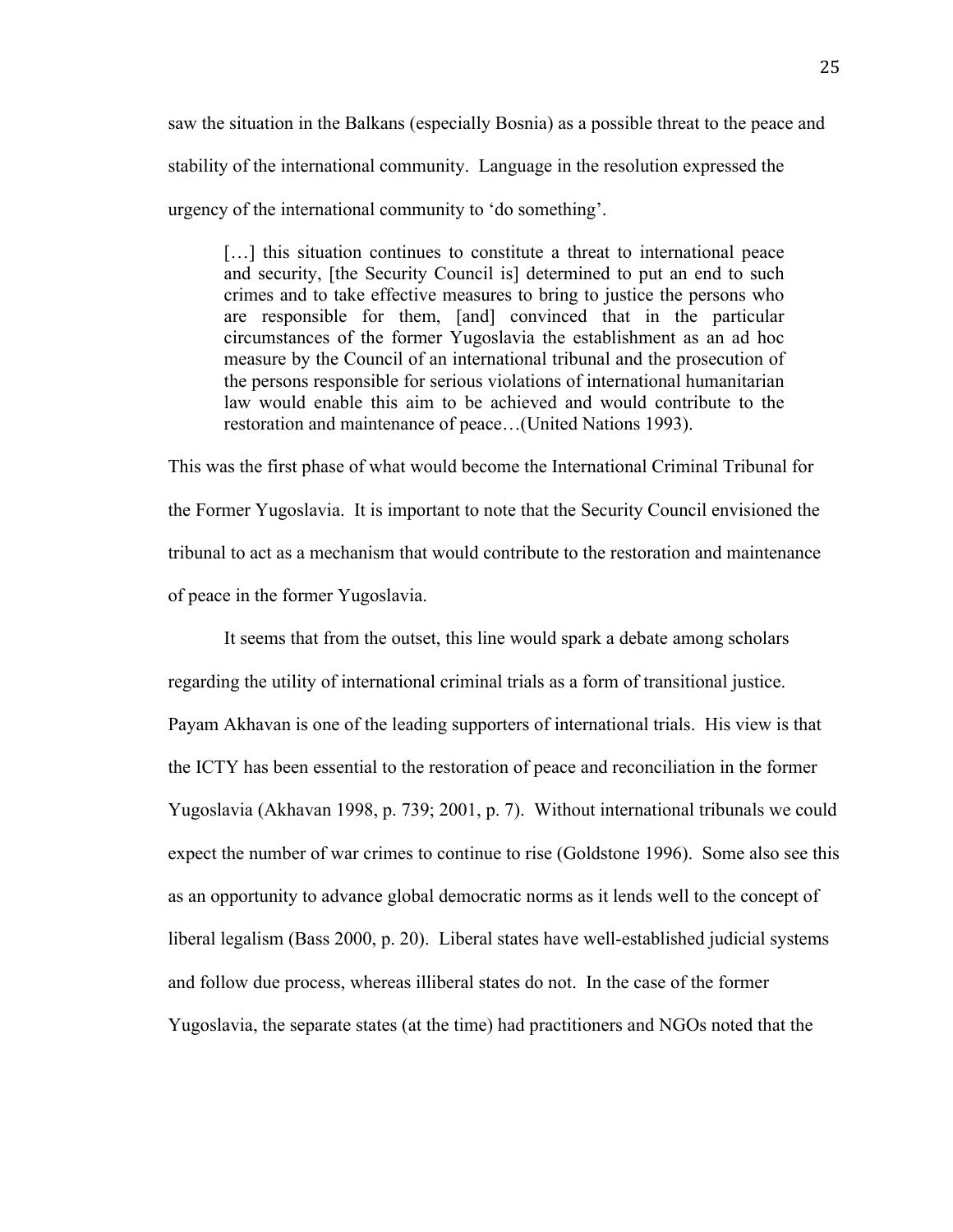judicial systems were corrupt and unfit to properly address war crimes (Human Rights Watch 2004).

There are, however, those who question the utility of international tribunals, especially regarding the claim that they facilitate peace and reconciliation. Linking the work of international tribunals to peace and reconciliation can be a tricky exercise. Patrice McMahon and David Forsythe's (2008) research on the impact of the ICTY on Serbia shows there is little empirical evidence to directly link the Tribunal to peace and reconciliation (p. 414). Instead, they find support for the argument that other stronger international actors such as the EU, US, and NATO have "adopted the ICTY's mission and made their relationships with Serbia conditional upon Belgrade's cooperation with the ICTY" (p. 433). Thus, it may not be the international tribunal that is the mechanism for change, but a larger set of actors working in concert that facilitate positive changes. Clearly, the decision of the Security Council to suggest that the establishment of an international tribunal would promote peace in the region has offered scholars a chance to examine the link between justice and reconciliation (Meernik 2005; Fletcher and Weinstein 2002).

The ICTY is composed of three organs: the Chambers, the Office of the Prosecutor, and the Registry. The judges, along with legal support teams make up the Chambers. There are three Trial Chambers and one Appeals Chamber. At each trial, three judges will sit on the bench and oversee the proceedings. Their main function is to determine the guilt or innocence of the accused, pass sentences on those found guilty, and make sure the trials are fair and conducted in a manner consistent with the Rules of Procedure and Evidence. The Rules of Procedure and Evidence are the general guidelines for the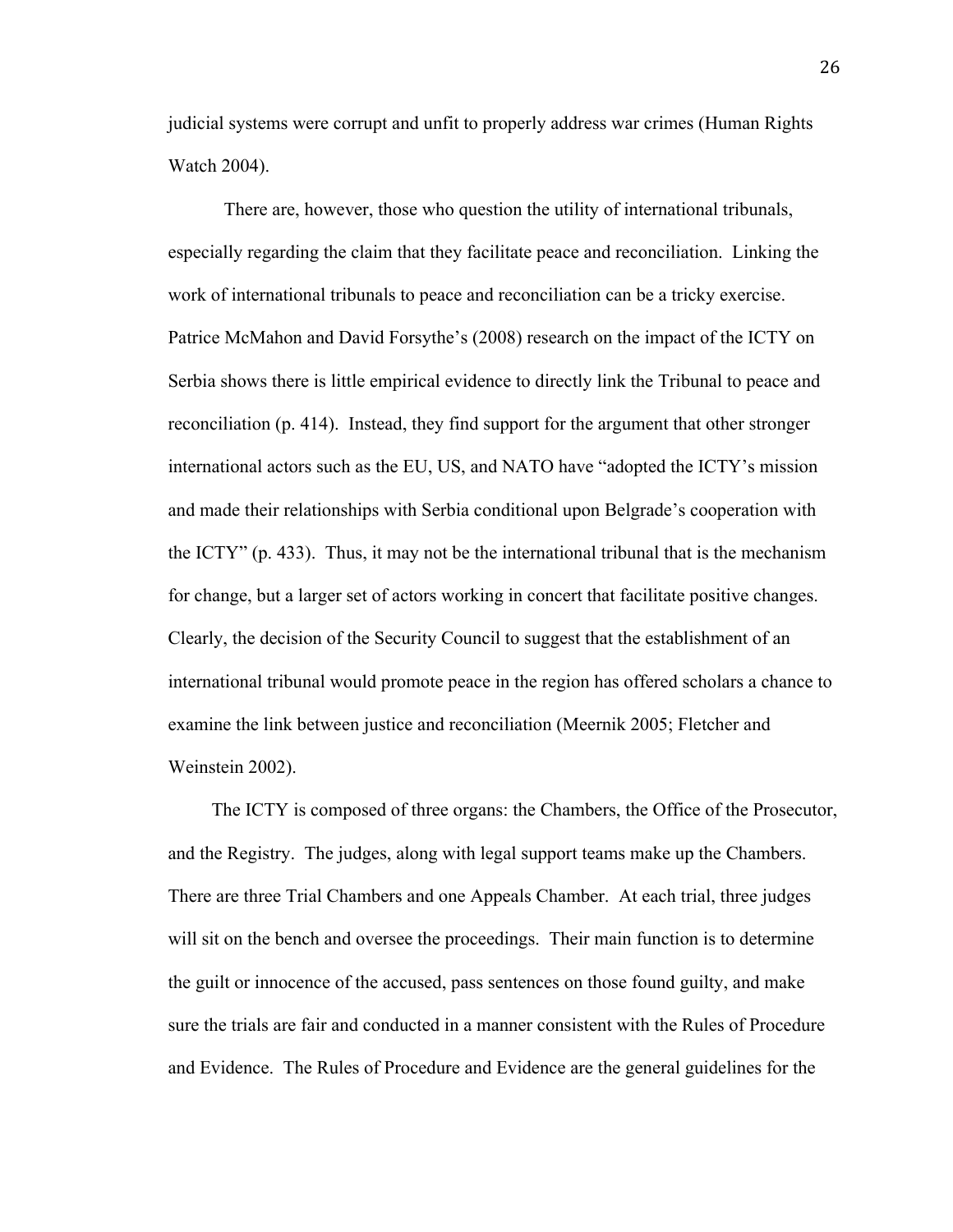operation of the trials and cover such processes as pre-trial proceedings (submission of indictments, orders and warrants, preliminary proceedings, disclosure of evidence, depositions and motions), proceedings before the Trial Chambers (case presentation, judgment and sentencing), and post-trial proceedings (appeals, pardons or commutations of sentence).

The Office of the Prosecutor (OTP) is responsible for investigating and prosecuting individuals responsible for violations of international humanitarian law in the territory of the former Yugoslavia since 1991. Article 6 of the Statute states the Tribunal has jurisdiction over individual persons, and therefore the OTP cannot pursue organizations, political parties, or administrative entities. This does not however, relieve high-ranking officials of criminal responsibility. In fact, a run-down of indicted persons is evidence that the OTP would prosecute heads of state, government officials, military officers and generals. Article 7 of the Statute allows the OTP to prosecute these individuals if there was knowledge or reason to believe there was knowledge that they were aware of their subordinates' actions.

Articles 2-5 pertain to the subject matter jurisdiction of the ICTY. These articles refer to the types of crimes the OTP pursues. Specifically the ICTY is mandated to prosecute grave breaches of the Geneva Conventions of 1949, violations of the laws or customs of war, genocide, and crimes against humanity. The criminal acts covered include use of poisonous weapons, wanton destruction of cities, towns or villages, plunder of private property, genocide (acts committed with the intent to destroy, in whole or in part, a national, ethnical, racial or religious group), murder, enslavement, deportation, torture, rape.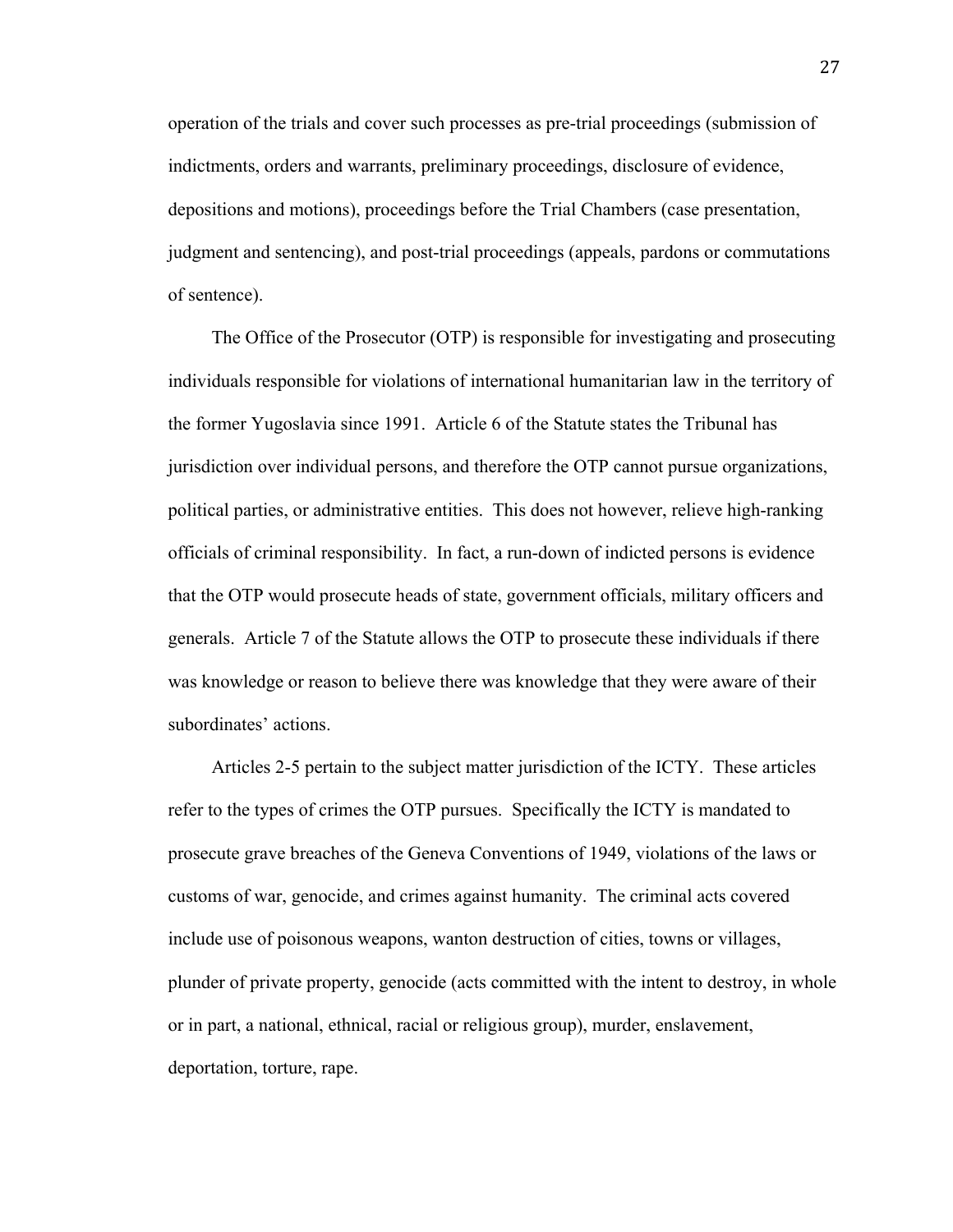Territorially, the ICTY has jurisdiction over the land, airspace and territorial waters of the former Socialist Federal Republic of Yugoslavia. The Statute provides for a temporal jurisdiction of any crimes (as referred to in Articles 2-5) beginning on 1 January 1991. These are outlined in Article 8 of the Statute. Though the temporal jurisdiction only gives a beginning point of reference, the ICTY was never designed to be a permanent institution, nor was it envisioned to prosecute crimes that may occur in the future. The UN Security Council set targets for the completion of all ICTY activity (UN Security Council Resolution 1503 and 1534 2003, 2004).

The Registry is unlike the other two organs of the ICTY, and is tasked with a number of responsibilities. While trials are in session, members of the Registry are responsible for keeping official records and administer exhibits and filings submitted by both the prosecution and defense teams. Members of the Registry also work with witnesses to bring them to testify at the ICTY and are charged with providing protection and psychological support when needed. This organ is also responsible for overseeing the detention unit where the accused are house prior to and during the trial phase. One important function of the Registry is its 'diplomatic' function. The Registry is responsible for maintaining positive relationships between the ICTY and the international community, and particularly with the countries of the former Yugoslavia. In an attempt to communicate the work of the ICTY to citizens in those countries, the Registry established the Outreach Program.

The Outreach Program is designed to be a link between the ICTY and the countries of the former Yugoslavia. The Outreach Program actively seeks to promote the work of the ICTY and convey the importance of trials as a means to hold those accountable that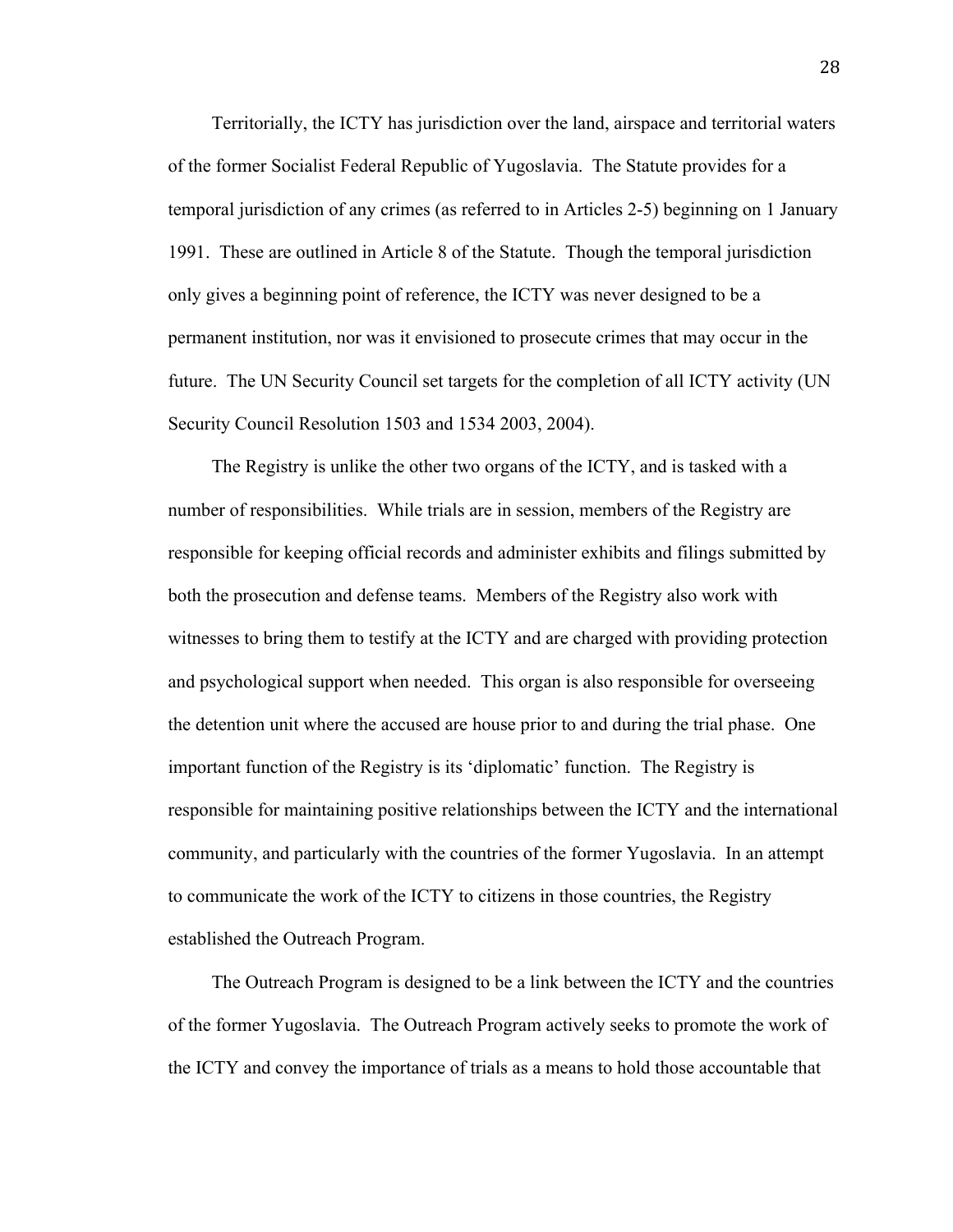violate international humanitarian law and the impact it has on bringing justice to victims. The work of the Outreach Program falls in line with the message conveyed by the Security Council in 1993. They work with local organizations, NGOs, youth and women's groups to try to engage the population that should feel the most impact from the trials. As part of the Completion Strategies, the Outreach Program also works with local judiciaries in the prosecution of domestic war crimes trials. Through training and education programs, they work with regional legal professionals to provide them with the expertise needed to conduct fair trials in the domestic courts.<sup>8</sup>

The framework may be in place to facilitate cooperation between the ICTY and domestic actors and institutions; however, the ICTY lacks any real power to compel states to cooperate and instead must rely on other institutions to facilitate cooperation (McMahon and Forsythe 2008). Coupled with the lacking the power to compel, the ICTY also suffers from "legal and procedural shortcomings, including incompetent investigations, [and] poor prioritizing of cases" (Simpson 2005, 1275). The ICTY's legal and procedural shortcomings are largely due to the fact that it operates with a mix of adversarial common law system and inquisitorial civil law legal system, yet leans heavily toward adversarial common law which is unfamiliar to legal professionals in the Balkans (Clark 2010, 92; Tolbert 2002, 7). As for prioritizing cases, the ICTY was established to prosecute military and political leaders who authorized or initiated war crimes. However, the Tribunal's first indictments were the result of immediate practical considerations for funding (Clark 2010, 87). The ICTY had no budget when it was created and the need to

<sup>&</sup>lt;sup>8</sup> The International Criminal Tribunal maintains an official website which outlines the structure and function of the organs of the Tribunal. Information from the above section can be found at: http://www.icty.org/sections/AbouttheICTY. (last accessed 6 January 2010)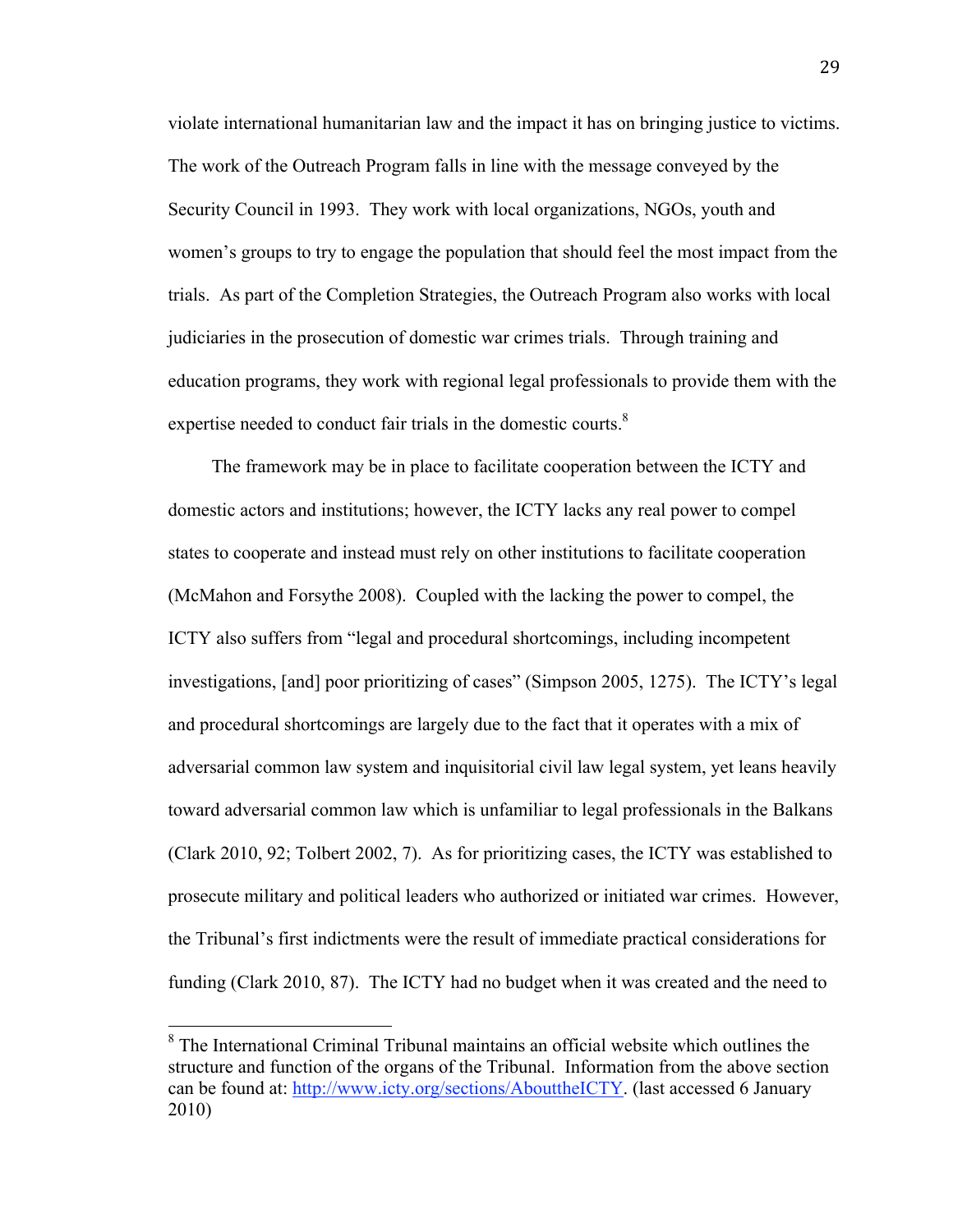secure funding was essential for its operation. Therefore the OTP indicted lower level individuals first because it was "under tremendous pressure to obtain crucial funding from the United Nations" (Goldstone 2002, 281). These issues, along with geographic and linguistic distance from the Balkans, make cooperation with the ICTY difficult even under the best conditions. However, the ICTY also has to combat persistent negative perceptions of its work. A recent poll asking citizens in the region what best describes the proceedings of the ICTY reflects the negative attitude. Roughly fifty six percent of Bosnians and fifty five percent of Croatians believe the proceedings are ceremonial and that verdicts are known before the process is complete. In Serbia, figure reaches a staggering seventy nine percent.<sup>9</sup> It is no surprise, then, that the ICTY relies on other international institutions to facilitate cooperation.

The EU is able to use the accession process as a tool to get Croatia, Bosnia, and Serbia to cooperate with the ICTY. Through the accession process, the EU has the opportunity to insert certain conditions for candidate countries. In the case of Croatia, Bosnia, and Serbia, cooperation with the ICTY was implied early in the process, but not explicitly stated. In June 2000, the European Council declares all countries in the Western Balkans are potential candidates for EU membership.<sup>10</sup> The status of potential candidate paved the way for the EU to require cooperation between these states and the ICTY. In November 2000, representatives from the EU and the Balkans met for the Zagreb Summit, cooperation with the ICTY was emphasized as being an important factor

<sup>9</sup> Survey data from Balkan Monitor, http://www.balkan-monitor.eu/index.php/dashboard. Accessed 30 November 2010.

<sup>10</sup> See: Santa Maria de Feira European Council meeting, 19 and 20 June 2000. http://ec.europa.eu/enlargement/press\_corner/key-documents/sap\_en.htm. Accessed 30 November 2010.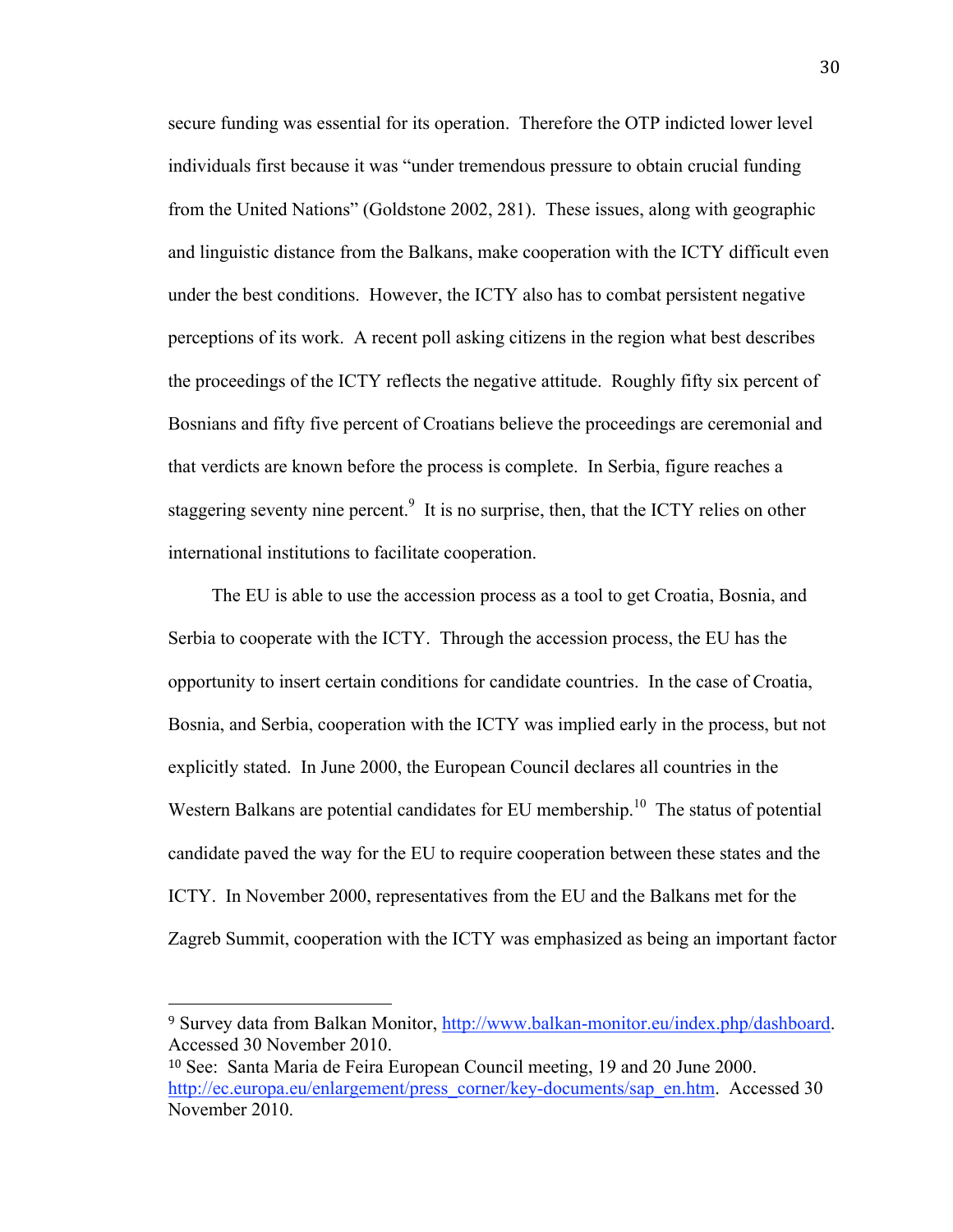in creating a lasting peace in the region.<sup>11</sup> At this time, however, the EU merely implied the necessity to cooperate. It was not made an explicit condition for membership.

In 2003, however, the European Council's Thessaloniki Summit notes with stronger language the need for cooperation between the Balkans and the ICTY. Here, the Council "urges all concerned countries and parties to cooperate fully" with the ICTY as it is "vital for further movement towards the EU" (European Council 2003, 12). In March 2004, the Council identifies cooperation with the ICTY specifically as a criterion for membership. The Council's report states: "The same basic entry requirements apply to the countries of the Western Balkans as to other countries that aspire to join the Union", but in addition, specific criteria need to be met including "full cooperation with the ICTY".<sup>12</sup> The EU has now set, as part of the conditionality for membership, the requirement for cooperation with the ICTY. For Croatia, Bosnia, and Serbia to become EU member states they must show compliance and cooperation with the ICTY.

It will take a great deal of time and expertise to ensure the ICTY, international community, and domestic actors work together to make the Completion Strategies and judicial reforms a success. I now turn to an assessment of reform efforts in Croatia,

Bosnia, and Serbia. I look at the progress of reforms to their judicial systems in relationship to their status as EU candidate countries. If, as some argue, EU accession has an impact on the development of domestic institutions, we should see varying levels

<sup>11</sup> See: Zagreb Summit, 24 November 2000, Final Declaration.

http://ec.europa.eu/enlargement/enlargement\_process/accession\_process/how\_does\_a\_co untry\_join\_the\_eu/sap/zagreb\_summit\_en.htm. Accessed 30 November 2010.

<sup>12</sup> See: Stabilisation and Association Process for South Eastern Europe, Third Annual Report, 30 March 2004. http://eur-

lex.europa.eu/smartapi/cgi/sga\_doc?smartapi!celexplus!prod!CELEXnumdoc&lg=en&nu mdoc=504DC0202. Accessed 30 November 2010.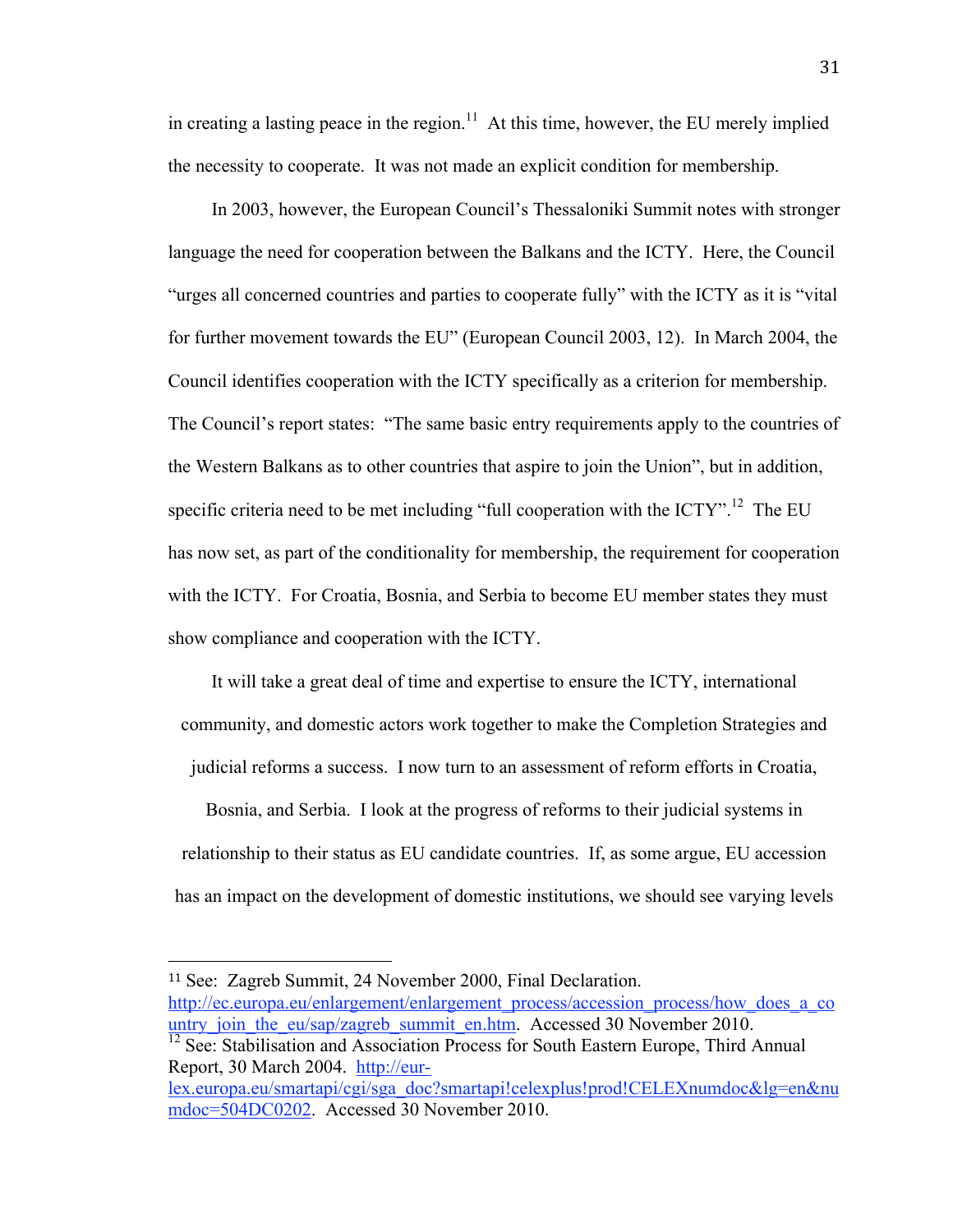of progress in each country as they are at different stages within the accession process.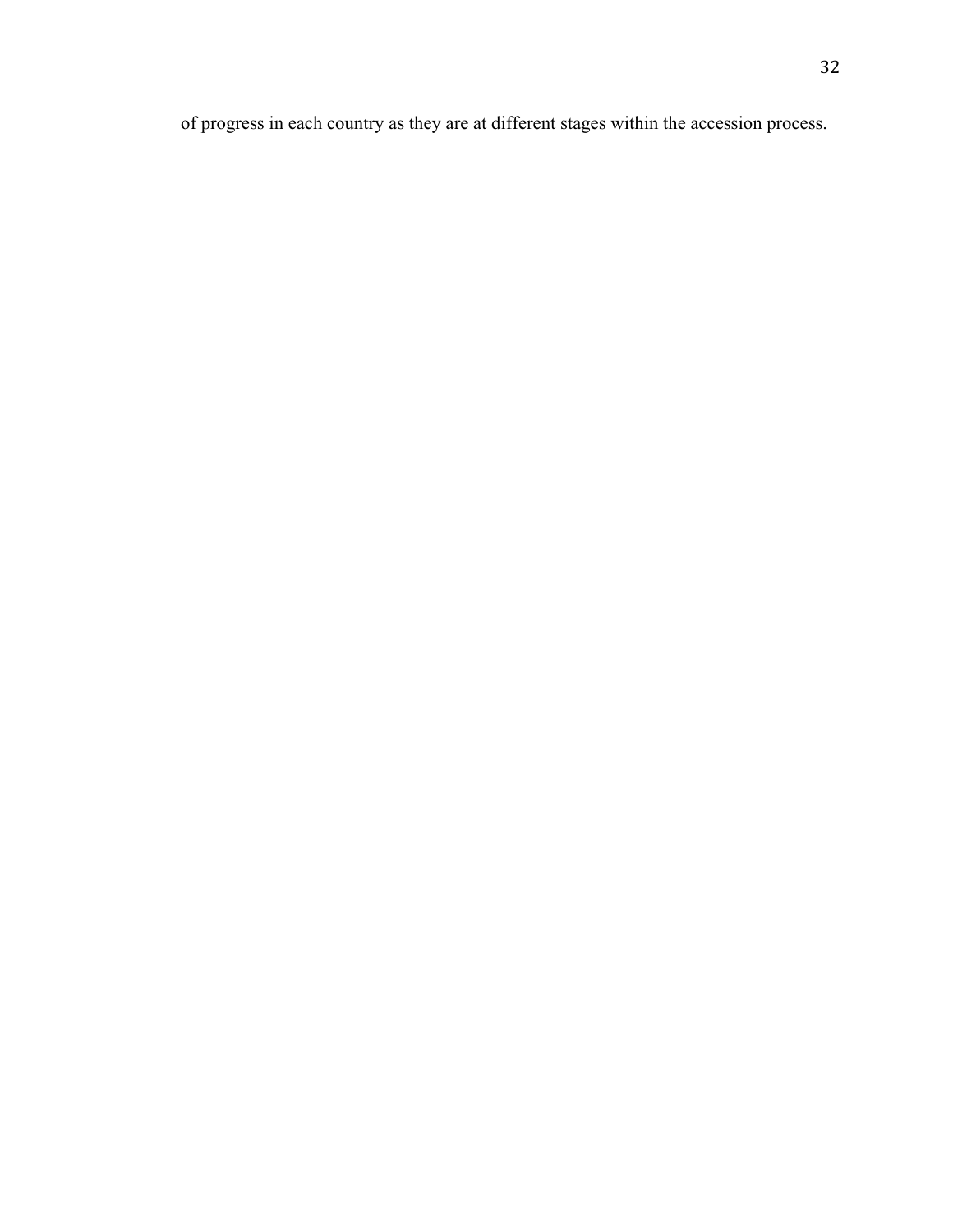#### CHAPTER 4

#### Rule of Law in the Balkans: Bosnia, Croatia, and Serbia

In the previous chapter, I showed that the structure of the ICTY is complex, and that by itself is unable to facilitate cooperation with domestic actors. It will take great effort to ensure war crimes trials are fairly adjudicated by the courts in Croatia, Bosnia, and Serbia. The rule of law is a necessary component for that to happen. I now turn to evaluating the development of rule of law in the Balkans. Using EU accession as an independent variable, I will look at how that has influenced reforms to the judicial systems in each country.

Croatia is currently the only candidate country of the three. However, Bosnia and Serbia are potential candidates. Serbia's application for EU membership was recently referred to the European Commission for an opinion on the status of progress in the country. This is a crucial step in the accession process, as Serbia must show compliance and cooperation with the ICTY. The Stabilisation and Association Agreement (SAA) between EU members and Serbia explicitly states that "respect for principles of international law, including full cooperation with the [ICTY], and the rule of law…shall form the basis of the domestic and external policies of the Parties and constitute essential elements of this Agreement" (Stabilisation and Association Agreement 2008). Compliance with the conditions outlined in the SAA is required to start accession negotiations.

As Haughton (2007) notes, the period just prior to EU negotiations sees the greatest changes in candidate or potential candidate countries. At the same time, he is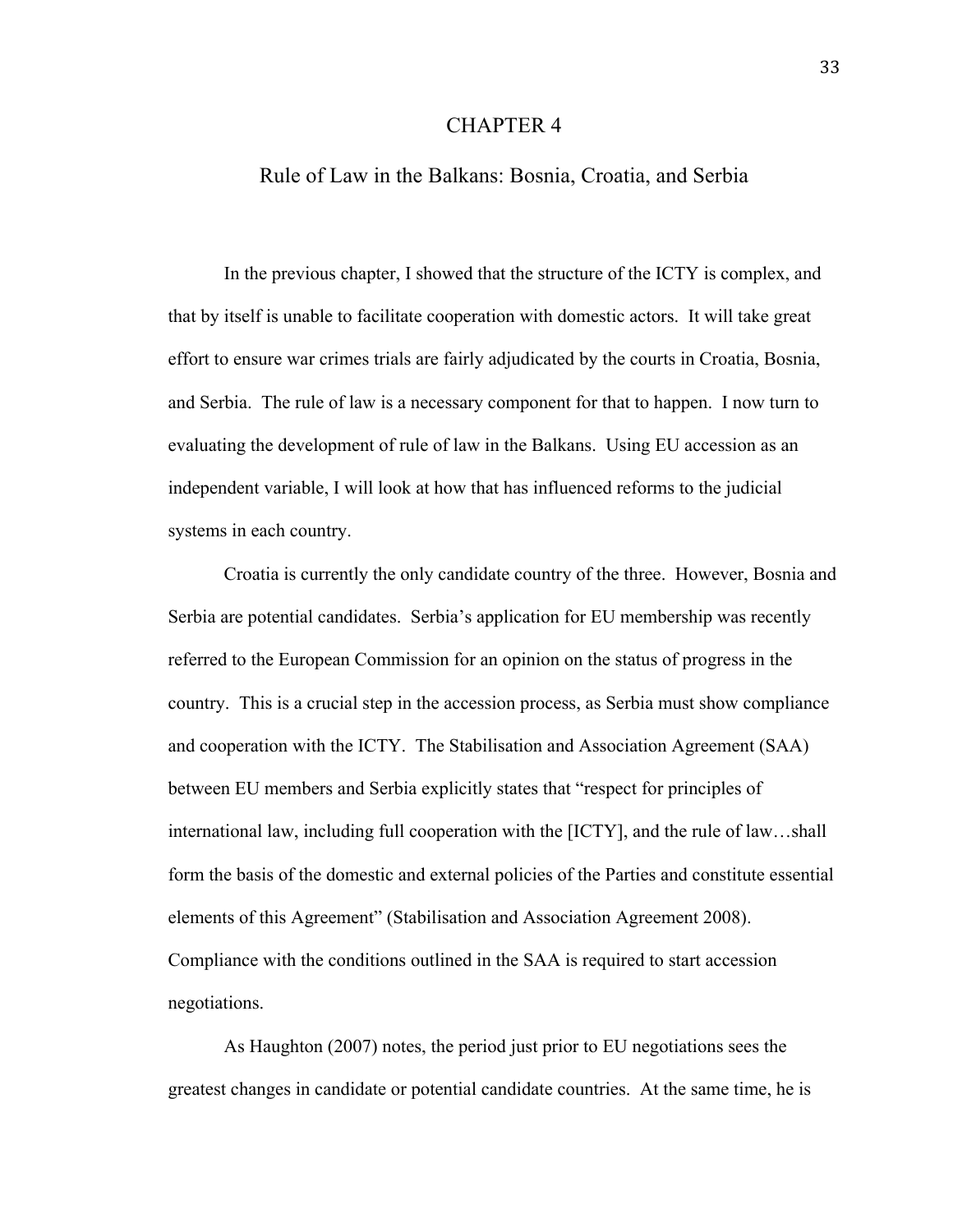cautious about stating just how much impact the EU will have in the Western Balkans. Aware of its influence early in the accession process, the EU "took a tough line on Croatia in 2005, demanding full cooperation with the International War Crimes Tribunal in The Hague before accession negotiations could begin" (Haughton 2007, 243-244). The result, he notes, was an increased number of indicted war criminals from the Balkans going to The Hague. The EU's stance with Croatia, it seems, also had a similar influence on other states in the region with aspirations of EU membership.

With this 'deliverable' met, accession negotiations for Croatia officially began in October 2005<sup>13</sup>. However, Haughton asks just how much power the EU has to influence changes in Croatia now that negotiations have begun. If the EU's greatest influence comes before official negotiations, what kind of progress will we see in the years to follow? Also, what impacts do we seen in the region? Below I compare the progress of the judicial institutions in Croatia, Bosnia, and Serbia. I use the Freedom House index on Judicial Framework and Independence as a proxy to measure the progress in each country from 2001-2010. If the EU's stance toward Croatia had a regional impact, we should see some indication of progress in Bosnia and Serbia. Though Haughton uses the number of indicted war criminals sent to The Hague as a measure of progress, we can look deeper into the domestic institutions. Local judicial officials are often an integral part of ensuring indicted war criminals are brought before the ICTY.

Figure 1.1 represents Croatia's score on Judicial Framework and Independence since 2001. The ratings are based on a scale of 1 to 7, with 1 representing the highest and 7 the lowest level of democratic progress. Interestingly, Croatia's highest rating

<sup>13</sup> Source: *European Commission*, http://ec.europa.eu/enlargement/candidatecountries/croatia/relation/index\_en.htm. Accessed 21 November 2010.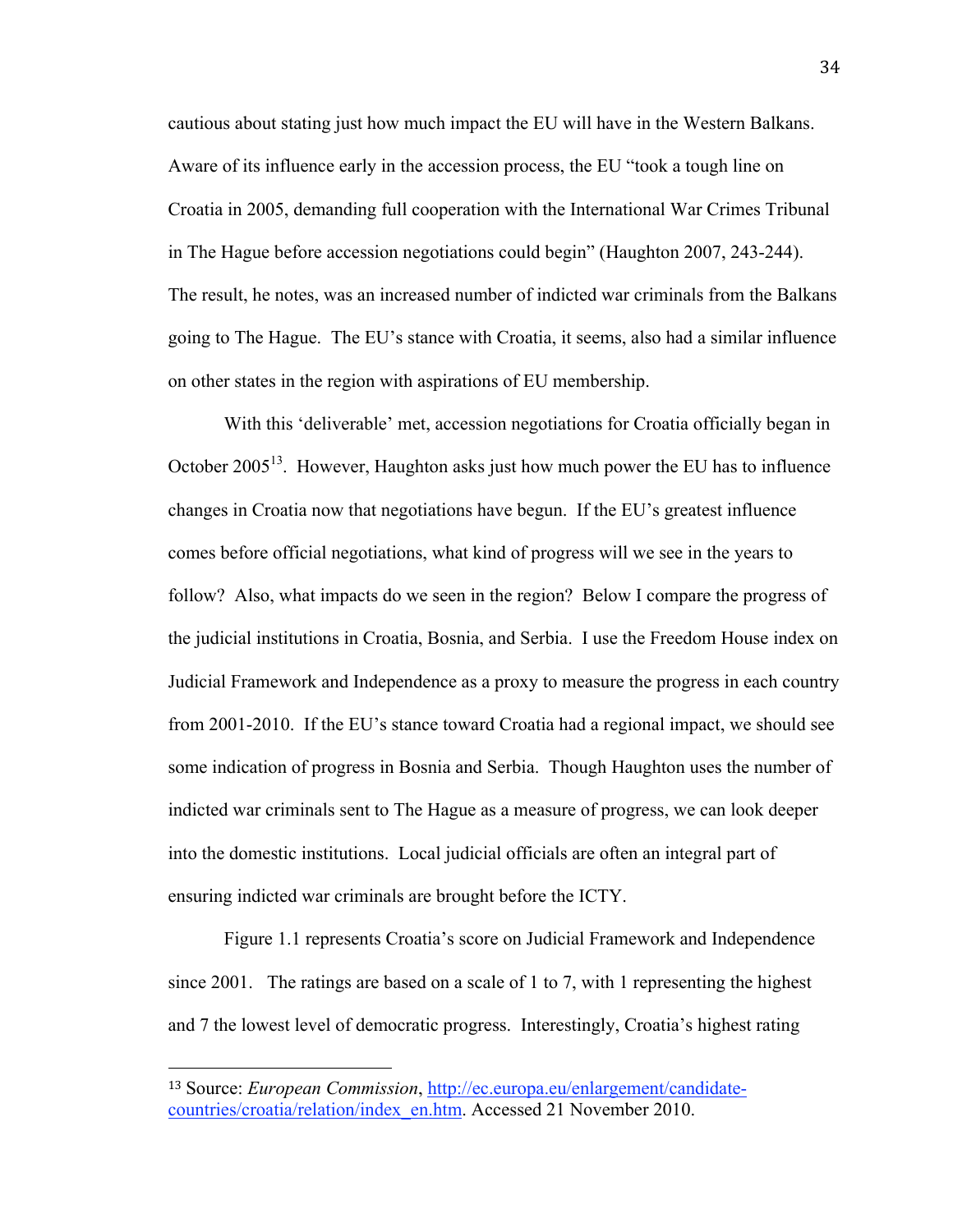(lowest score on the index) comes in 2001 and 2002. In these years, Croatia received a 3.75 score on the 7 point index. In 2003 the score jumped up by .50. In 2004 we also see an increase of .25, to reach a high of 4.50. When accession negotiations began in 2005, the score remained the same as the previous year. Since 2006, the score has remained at 4.25, just a quarter of a point better than it was at its highest. Where we would expect a decrease in score (increased rating) in 2004/2005, the years leading up to accession negotiations, we see the opposite.





Source: Freedom House, *Nations in Transit 2010: Democratization from Central Europe to Eurasia*. Rowman & Littlefield Publishers, Inc.

Bosnia's progress in this area tells a somewhat different story. In Figure 1.2, we see steady improvement from 2001-2006. The score drops from a high of 5.50 in 2001 to a low of 4.00 in 2006. The greatest change occurs between 2003 and 2004 when the score drops by .50. Since 2006, the score has remained constant at 4.00.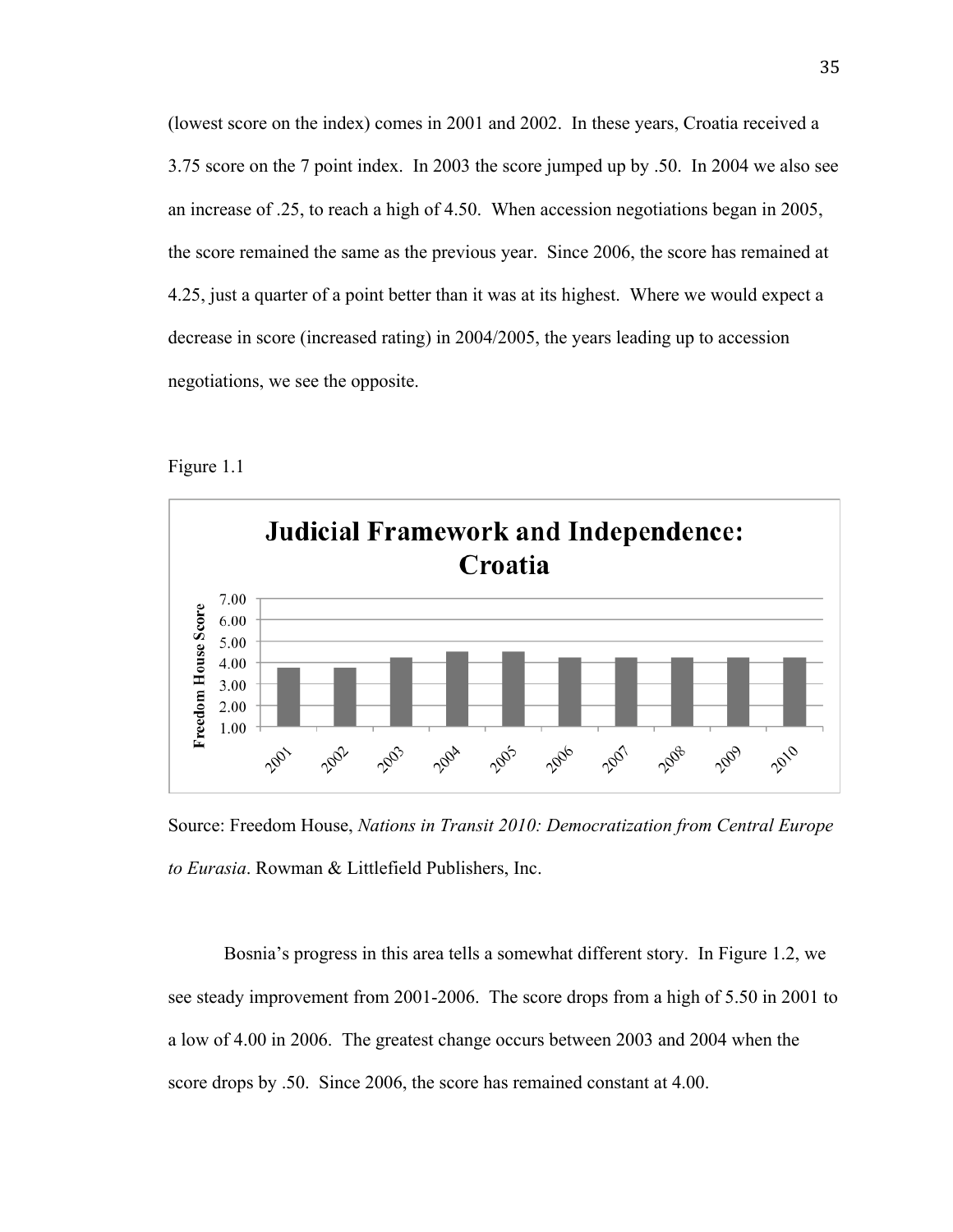



Source: Freedom House, *Nations in Transit 2010: Democratization from Central Europe to Eurasia*. Rowman & Littlefield Publishers, Inc.

When we look at Serbia's progress, we get still a different picture. Serbia's greatest progress came between 2001 and 2002 when the score dropped 1.25 points, from 5.50 to 4.25. The score remained constant through 2007, then in 2008 it jumped slightly to 4.50 and has remained there through 2010.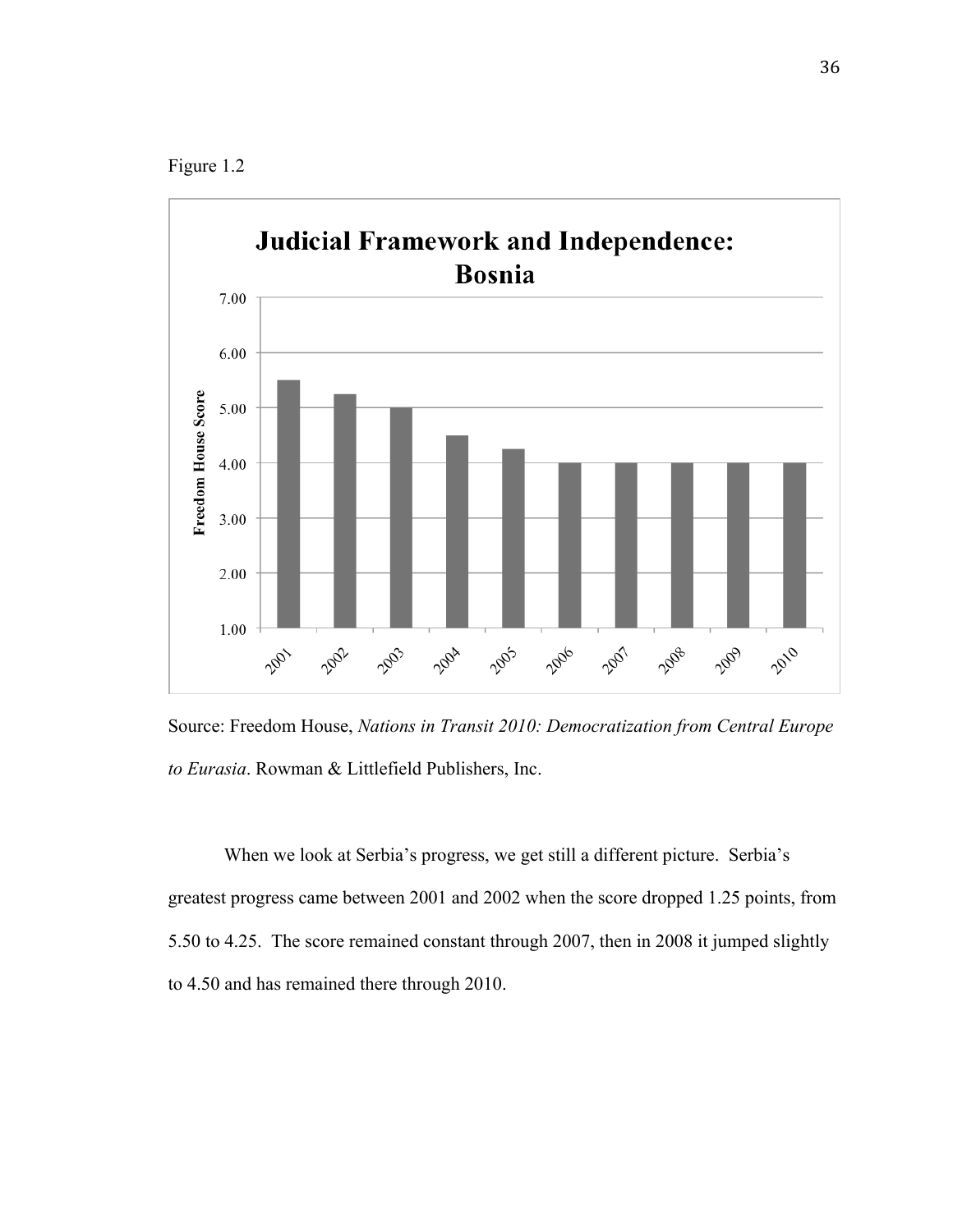Figure 1.3



Source: Freedom House, *Nations in Transit 2010: Democratization from Central Europe to Eurasia*. Rowman & Littlefield Publishers, Inc.

A comparison (Figure 1.4) shows the progression of each country over the last decade. The picture that begins to emerge is something of a puzzle. In the years leading up to accession negotiations, Croatia's score shows backward progress. However, in Bosnia and Serbia, the opposite is true. The scores in these two countries get better leading up to Croatia's negotiations. While Haughton's claim that the EU is able to have the greatest impact on domestic policies and institutions does not seem to hold for Croatia, his prediction that the negotiations may also impact the region does seem to have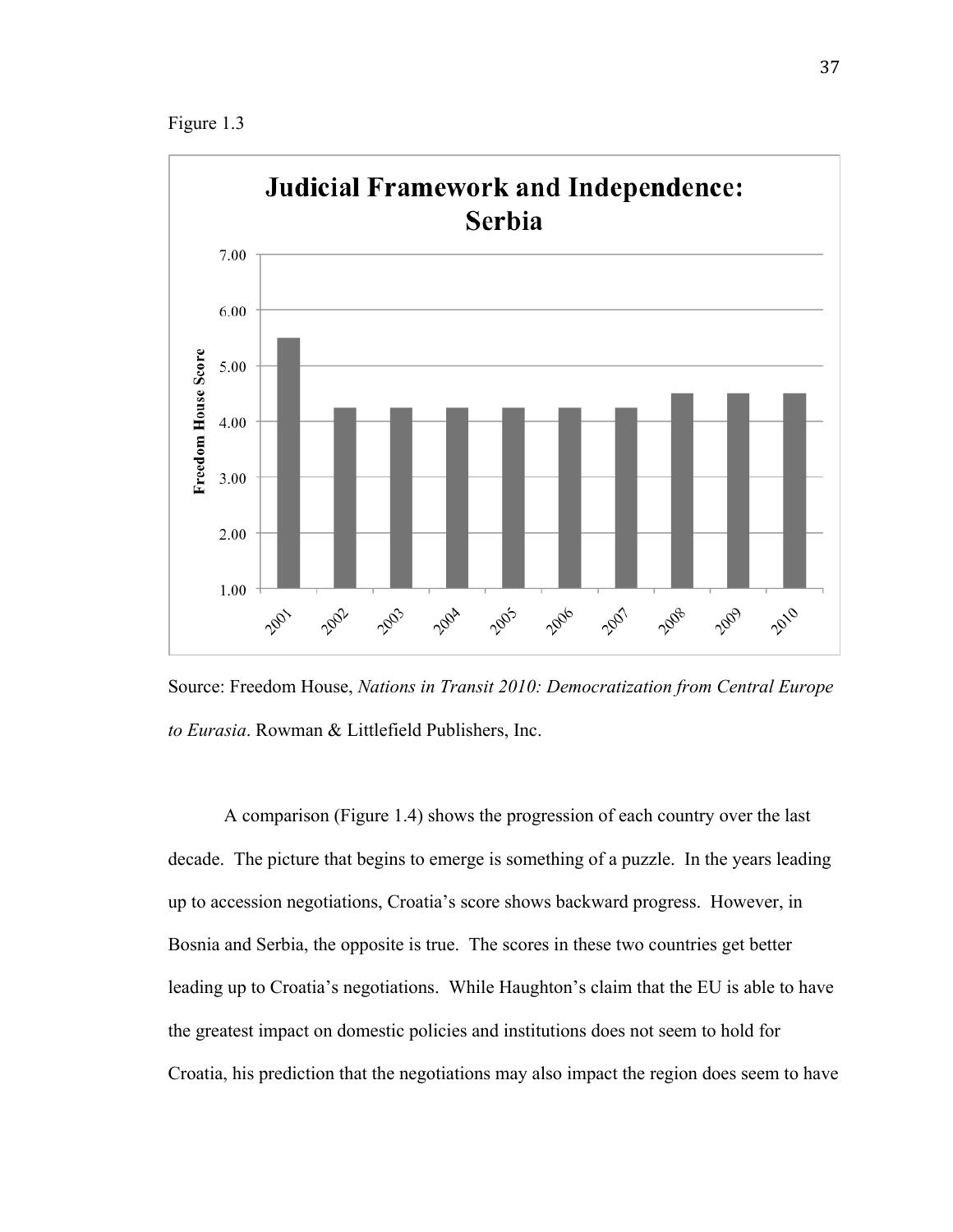some support. Interestingly, it is Bosnia that may reflect Haughton's claim best. Croatia's scores show a reversal of progress, while Serbia makes substantial progress between 2001 and 2002, then levels off for the next five years.





Source: Freedom House, *Nations in Transit 2010: Democratization from Central Europe to Eurasia*. Rowman & Littlefield Publishers, Inc.

To summarize, since 2001 Croatia has seen an overall decline in its progress score by -0.50, Bosnia score has progressed +1.50, and Serbia's score has improved +1.00. Freedom House also uses an overall Democracy Score to assess countries in transition.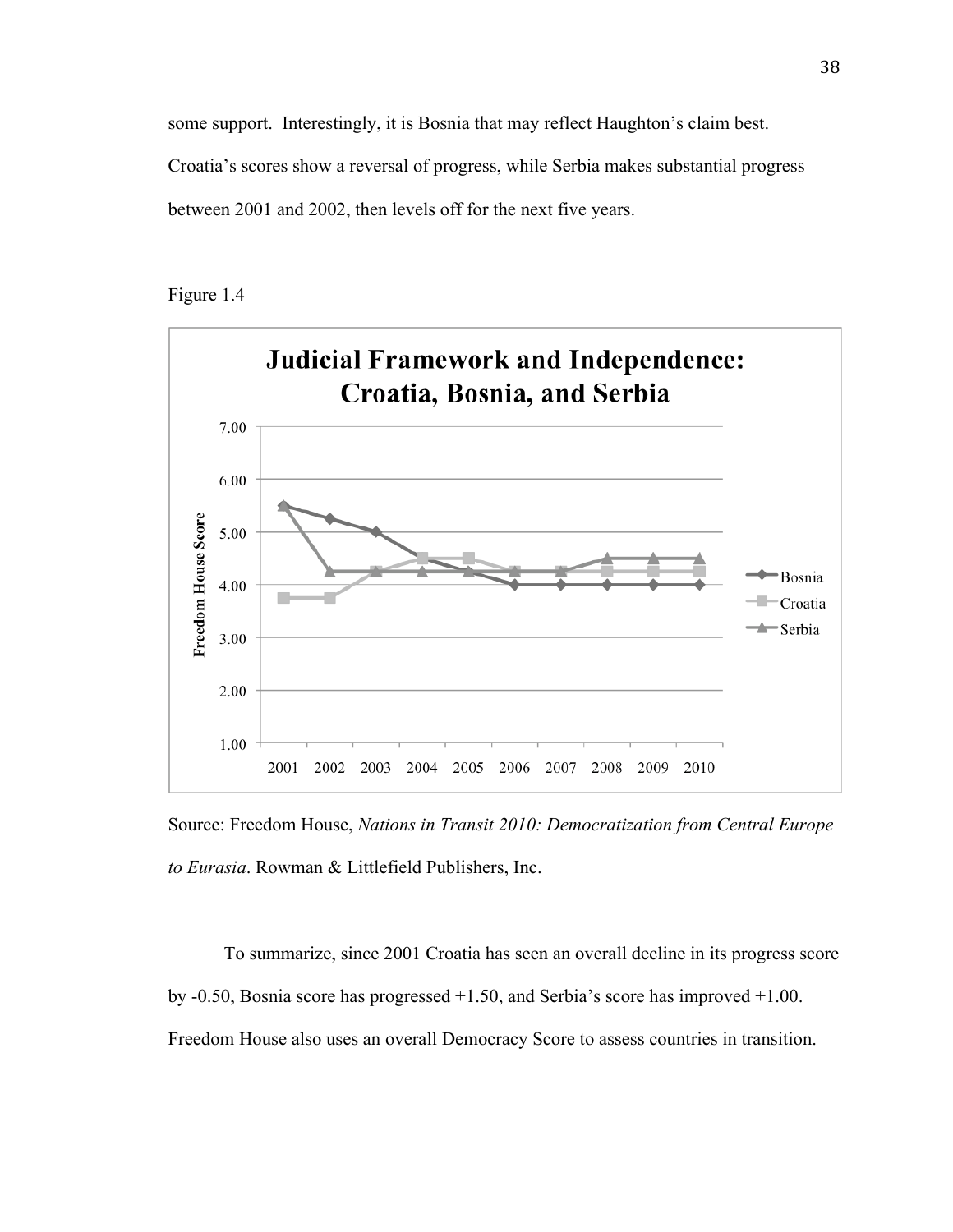This score categorizes countries into five regime types. Table 1 gives an overview of the characteristics of the judiciary for each regime type.

| Table 1<br>Democracy<br><b>Score</b> | <b>Regime Type</b>                           | <b>Characteristics of the Judiciary</b>                                                                                                                                                                                                                                              |
|--------------------------------------|----------------------------------------------|--------------------------------------------------------------------------------------------------------------------------------------------------------------------------------------------------------------------------------------------------------------------------------------|
| 1.00-1.99                            | Consolidated<br>Democracy                    | independent, impartial, timely; able to defend fundamental<br>political, civil, and human rights; equality before the law; judicial<br>decisions are enforced                                                                                                                        |
| $2.00 - 2.99*$                       | Consolidated<br>Democracy                    | independent, impartial, able to defend fundamental political,<br>civil, and human rights; equality before the law; judicial<br>decisions are enforced; timeliness remains an area of concern                                                                                         |
| 3.00-3.99                            | Semi-Consolidated<br>Democracies             | framework for an independent judiciary is in place; judicial<br>independence and the protection of basic rights, especially those<br>of ethnic and religious minorities, are weak; judicial processes<br>are slow, inconsistent, and open to abuse                                   |
| 4.00-4.99                            | Transitional or<br>Hybrid Regime             | judiciary struggles to maintain independence from government;<br>respect for basic political, civil, and human rights is selective;<br>equality before the law is not guaranteed; judiciary is slow and<br>abuses occur; use of torture in prisons may be a problem                  |
| 5.00-5.99                            | Semi-Consolidated<br>Authoritarian<br>Regime | judiciary is restrained in its ability to act independently of the<br>executive; equality before the law is not guaranteed; judiciary is<br>frequently co-opted as a tool to silence opposition figures and<br>has limited ability to protect basic rights and liberties of citizens |
| $6.00 - 7.00$                        | Consolidated<br>Authoritarian<br>Regime      | rule of law is subordinate to the regime; violations of basic<br>political, civil, and human rights are widespread; courts are used<br>to harass members of the opposition                                                                                                           |

\*Countries receiving a Democracy Score of 2.00-2.99 differ from those receiving a 1.00-1.99 Score because of challenges largely associated with corruption.

Source: Freedom House, *Nations in Transit 2010: Democratization from Central Europe to Eurasia*. Rowman & Littlefield Publishers, Inc.

We can look at the overall Democracy Score as an indication of the progress made with

respect to the judiciary. Figure 1.5 compares the Democracy Score for each country.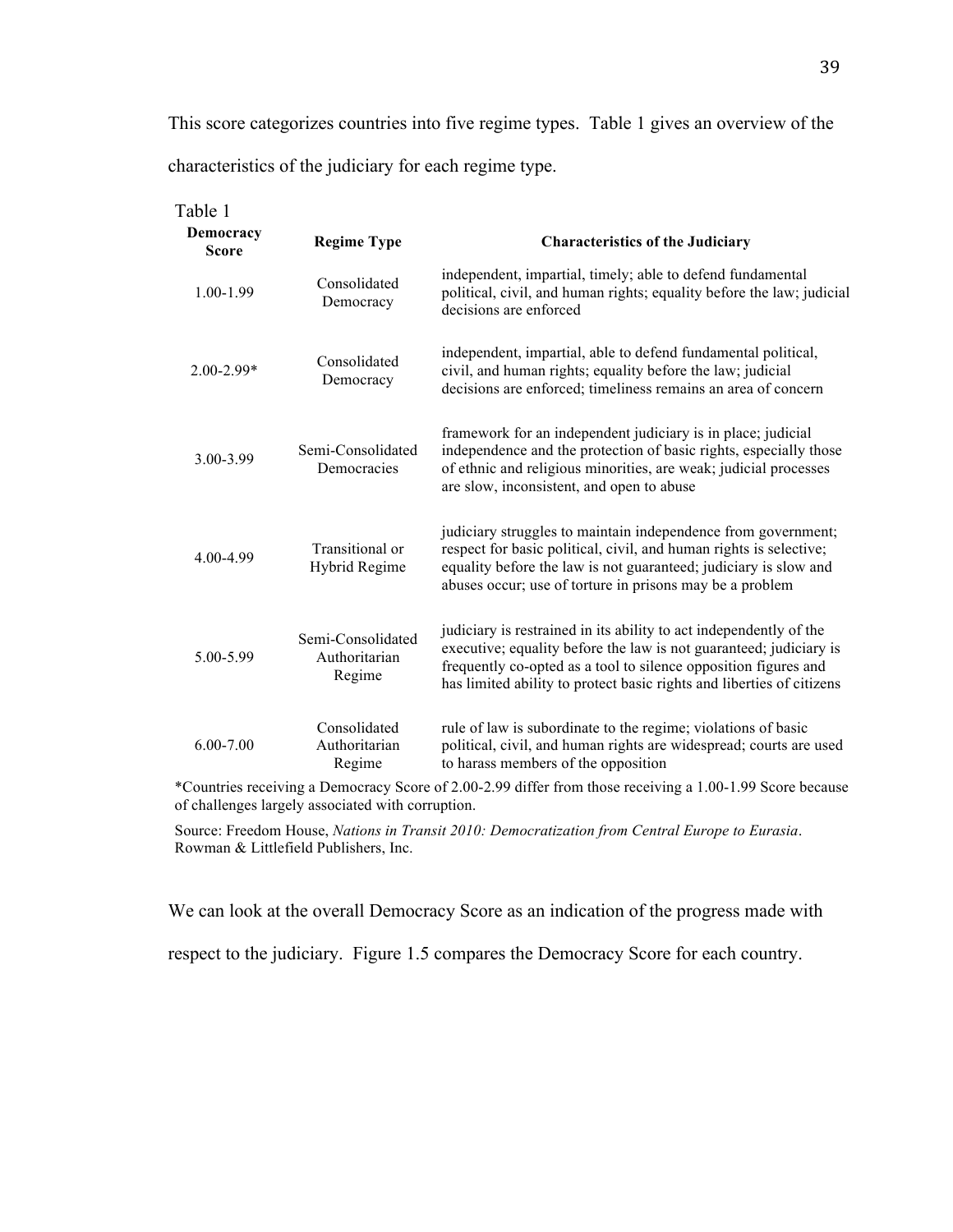Figure 1.5



Source: Freedom House, *Nations in Transit 2010: Democratization from Central Europe to Eurasia*. Rowman & Littlefield Publishers, Inc.

With respect to the overall Democracy Score, Serbia certainly shows the greatest improvement, moving from a semi-consolidated authoritarian regime to a semiconsolidated democracy. From the typology in Table 1, we see that Serbia now has the framework for an independent judiciary is in place, whereas in 2001 that was not the case. The judiciary was closely linked with the executive and had little independence. Bosnia, too, has made improvements but the independence of the judiciary remains a problem. Croatia's Democracy Score has remained relatively consistent, remaining within the semi-consolidated democracy range. While it is a positive sign that Croatia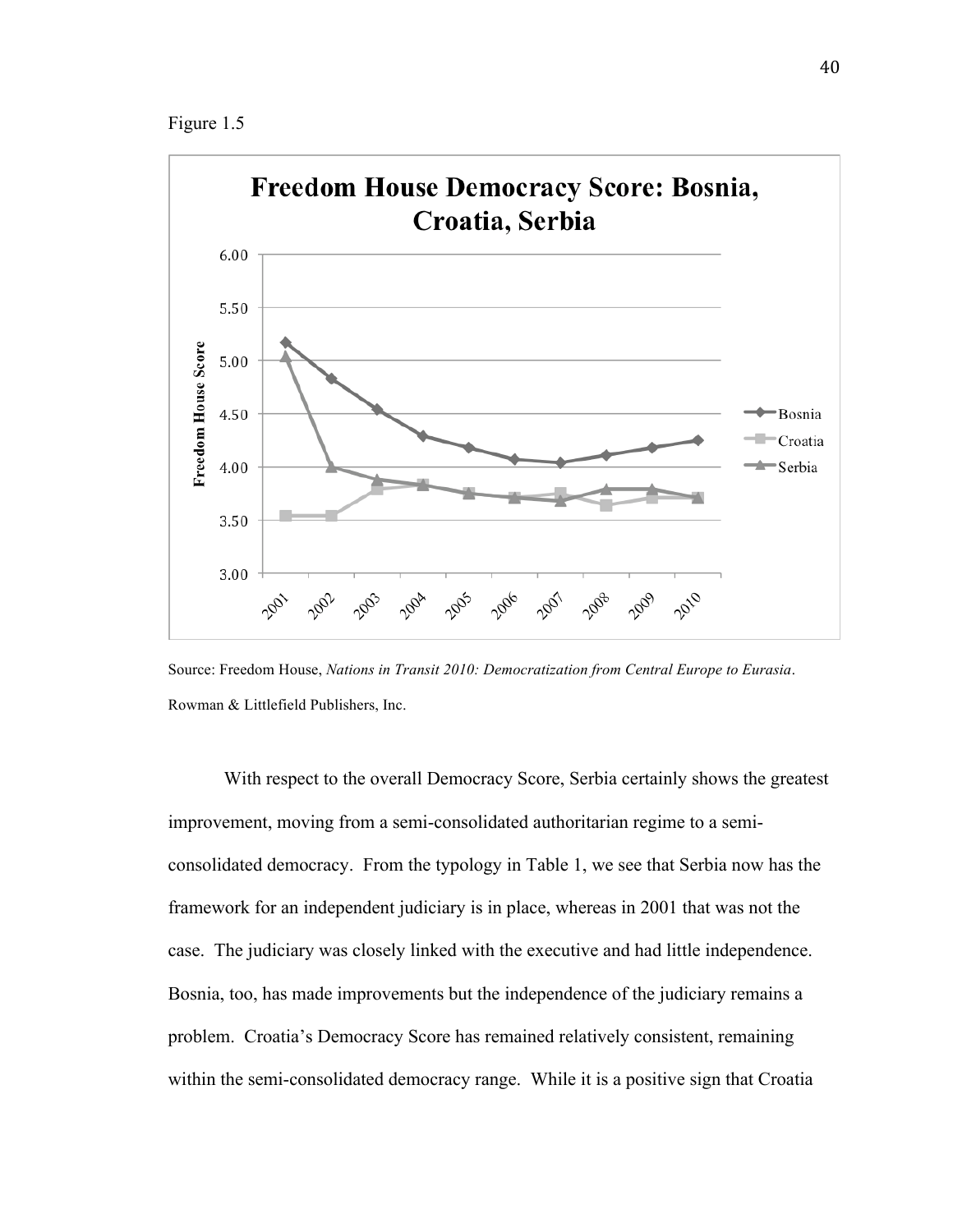remains within this range, it is puzzling to see the sizeable improvements in Serbia and Bosnia over time and yet Croatia varies little. In fact, both the index on Judicial Framework and Independence and Democracy show some backsliding in Croatia in the years leading up to EU accession negotiations. From these data it seems that the hypothesis does not hold. Where we would expect to see improvements in Croatia's judicial system prior to negotiations in 2005 we see the opposite. While the changes are not dramatic, they do move in an unexpected direction. However, Serbia and Bosnia may represent a regional effect. Improvements in their scores on both indices came prior to 2005. Without investigating further, these indications reveal that the prospect of EU accession has had little impact on Croatia, yet may help explain improvements in Serbia and Bosnia.

In its 2004 Opinion<sup>14</sup>, the European Commission reviewed Croatia's standing with respect to EU membership criteria. This document outlined Croatia's potential for meeting criteria for EU membership and was a necessary step in the accession process. A favorable opinion from the Commission signaled Croatia's readiness to begin negotiations. Periodic reports are made by the Commission to monitor the progress of Croatia throughout the negotiation process. The 2005 progress report is telling:

The role and structure of the Croatian judicial system…have not changed since the Commissions Opinion…Improving the functioning of the judiciary remains a major challenge for Croatia. Problems highlighted in the Opinion such as the inefficiency of courts, the excessive length of court proceedings, weaknesses in the selection and training of judges and difficulties with the enforcement of judgments remain…A coherent long-

<sup>14</sup> The European Commission's Opinion on Croatia's Application for Membership of the European Union was issued on 20 April 2004. The European Commission made a recommendation to move forward with accession negotiations. http://eurlex.europa.eu/smartapi/cgi/sga\_doc?smartapi!celexplus!prod!CELEXnumdoc&lg=en&nu mdoc=504DC0257. Accessed 23 November 2010.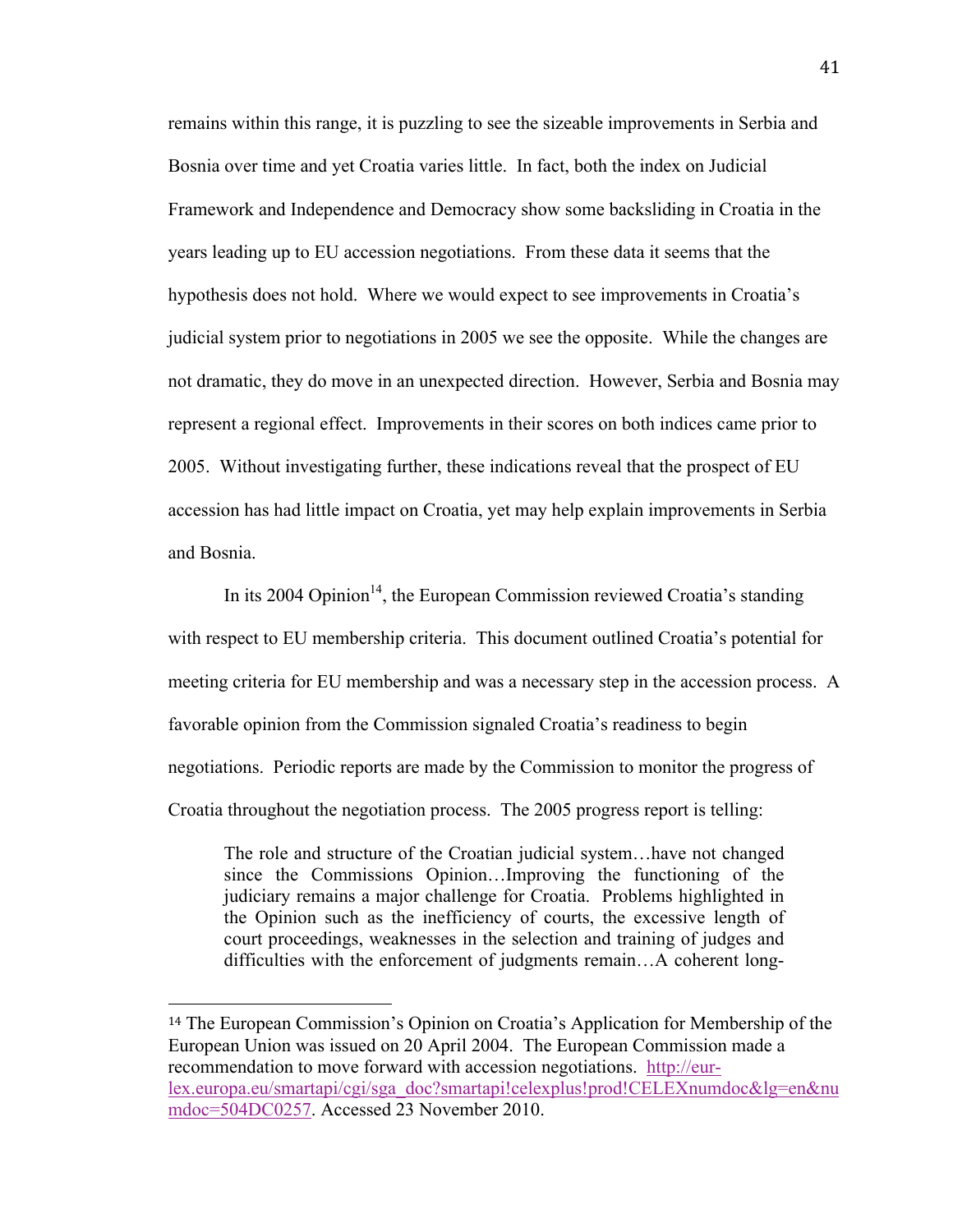term strategy to tackle systemic problems is crucial if the goal of an independent, reliable, transparent and efficient judicial system is to be achieved (European Commission 2005, 14-15).

This first report since the Opinion indicates no progress in Croatia's judiciary. Though it was issued only 14 months after the Opinion, the hypothesis suggests we should still see progress, as this is the time frame before negotiations began. Instead we see no progress, and little indication that attempts to reform have been initiated. The largest challenges include a substantial backlog of cases and excessive length of court proceedings. The report did note that the judiciary is both formally independent and appears to act independently. However, with respect to domestic war crimes, questions of ethnic bias remain. Serbs far outweigh the number brought to trial on charges of war crimes.

The European Commission Progress Report in 2009 echoed similar concerns for Croatia. A backlog of cases remained an area of criticism, as did the perception of ethnic bias in domestic war crimes trials. Additionally, the report found there was a strong tendency for judges to be politically influenced and that "overall reform of the system has not progressed to the point where it can positively influence the fight against corruption that permeates the governance system" (Freedom House 2010, 173; European Commission 2009a). Rather than progress, it appears that the Croatian judicial system in fact has seen some backsliding since 2005. Where judicial independence was not a question before, it has now become a concern.

Since the start of EU accession negotiations, Croatia has seen little progress in their judicial system. Concerns over the ability of the judiciary to function efficiently remain, as do concerns about its independence. What of Serbia and Bosnia? While they have not entered formal negotiations, they are considered potential candidates. In Bosnia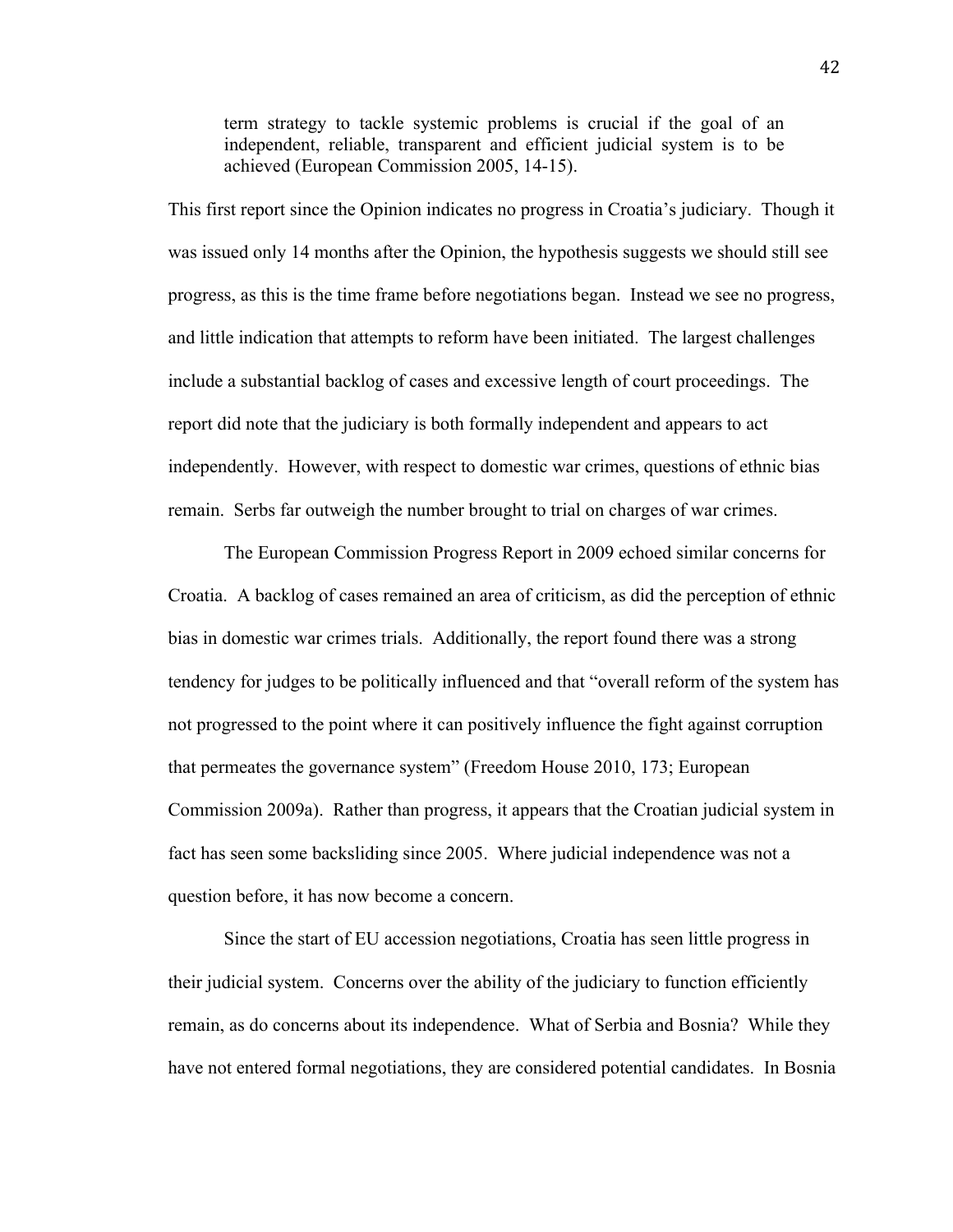we see some of the same problems evident in Croatia's judiciary. The problem of a backlog of cases and timeliness of trials is an issue in Bosnia. Questions remain about the independence of the judiciary as well. Where Bosnia does show positive progress is in the area of trying domestic war crimes cases (European Commission 2009b). However, this bright spot is not without a caveat. There are a substantial number of international judges and prosecutors working on war crimes cases in Bosnia. The efficiency of the court cannot be wholly attributed to domestic efforts. In fact, the effort to extend the mandate of foreign judges and prosecutors did not pass the legislative process. Rather, the High Representative, using executive authority, had to extend the mandate. Opposition mainly from authorities in Republika Srpska (RS) was the key roadblock in extending the mandate through the domestic process. As discussions of EU accession continue, domestic disputes between the Federation and RS may continue to hamper progress. This is particularly important as international actors move out of their roles in Bosnia and domestic actors replace them.

Finally, Serbia's reform efforts remain to be examined. The 2009 European Commission's Progress Report highlights a number of reforms to Serbia's judicial system. What is most striking are Serbia's efforts to enhance the independence of the judiciary. In 2009 the High Judicial Council and the State Prosecutorial Council were established. The High Judicial Council consists of the President of the Supreme Court of Cassation, the Minister of Justice, the President of the Parliamentary Committee for Judicial Affairs, and eight other members (six of whom are judges). The Commission notes the fact that judges will hold a majority of seats on the Council and should ensure they are represented more fairly. It will also help to reduce political influence in the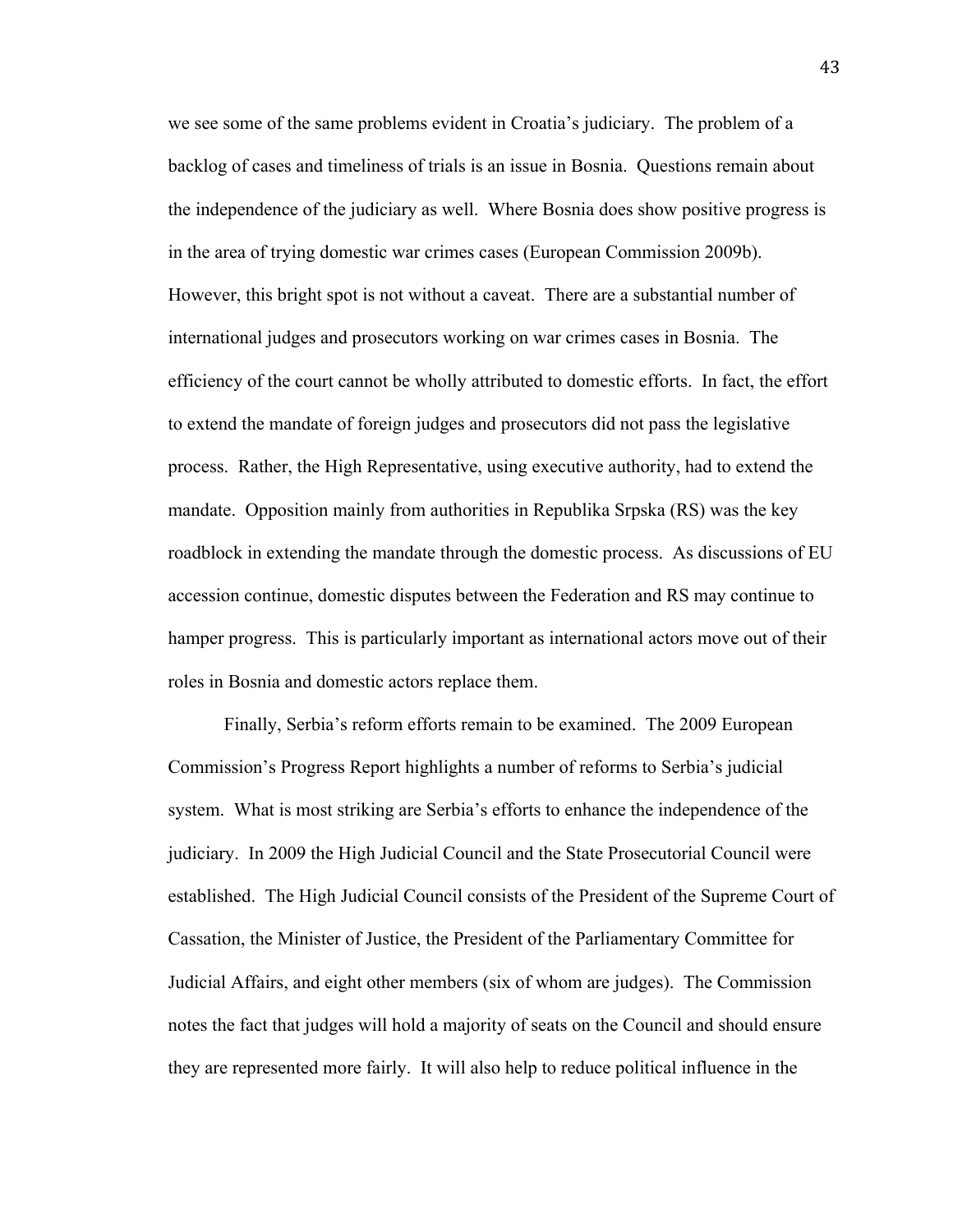judiciary. Additionally, the autonomy of the prosecution service was enhanced when the new State Prosecutorial Council extended the mandate that makes the position of deputy prosecutor a permanent post (European Commission 2009c). While these are major improvements designed to strengthen the independence of the judiciary, their implementation is cause for some concern. As the Commission notes, where future judges sitting on the High Judicial Council will go through an election process to become eligible members, the first round of judges appointed to the new Council were nominated by its previous members. This leaves room for political influence in the first round of the new Council. Serbia's judiciary also suffers from the same problems that persist in Croatia and Bosnia. There is a significant backlog of cases and there is a need to develop efficiency in the court system. However, the Commission's conclusions regarding Serbia take a much different tone than those for Croatia and Bosnia:

Serbia is moderately advanced in the area of reform of the judiciary. There has been progress in the form of adoption of new legislative framework and steps to implement it. However, the ongoing reform and its partly hasty implementation pose big risks for the independence, accountability and efficiency of the judiciary (European Commission 2009c, 12).

For Serbia at least, it seems that there is less resistance to reform. Whether this stems from the prospect of EU membership or not is unclear. The EU accession process does place conditions on states to make institutional reforms and that may be part of the reason we see evidence in Serbia of such changes to the judiciary. However, if the promise of EU membership is working in Serbia, it is a having minimal effect in Croatia and Bosnia. Clearly there is more to the story.

As noted above, not only domestic participation but also domestic support is

essential for long-term success of reform projects (Doyle and Sambanis 2000; McMahon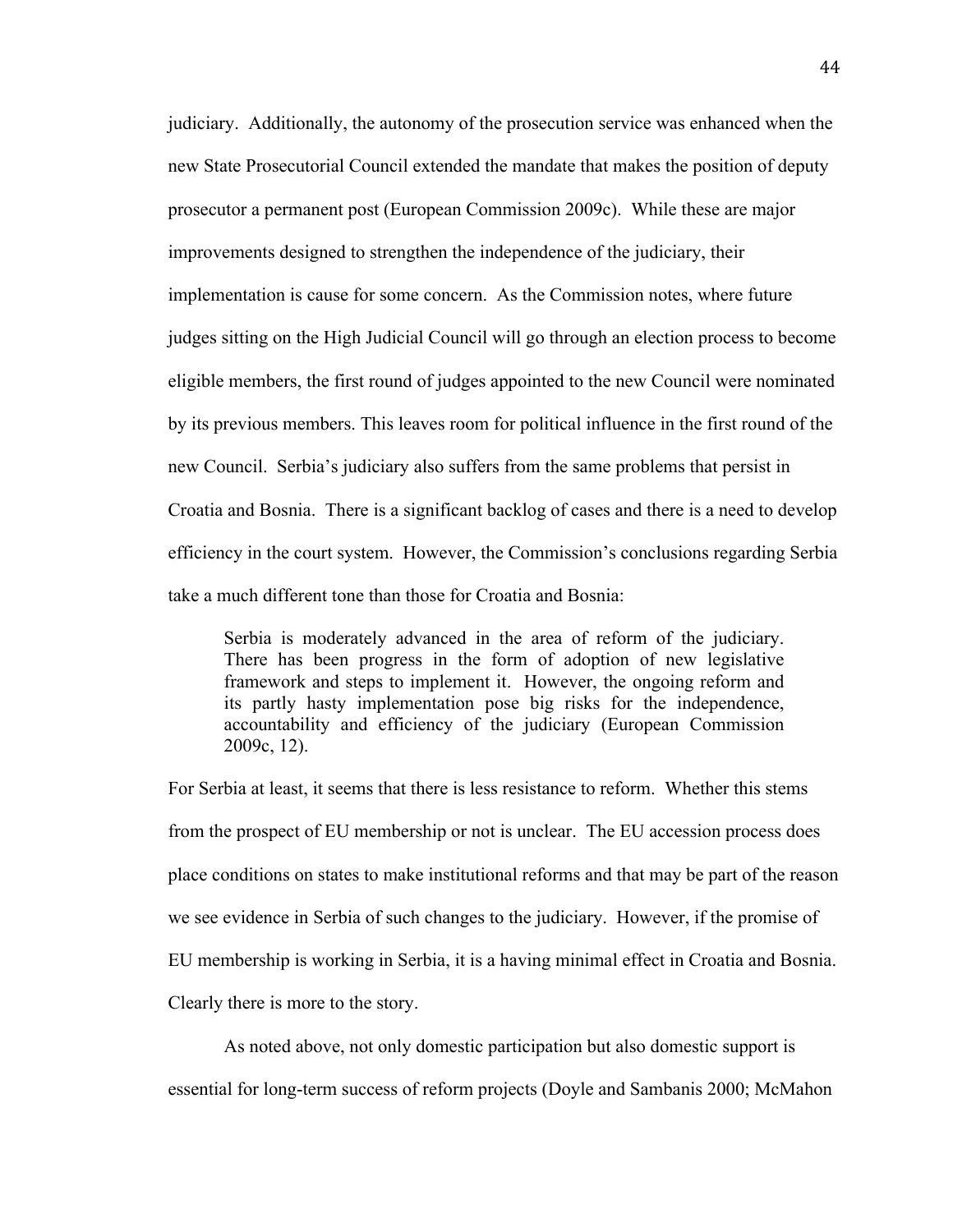2004/2005). Perhaps the lack of progress in Croatia, and conversely the progress made in Bosnia and Serbia, can be explained due to domestic support for the EU. The Gallup Balkan Monitor poll conducts surveys on a wide range of issues throughout the Balkans. One area of focus concerns the EU; particularly whether or not citizens feel joining the EU would be a good or bad thing. Below I will use survey data gathered from the Balkan Monitor to assess domestic support for EU membership.

Figures 2.1-2.3 show the level of support for EU membership in Croatia, Bosnia, and Serbia.<sup>15</sup> There is a clear difference in the level of support between Croatia and the other two countries. From 2006-2010, Croatians who believe EU membership would be a good thing has decreased 10 percentage points, while the percentage of those who see membership as a bad thing has slightly increased. In Bosnia, with the exception of 2008, the percentage of respondents who see membership as a good thing has remained high and relatively consistent. Of the three, Bosnia also has the lowest percentage of respondents who view membership as a bad thing. The positive perception of EU membership in Serbia, like Croatia, is declining. While those who view EU membership as a good thing has declined by 16 percentage points since 2006, it still remains higher much than in Croatia.

<sup>15</sup> The Gallup Balkan Monitor provides data on the question: "Generally speaking, do you think that [country]s membership of the EU would be a good thing, bad thing, or neither good or bad?" Data is available on this question for years 2006, 2008, 2009, and 2010. http://www.balkan-monitor.eu/index.php/dashboard. Accessed 23 November 2010.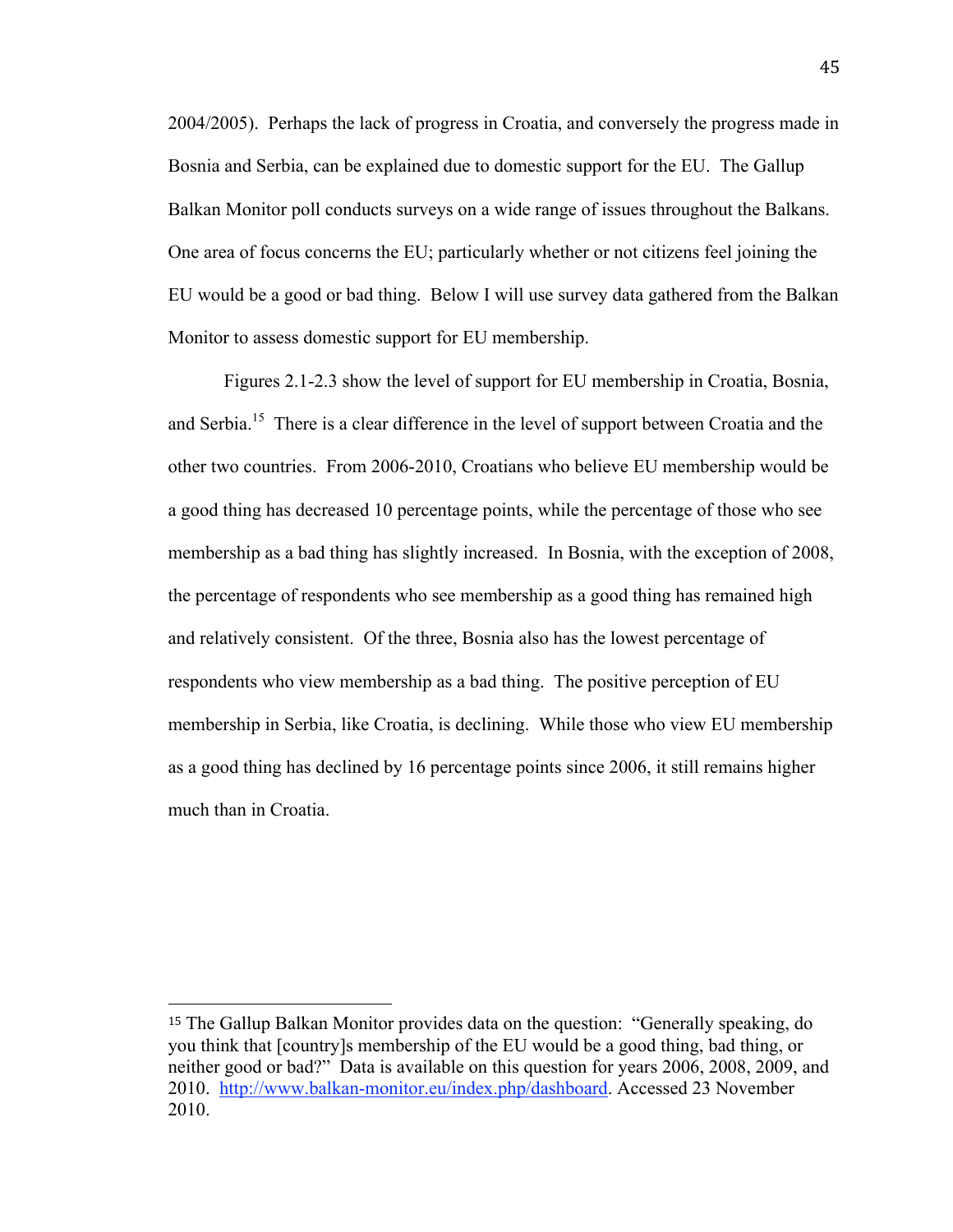Figure 2.1



Source: The Gallup Balkan Monitor. http://www.balkan-monitor.eu/index.php/dashboard.



Figure 2.2

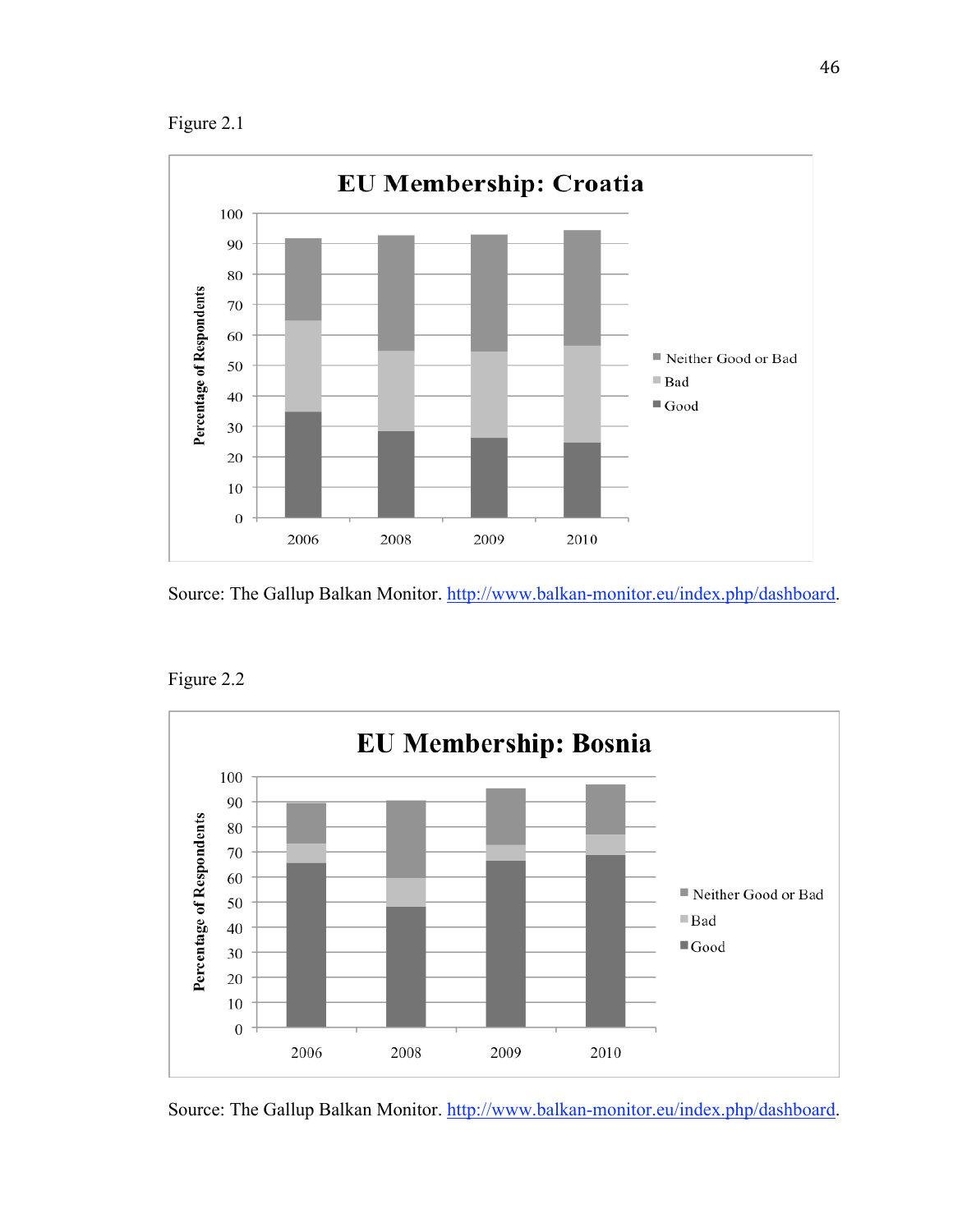Figure 2.3



Source: The Gallup Balkan Monitor. http://www.balkan-monitor.eu/index.php/dashboard.

The higher levels of support for EU membership in Bosnia and Serbia may help explain why we see greater progress to judicial reforms in those countries, and less in Croatia. Popular support for the EU encourages policy makers to move forward with reform measures that fulfill EU conditions for membership. Some make the case that institutional design is shaped by leaders operating in an environment of political uncertainty (Grzymala-Busse 2003; Magalhaes 1999; Frye 1997; Geddes 1997). Where there is healthy competition in the political arena, leaders (and potential leaders) will favor policies that are supported by the electorate. If there is strong support for the EU among citizens, leaders will respond by enacting policies that move the country toward EU membership. However, if citizens show little support for the EU, leaders may put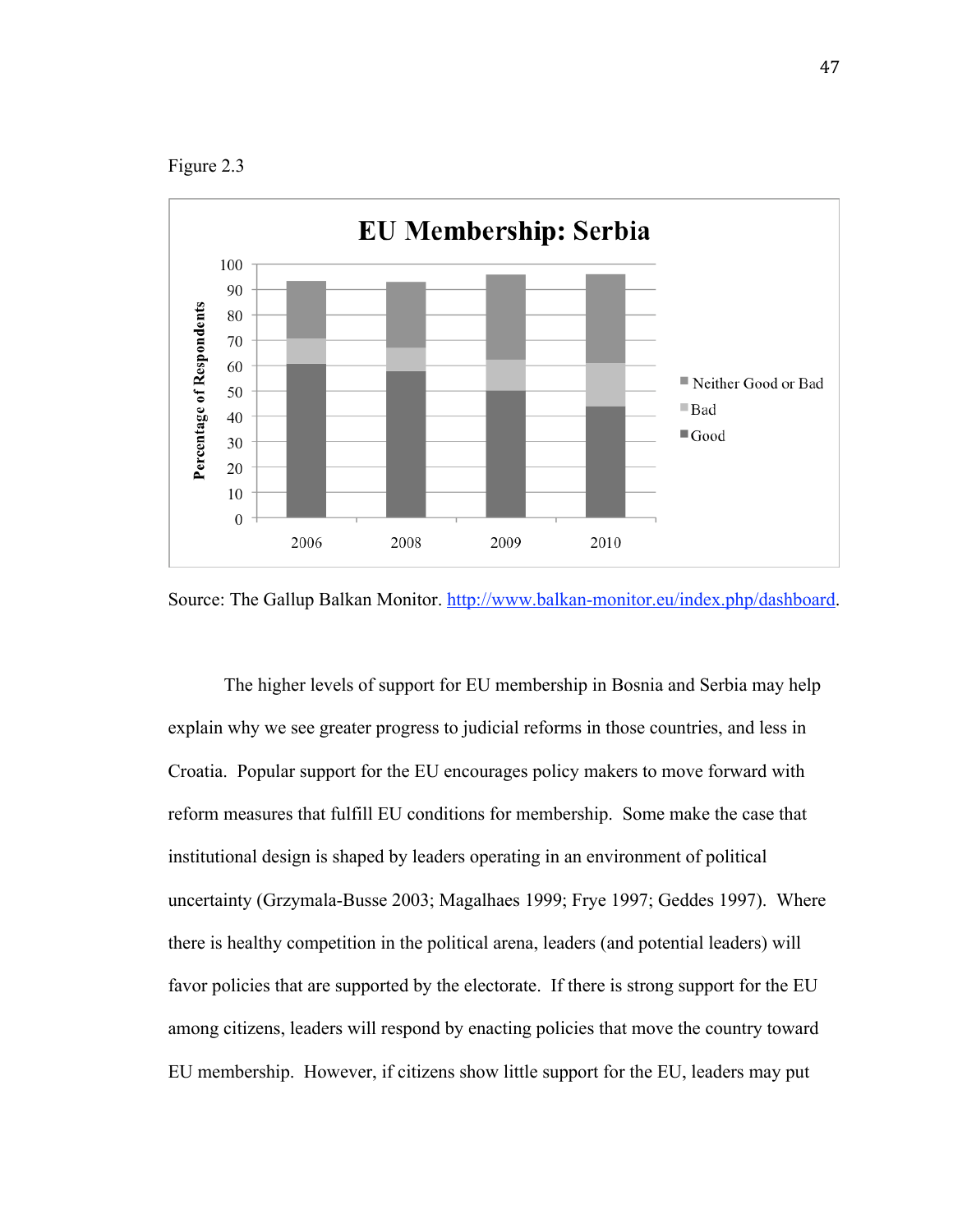reform recommendations on the back burner. While we cannot state definitively that domestic support for the EU drives reforms, this evidence seems to suggest that where domestic support for the EU is present, we see greater progress in judicial reform.

One final piece to look at is the perception of domestic judicial institutions. I have shown that support for the EU in Bosnia and Serbia is much higher than in Croatia. However, do domestic judicial institutions garner the same kinds of support? Interestingly, support for the domestic judicial system has declined recently across all countries. Below, Figure 3.1 shows the percentage of respondents who answered "a lot" or "some" to the question of whether they had trust/confidence in the domestic courts/judicial system.

Figure 3.1



Source: The Gallup Balkan Monitor. http://www.balkan-monitor.eu/index.php/dashboard. \*In 2008 respondents were asked how much trust they had in the domestic courts. \*\*In 2009/2010 respondents were asked how much confidence they had in the domestic judicial system.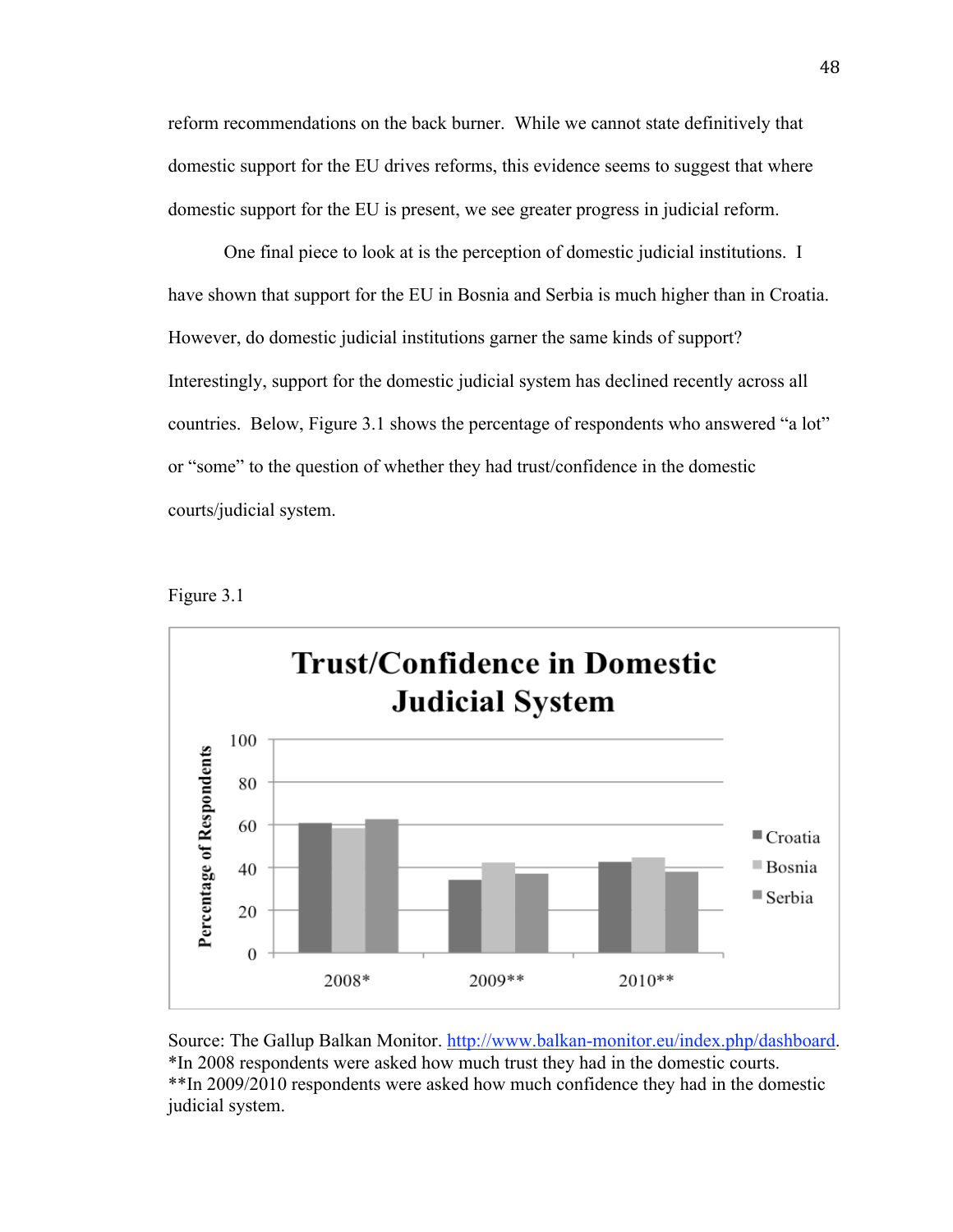It should be noted that the wording of the question changed from 2008 to 2009, which may account, in part, for the dramatic drop in positive attitudes towards these institutions. What is interesting is that all three countries hold similar attitudes towards domestic judicial institutions. Where support for EU accession is much different in Croatia than in Bosnia and Serbia, here there is some consistency. What does this mean for the fate of rule of law in the Balkans? Do reforms even matter if there is little trust in judicial institutions? This is a question that requires a more in depth analysis than can be provided here. However, another poll suggests that rule of law is important, and that citizens associate EU accession with its development. In 2010, the Balkan Monitor asked whether respondents thought rule of law would be strengthened as a result of EU accession sixty-six percent of Croatians, seventy-eight percent of Bosnians, and fifty-five percent of Serbians said yes.<sup>16</sup> This evidence suggests that rule of law is linked with EU accession in the minds of the region's citizens. If the EU accession process helps to bring about judicial reforms, there is hope that a stronger culture of rule of law will develop.

<sup>16</sup> Survey data from Balkan Monitor, http://www.balkanmonitor.eu/index.php/dashboard. Accessed 30 November 2010.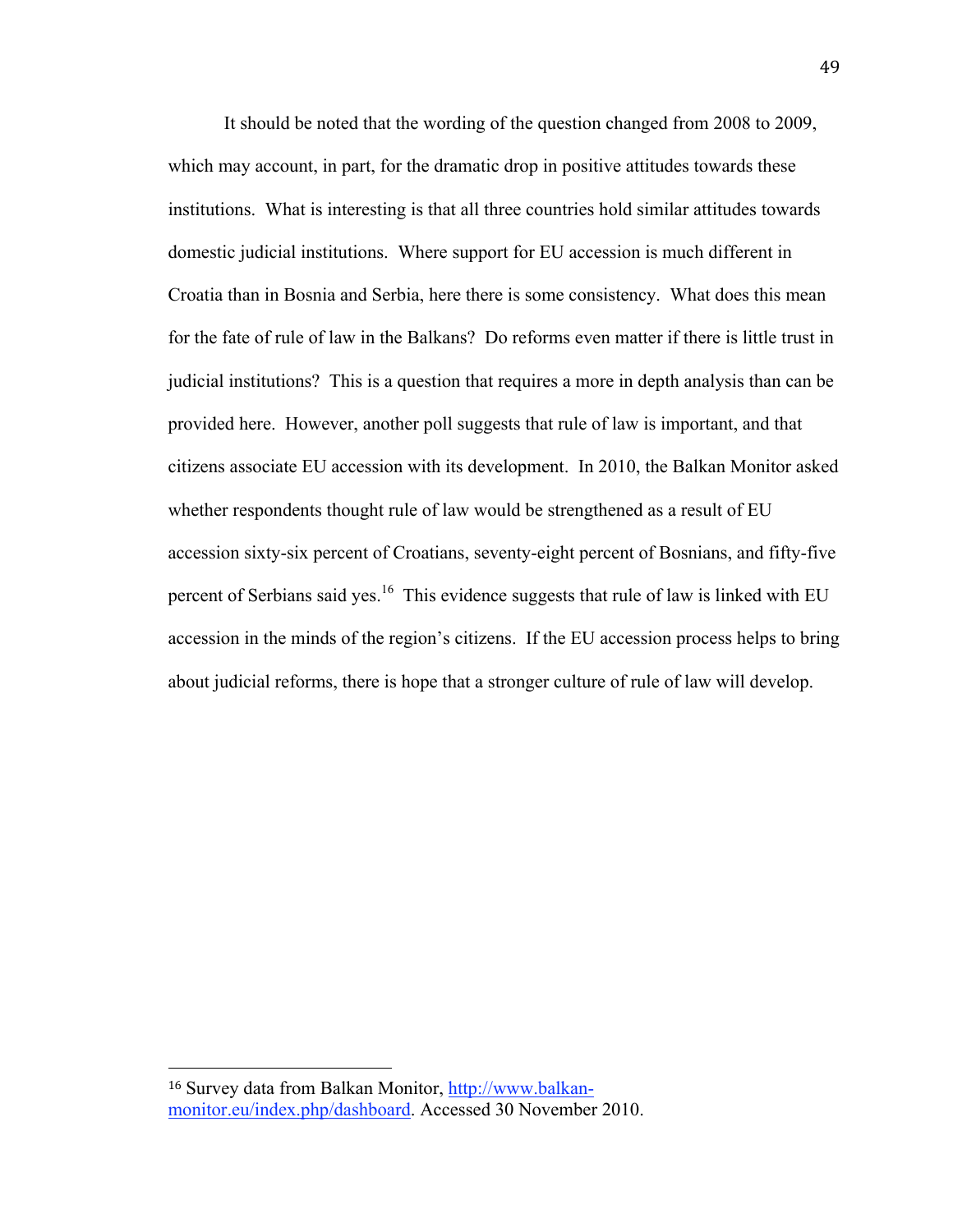#### CHAPTER 5

## Conclusion

The transition process in the Balkans brings with it a number of challenges. Not the least is the challenge to reform judicial institutions in a region trying to build rule of law where politicized courts and corrupt judges were once commonplace. Here I try to shed some light on the motivations for successful implementation of judicial reforms designed to enhance rule of law. Scholars had previously looked toward the EU accession process as a motivation for domestic institutional change in other Central and Eastern European states (Haughton 2007). This research shows that prior to the period when official negotiations for membership begin, states tend to make substantial changes to domestic institutions. Prospective member states must meet certain conditions before the negotiation process begins. Additionally, there is some evidence that there is a regional effect when negotiations begin in one country. However, there is little empirical work showing the impact of EU accession on domestic institutions in the Balkans.

The research here looks at the role of EU accession on the development of judicial institutions, which in turn will help develop rule of law in the Balkans. I measure the impact of the EU at the institutional level, looking at the judiciary. First I use data from Freedom House assessments of the judiciaries in Croatia, Bosnia, and Serbia to examine the impact of the EU on domestic reforms. These data are not only convenient because it available for years leading up to and following official negotiations in Croatia (currently the only state in the negotiation process), but also because it is consistent in what it measures across all states. Therefore, we should expect little bias from one country to the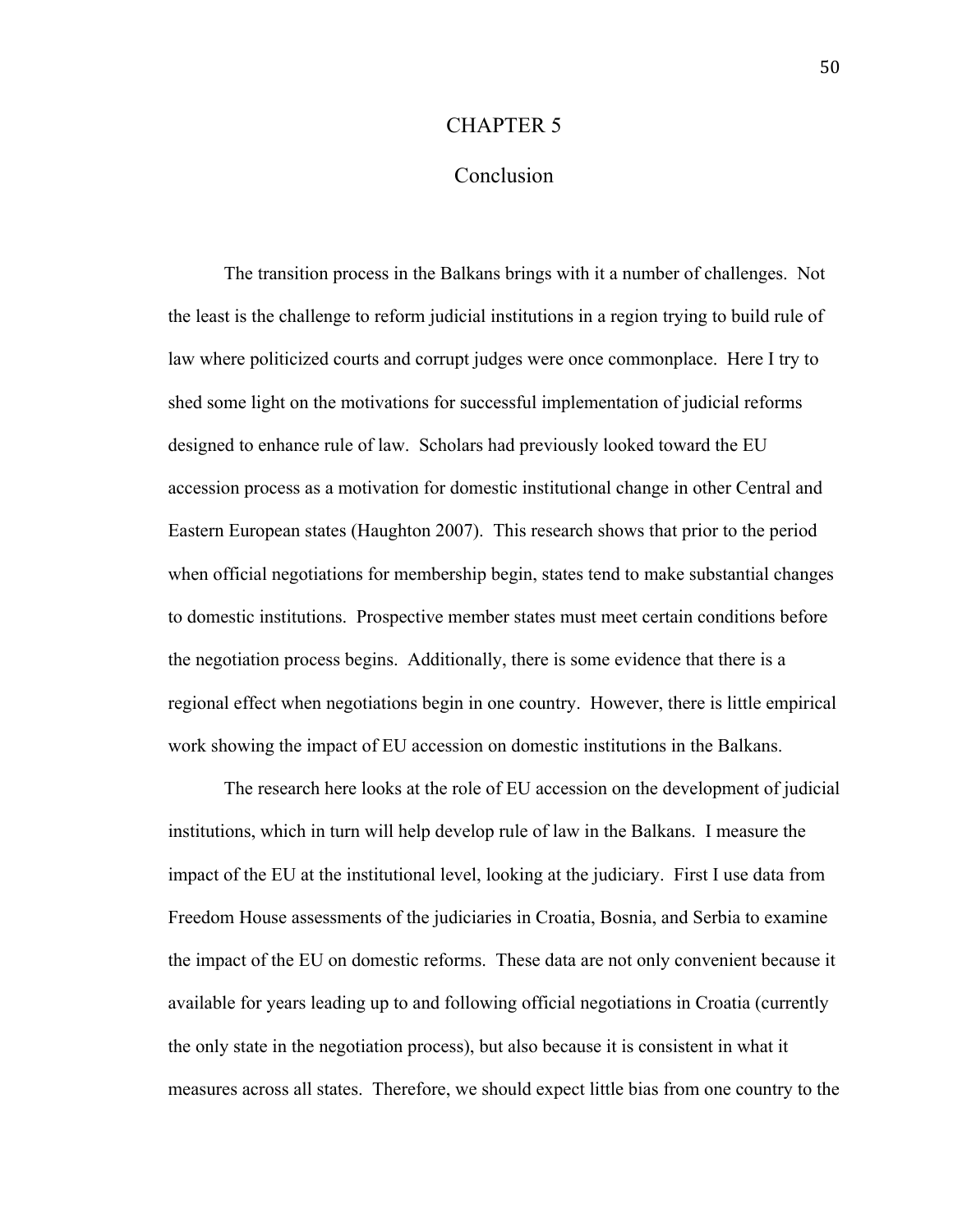next. What these data reveal is surprising, considering the previous literature on the EU's impact on domestic institutions. Where we would expect Croatia to show the most progress as it moves toward EU accession, there is evidence to the contrary.

However, in Bosnia and Serbia there is evidence in the data showing positive changes to their judicial systems. It is unclear if this is due to the drive toward EU membership or other factors. The European Commission's assessment of reforms only highlights those areas where progress was made, or where there is still work to be done. This is a limitation of this study. To determine whether or not it was the prospect of EU membership that truly initiated reforms, an examination of official statements by relevant actors would be helpful. Future research could look at statements made by political leaders and members of the judiciary. If these actors reference reform efforts as part of the larger goal of EU membership we would be able to clarify the connection between the two.

In the absence of this information, we may still be able to draw some connection between EU accession and judicial reforms. Looking at public opinion surveys, we see higher levels of support for EU membership in the two countries where there is evidence of reform progress. Bosnia and Serbia both show higher levels of support for EU membership. In Croatia, support for membership is quite low. This may not be surprising (given the evidence of reform progress), but it is telling. Where there are higher levels of domestic support for membership, we see more progress. Political leaders may be inclined to make institutional changes required for EU accession knowing the public supports the move toward membership. Again, this study falls short of making that connection explicit. Here it would also be helpful to look at statements made by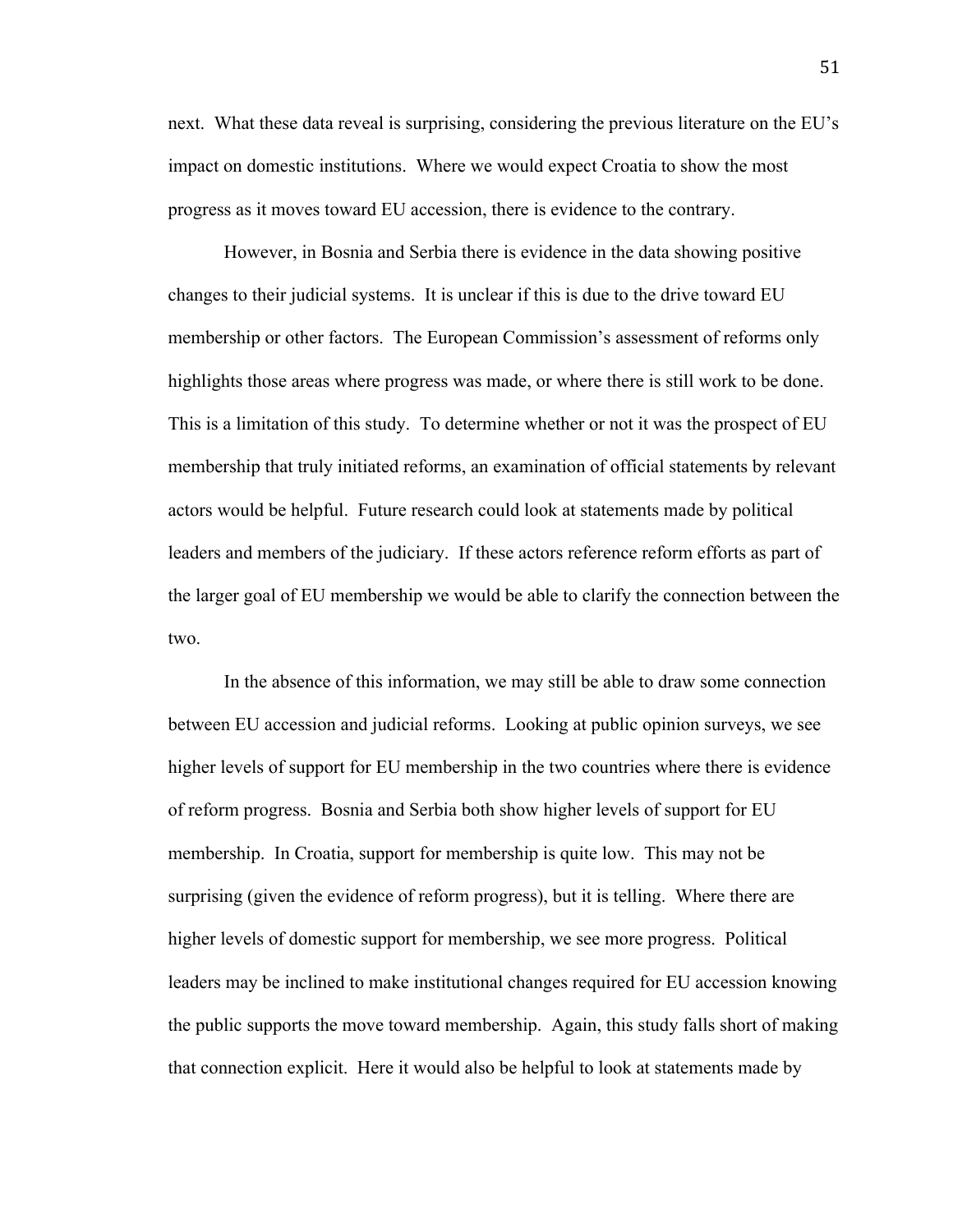political leaders or to look at party platforms. References linking institutional reforms to future aspirations of EU membership would support the connection I suggest here.

There are certainly other ways we could examine the development of rule of law in the Balkans. Membership to the European Union is not the only motivation to reform domestic institutions that impact rule of law. International aid has been flowing to this region for nearly two decades with the expectation that it will have a positive impact on rule of law. The OECD, for example, has dispersed more than \$381 million to Croatia, Bosnia, and Serbia since 2002 to fund legal and judicial development projects.<sup>17</sup> It is not only the EU that has a stake in developing rule of law in the region.

Looking at the other side of the question, rule of law does not only develop through the judiciary. Playing a critical role are governments, military, and police. Constitutional reforms that enhance accountability and transparency are important for strengthening rule of law, emphasizing equality before the law rather than impunity for elites. Military and police institutions are critical for maintaining peace in post-conflict areas. Reforms to these institutions that emphasize protection of all citizens are necessary to develop a culture of rule of law.

While this study focuses narrowly on how the EU impacts judicial systems in Croatia, Bosnia, and Serbia, it does begin to inform us how rule of law develops in postconflict societies. Its applicability reaches beyond states with aspirations of EU membership. The concept of incentives and conditionality from the international

<sup>17</sup> Since 2002, the breakdown of OECD support for legal and judicial development: Croatia - \$19.36 million, Bosnia - \$134.29 million, Serbia - \$228.02 million. www.stats.oecd.qwids. Query: Recipient(s) - Bosnia-Herzegovina, Croatia, Serbia; Flow(s) - ODA; Flow Type(s) - Disbursement; Type of Aid - All Types; Sector(s) - Legal and Judicial Development; Amount - Current Prices (USD millions). Accessed 7 November 2010.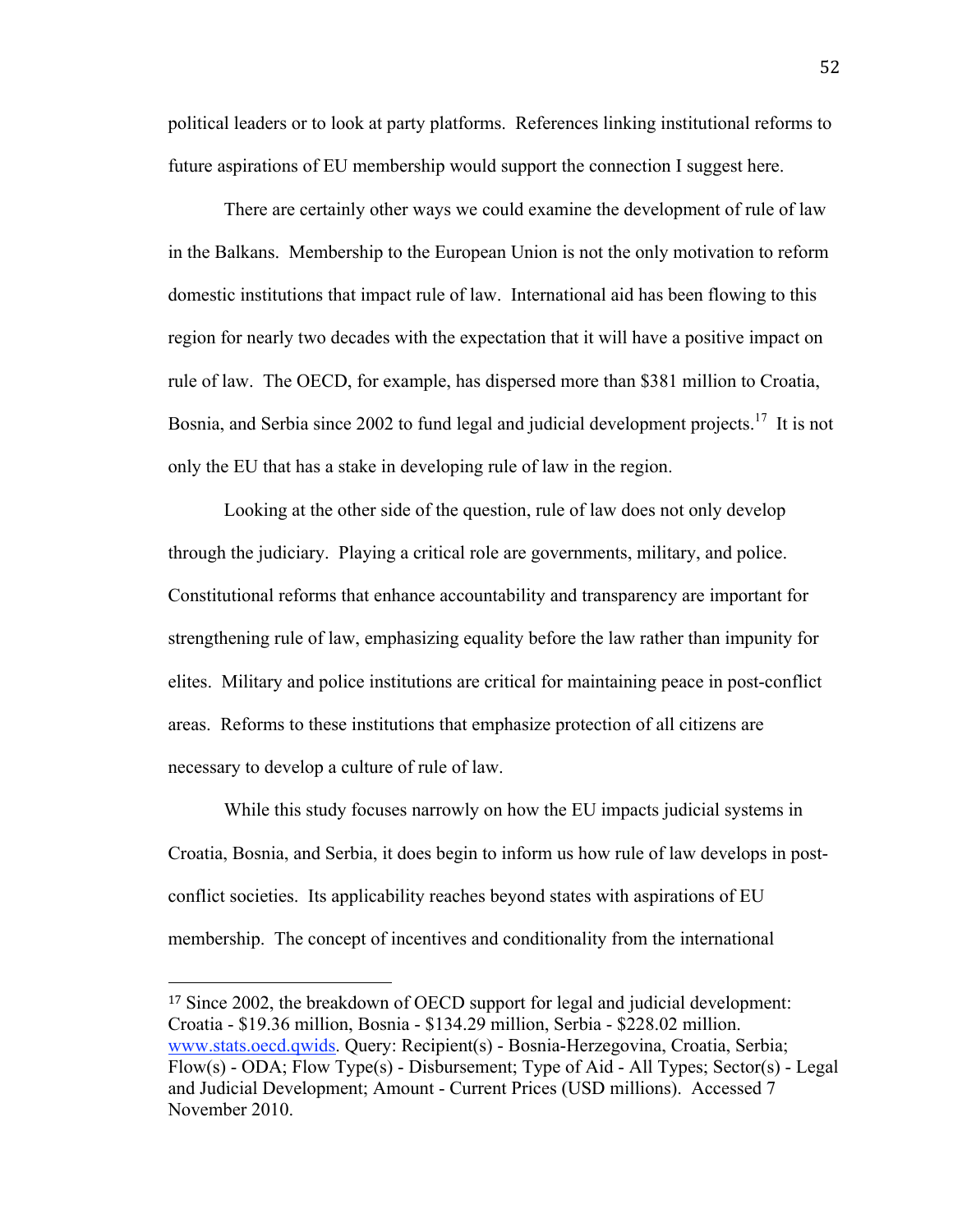community can be applied to other countries. With the US involvement in Iraq and Afghanistan, we may be able to apply some lessons learned from the Balkans. While providing incentives for and conditions on domestic reforms, the efforts of the international community may have little impact, unless they are accompanied by domestic support for the international actors and institutions making the requests for change.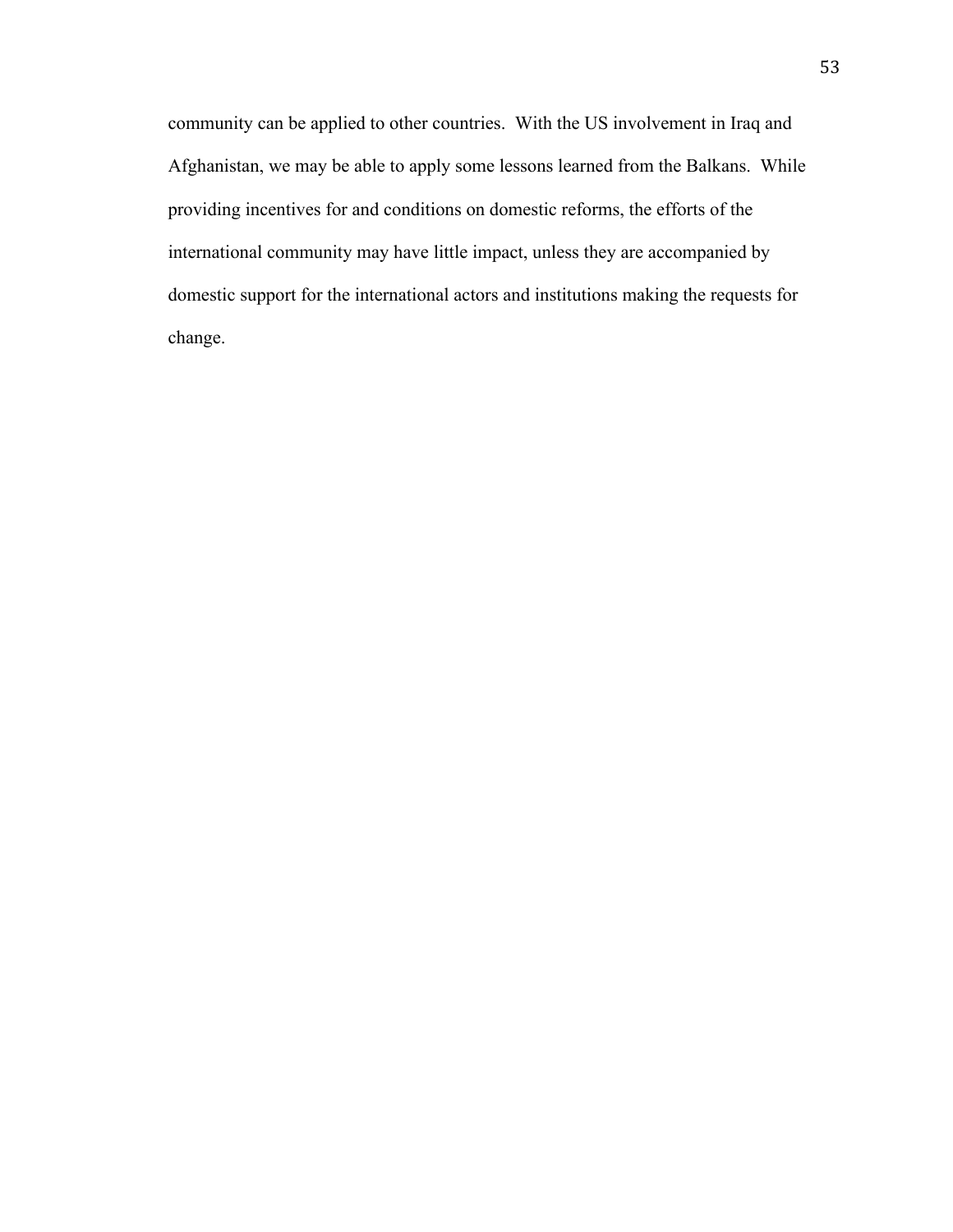#### BIBLIOGRAPHY

- Akhavan, Payam. 1998. "Justice in The Hague, Peace in the former Yugoslavia?" *Human Rights Quarterly* 20:737-816.
- Akhavan, Payam. 2001. "Beyond Impunity: Can International Criminal Justice Prevent Future Atrocities?" *The American Journal of International Law* 95:7-31.
- Anastasakis, Othon and Dimitar Bechev. 2003. "EU Conditionality in South East Europe: Bringing Commitment to the Process. Working paper for "South East European Studies Programme," St. Antony's College, University of Oxford.
- Alvarez, Jose E. 1999. "Crimes of States/Crimes of Hate: Lessons from Rwanda." *Yale Journal of International Law* 24:365-385.
- Baldwin, David A. 1999. "The Sanctions Debate and the Logic of Choice." *International Security* 24:80-107.
- Baldwin, Richard E., Joseph F. Francois, and Richard Portes. 1997. "The Costs and Benefits of Eastern Enlargement: The Impact of the EU and Central Europe." *Economic Policy* 24:125-176.
- Barria, Lilian and Steven D. Roper. 2008. "Judicial Capacity Building in Bosnia and Herzegovina: Understanding Legal Reform beyond the Completion Strategy of the ICTY." *Human Rights Review* 9:317-330.
- Bass, Gary Jonathan. 2000. *Stay the Hand of Vengeance: The Politics of War Crimes Tribunals*. Princeton, NJ: Princeton University Press.
- Call, Charles T. 2007. *Constructing Justice and Security after War*. Washington, D.C.: United States Institute of Peace Press.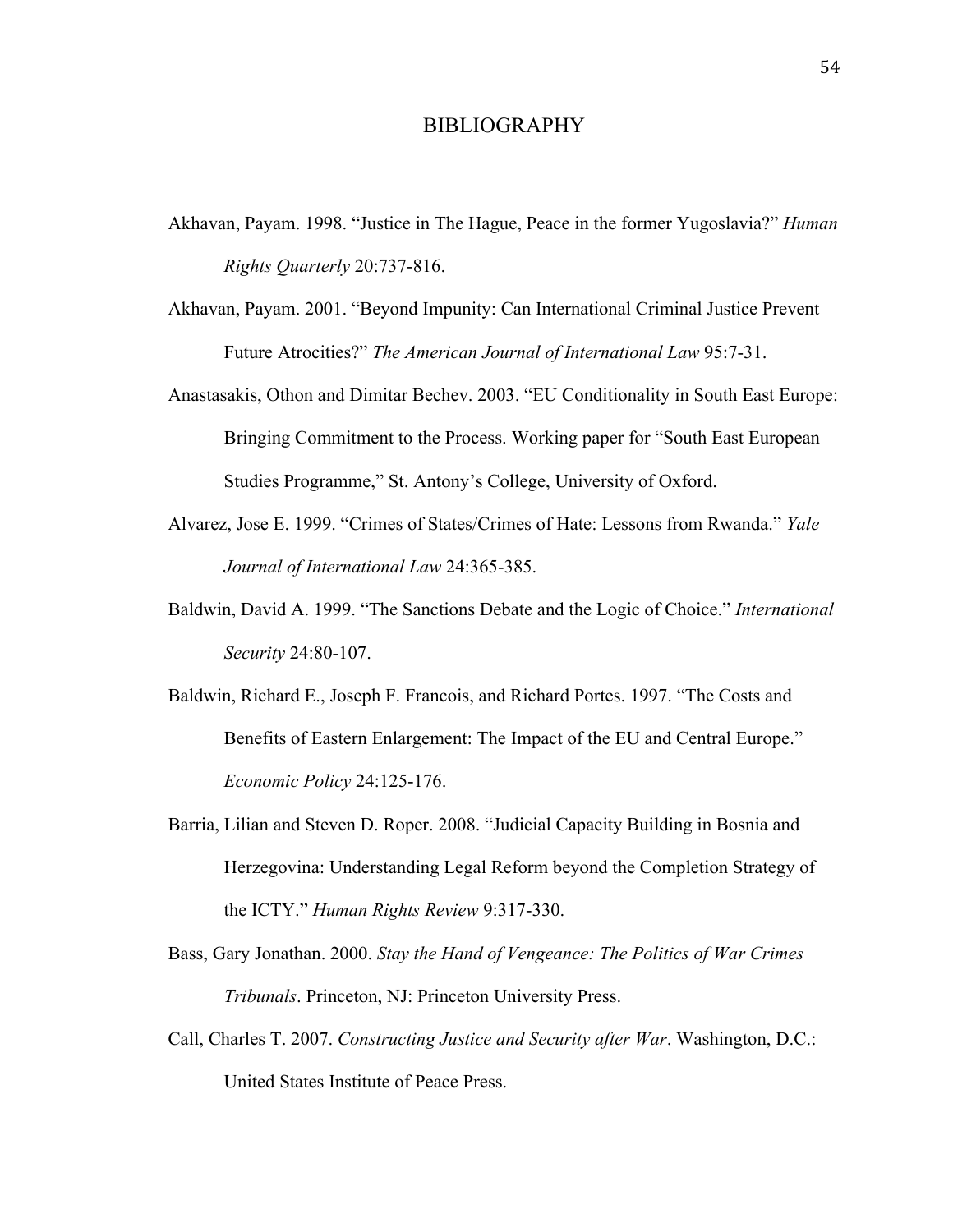Carothers, Thomas. 1998. "The Rule of Law Revival." *Foreign Affairs* 77:95-106.

- Chavez, Rebecca Bill. 2004. *The Rule of Law in Nascent Democracies: Judicial Politics in Argentina*. Stanford, CA: Stanford University Press.
- Clark, Janine Natalya. 2010. "Transitional Justice in Bosnia: The International Criminal Tribunal for the Former Yugoslavia." in *The Development of Institutions of Human Rights: A Comparative Study*. Lilian A. Barria and Steven D. Roper, eds. New York: Palgrave Macmillan.
- Diamond, Larry. 1999. *Developing Democracy: Toward Consolidation*. Baltimore: Johns Hopkins University Press.
- Diamond, Larry and Leonardo Morlino. 2004. "The Quality of Democracy: An Overview." *Journal of Democracy* 15:20-31.
- Doyle, Michael and Nicholas Sambanis. 2000. "International Peacebuilding: A Theoretical and Quantitative Analysis." *American Political Science Review* 94:779-801.

Dworkin, Ronald. 1987. *A Matter of Principle*. London: Harvard University Press.

- Ellis, Mark. "Strengthening Democracy: The Rule of Law and Institution Building." Paper presented at "InterAction: Strengthening African Democracy." Abuja, Nigeria, 22-25 November 2004.
- European Council. 2003. "2518<sup>th</sup> Council Meeting: External Relations." Luxembourg, 16 June 2003.
- European Commission. 2009a.
- European Commission. 2009b.
- European Commission. 2009c.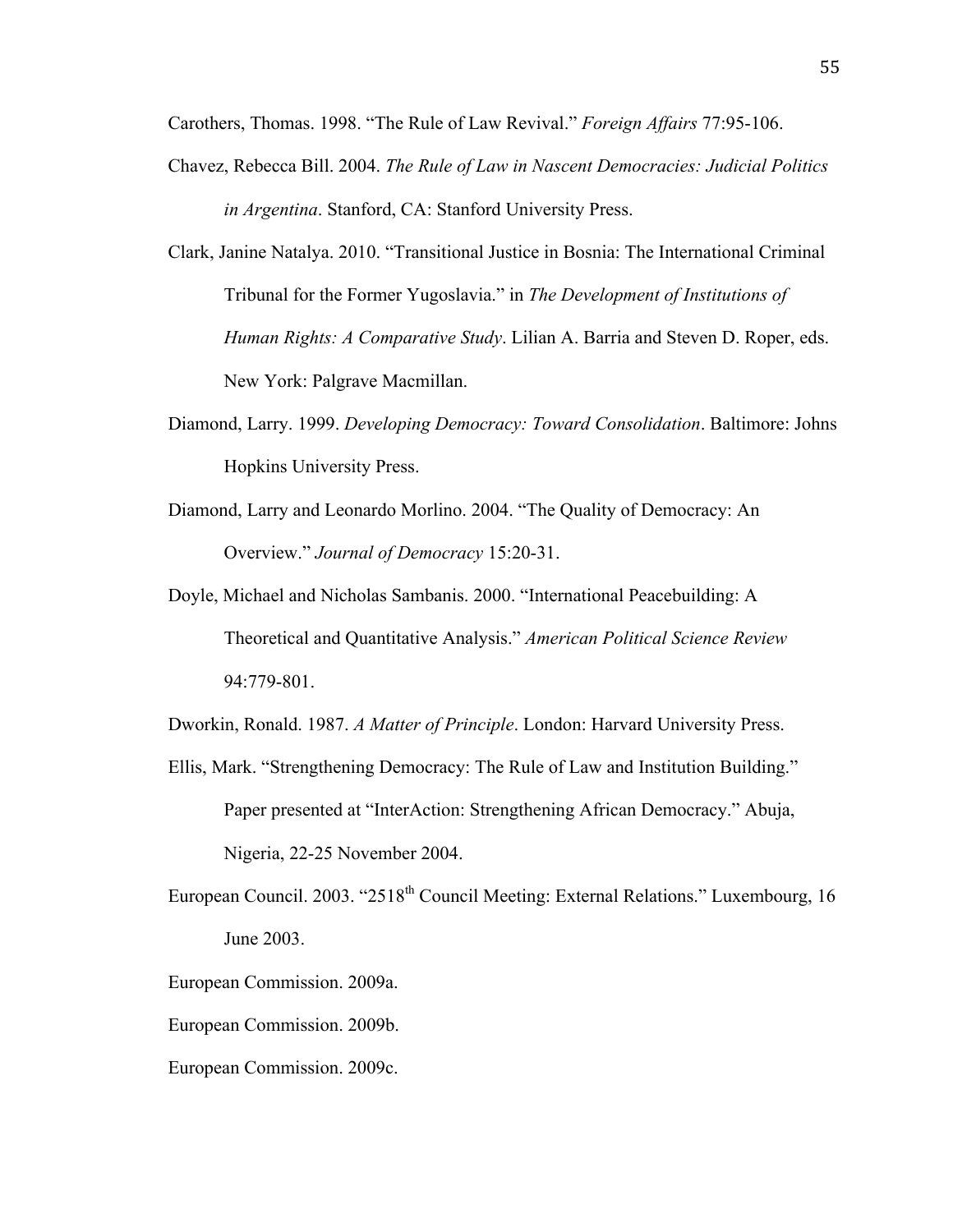- Fiss, O. 1993. "The Limits of Judicial Independence." *University of Miami Inter-American Law Review* 25:57-76.
- Fletcher, Laurel E. and Harvey Weinstein. 2000. "Justice, Accountability and Social Reconstruction: An Interview Study of Bosnian Judges and Prosecutors." *Berkeley Journal of International Law* 18:102-164.

Fletcher, Laurel E. and Harvey Weinstein. 2002. "Violence and Social Repair: Rethinking the Contribution of Justice to Reconciliation." *Human Rights Quarterly* 24:573-639.

- Fletcher, Laurel E., Harvey M. Weinstein and Jamie Rowen. 2009. "Context, Timing and the Dynamics of Transitional Justice: A Historical Perspective." *Human Rights Quarterly* 31:163-330.
- Freedom House. 2010. *Nations in Transit 2010: Democratization from Central Europe to Eurasia*. New York: Rowman and Littlefield Publishers.
- Frye, T. 1997. "A Politics of Institutional Choice: Post-Communist Presidencies." *Comparative Political Studies* 30:523-552.
- Geddes, Barbara. 1997. *The Politician's Dilemma*. Berkeley: University of California Press.
- Goldstone, Richard. 1996. "Justice as a Tool for Peacemaking: Truth Commission and International Criminal Tribunals." *New York University Journal of International Law and Politics* 28:485-503.
- Goldstone, Richard. 2002. "Prosecuting Rape as a War Crime." *Case Western Reserve Journal of International Law* 34:277-285.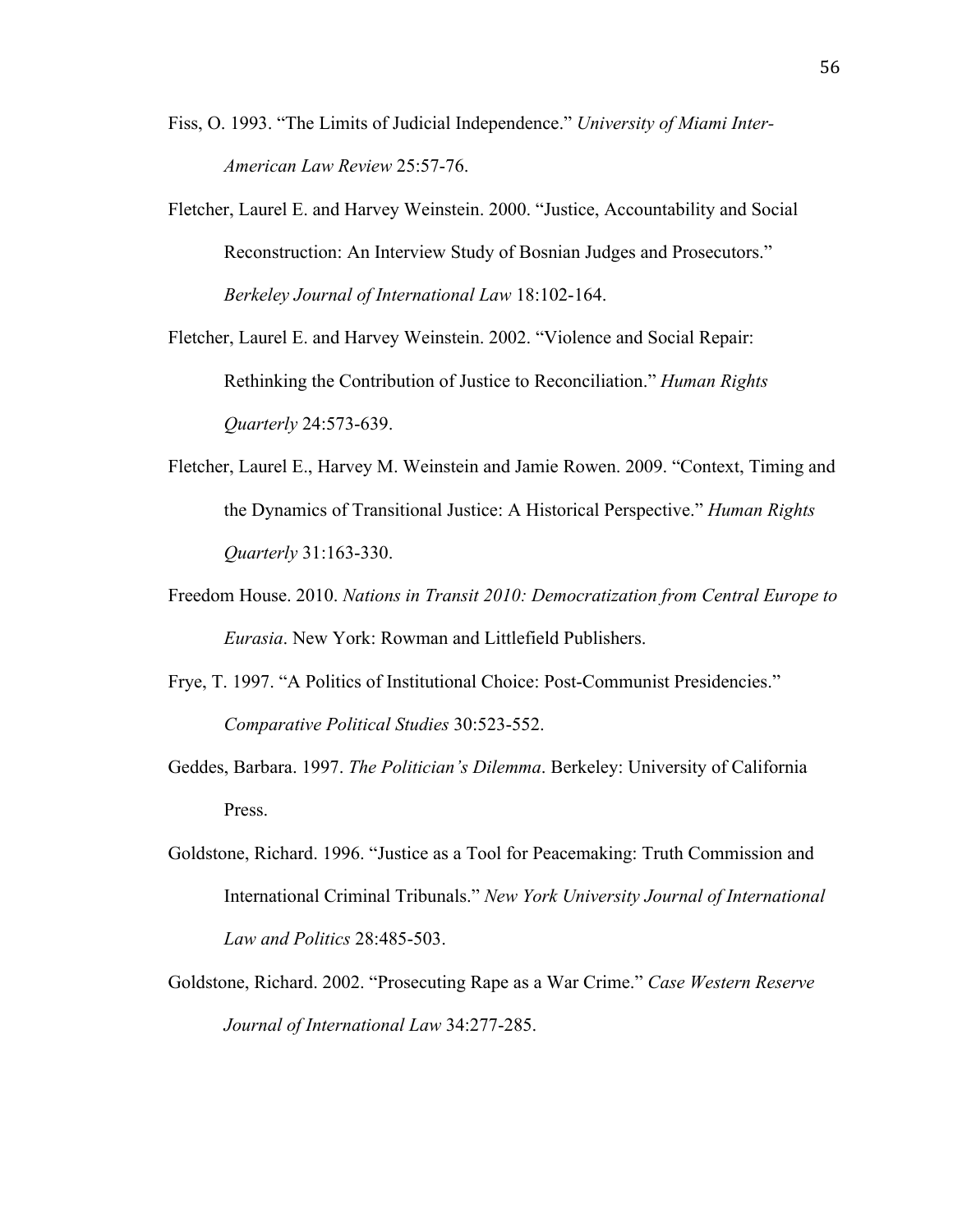- Grabbe, Heather. 2001. *Profiting from EU Enlargement*. London: Centre for European Reform.
- Grzymala-Busse, Anna. 2003. "Political Competition and Politicization of the State in East Central Europe." *Comparative Political Studies* 36:1123-1147.
- Haughton, Tim. 2007. "When Does the EU Make a Difference? Conditionality and the Accession Process in Central and Eastern Europe." *Political Studies Review* 5:233-246.
- Heydebrand, Wolf V. 1995. "The Dynamics of Legal Change in Eastern Europe." *Studies in Law, Politics and Society* 15:263-313.
- Hoffmann, Stanley and Robert O. Keohane. 1993. "Conclusions: Structure, Strategy, and Institutional Roles." in *After the Cold War: International Institutions and States Strategies in Europe, 1989-91*. Robert O. Keohane, Joseph S. Nye, and Stanley Hoffman, eds. Cambridge, MA: Harvard University Press.
- Howard, A.E.. 2001. "Judicial Independence in Post-Communist Central and Eastern Europe." in *Judicial Independence in the Age of Democracy: Critical Perspectives from around the World*. P.H. Russell and D.M. O'Brien, eds. Charlottesville, VA: University of Virginia Press.
- Hughes, James, Gwendolyn Sasse, and Claire Gordon. 2004. *Europeanization and Regionalization in the EU's Enlargement to Central and Eastern Europe: The Myth of Conditionality*. Basingstoke: Palgrave MacMillan.
- Human Rights Watch. 2004. "Justice at Risk: War Crimes Trials in Croatia, Bosnia and Herzegovina, and Serbia and Montenegro.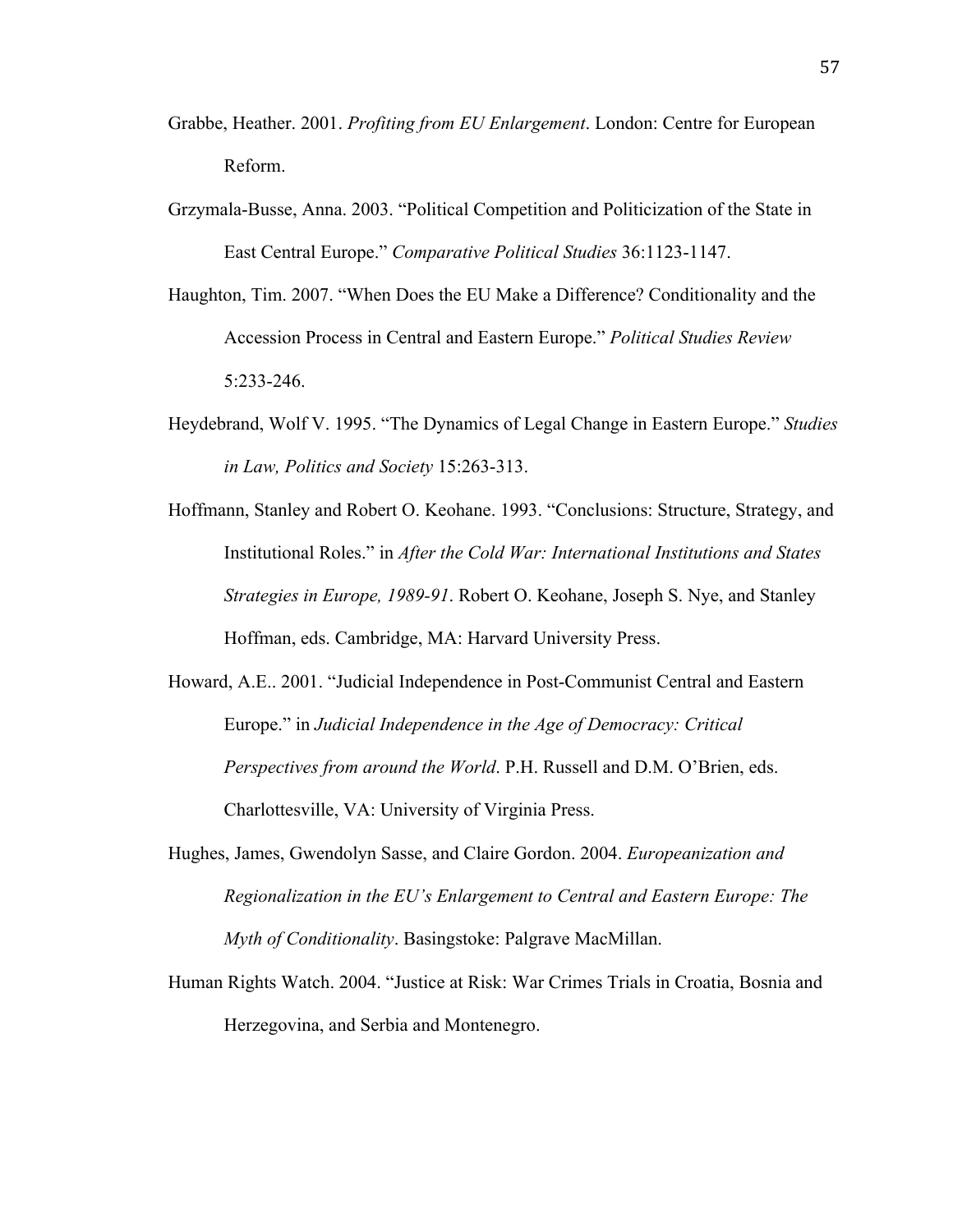http://www.hrw.org/en/reports/2004/10/13/justice-risk. Accessed 30

December 2009.

- Hurwitz, Agnes, ed. 2008. *Civil War and the Rule of Law*. Boulder, CO: Lynne Rienner Publishers.
- Hutchinson, Allan and Patrick Monahan, eds. 1987. *The Rule of Law: Ideal or Ideology?* Toronto: Carswell.
- Kelley, Judith. 2006. *Ethnic Politics in Europe: The Power of Norms and Incentives*. Princeton and Oxford: Princeton University Press.
- Kerr, Rachel. 2005. "The Road from Dayton to Brussels? The International Criminal Tribunal for the Former Yugoslavia and the Politics of War Crimes in Bosnia." *European Security* 14:319-337.
- King, L.J. 1984. "Minimum Standards of Judicial Independence." *Australian Law Journal* 58:340.
- Knaus, Gerhard and Felix Martin. 2003. "Travails of the European Raj." *Journal of Democracy* 14:60-74.
- Kritz, Neil J. 1996. "Coming to Terms with Atrocities: A Review of Accountability Mechanisms for Mass Violations of Human Rights." *Law and Contemporary Problems* 59:127-152.
- Larkins, C. 1996. "Judicial Independence and Democratization: A Theoretical and Conceptual Analysis." *American Journal of Comparative Law* 44:605-626.
- Linz, Juan and Alfred Stepan. 1996a. "Toward Consolidated Democracies." *Journal of Democracy* 7:14-33.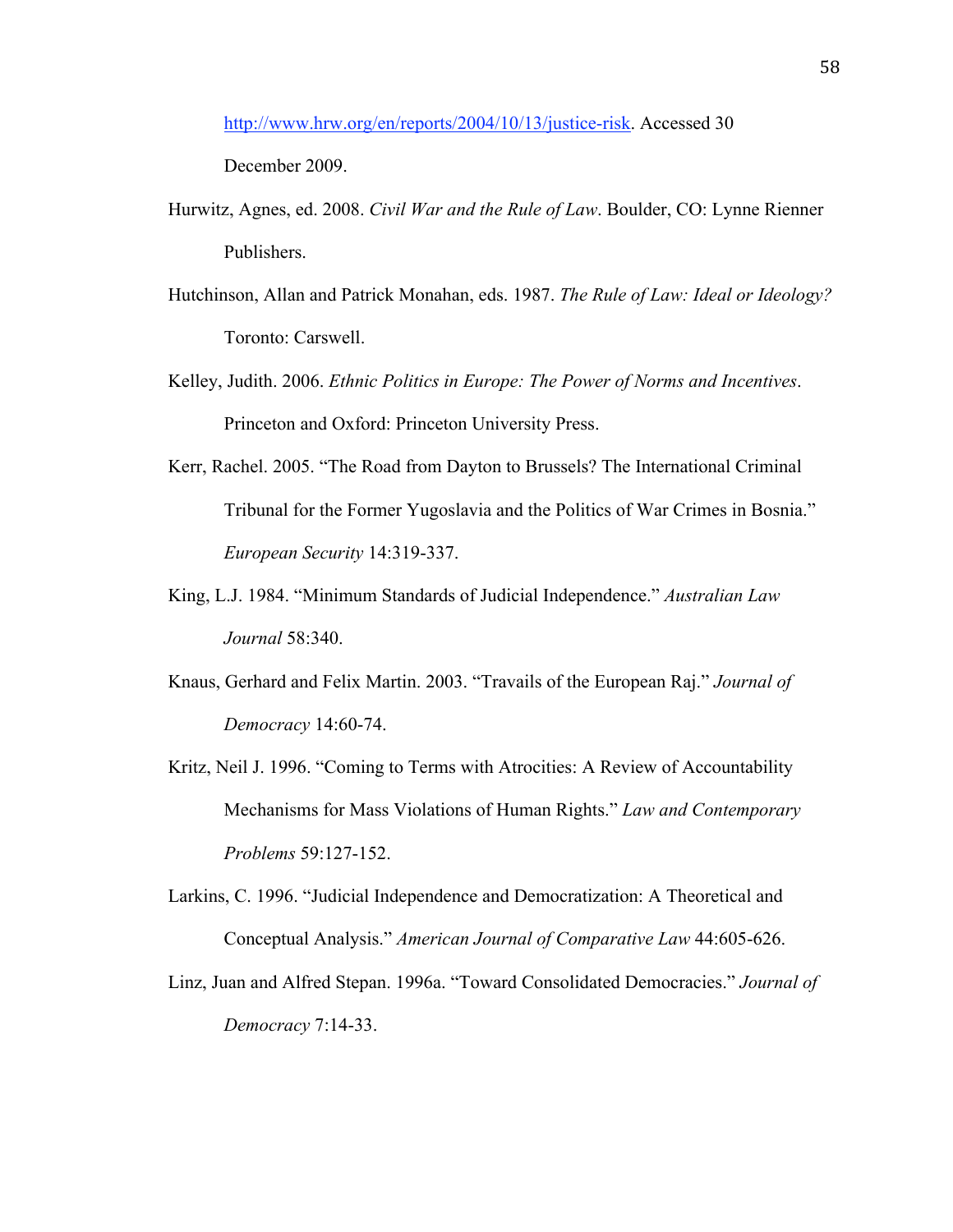- Linz, Juan and Alfred Stepan. 1996b. *Problems of Democratic Transition and Consolidation: Southern Europe, South America, and Post-Communist Europe*. Baltimore: Johns Hopkins University Press.
- Lowry, Ryan M. and Patrice C. McMahon. 2010. "Home Court Advantage?: Domestic Trials and Transitional Justice in Bosnia-Herzegovina." in *The Development of Institutions of Human Rights: A Comparative Study*. Lilian A. Barria and Steven D. Roper, eds. New York: Palgrave Macmillan.
- Magalhaes, Pedro C. 1999. "The Politics of Judicial Reform in Eastern Europe." *Comparative Politics* 32:43-62.
- Malova, Darina and Tim Haughton. 2002. "Making Institutions in Central and Eastern Europe and the Impact of Europe." *West European Politics* 24:101-120.
- Mani, Rama. 2002. *Beyond Retribution: Seeking Justice in the Shadows of War*. Cambridge: Polity.
- Mani, Rama. 2008. "Exploring the Rule of Law in Theory and Practice." In *Civil War and the Rule of Law*. Agnes Hurwitz, ed. Boulder, CO: Lynne Rienner Publishers.
- McMahon, Patrice C. 2004/2005. "Rebuilding Bosnia: A Model to Emulate or to Avoid?" *Political Science Quarterly* 119:569-593.
- McMahon, Patrice C. and David P. Forsythe. 2008. "The ICTY's Impact on Serbia: Judicial Romanticism meets Network Politics." *Human Rights Quarterly* 30:412- 435.
- Meernik, James. 2005. "Justice and Peace? How the International Criminal Tribunal AffectsSocietal Peace in Bosnia." *Journal of Peace Research* 42:271-289.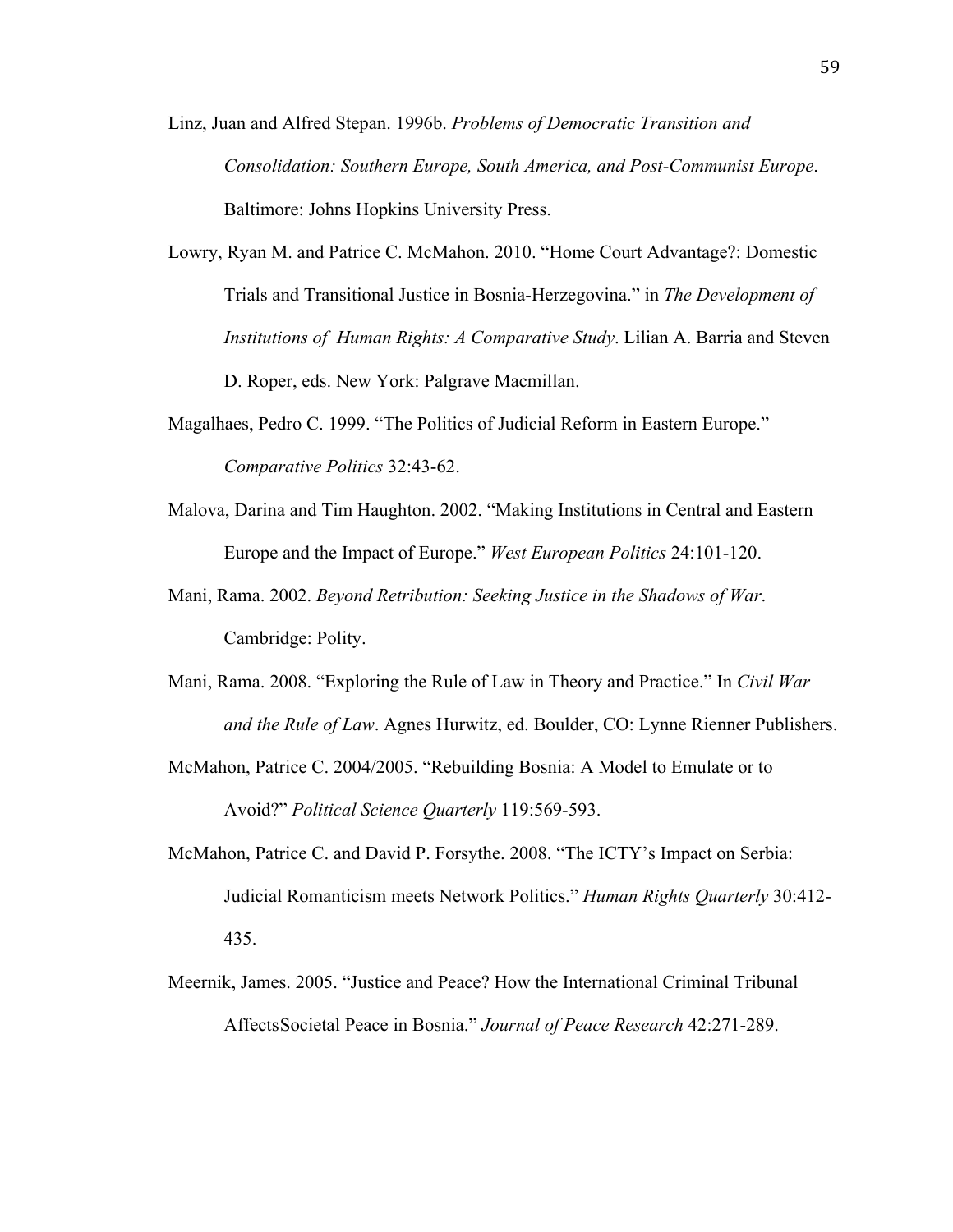- Moe, Terry. 1990. "The Politics of Structural Choice: Toward a Theory of Public Bureaucracy." In *Organization Theory: From Chester Barnard to the Present and Beyond*. Oliver E. Williamson, ed. Oxford: Oxford University Press.
- Murrell, Peter. 1996. "How Far Has the Transition Progressed?" *Journal of Economic Perspectives* 10:25-44.
- O'Donnell, Guillermo A. "Why the Rule of Law Matters." *Journal of Democracy* 15:32- 46.
- Olsen, Johan P. 2002. "The Many Faces of Europeanization." *Journal of Common Market Studies* 40:921-952.
- Peskin, Victor. 2008. *International Justice in Rwanda and the Balkans: Virtual Trials and theStruggle for State Cooperation*. New York: Cambridge University Press.
- Ramseyer, J.M. 1994. "The Puzzling (In)dependence of Courts: A Comparative Approach." *Journal of Legal Studies* 23:721-747.
- Reitz, John. 1997. "Progress in Building Institutions for the Rule of Law." in *Democratic Theory and Post-Communist Change.* Robert D. Grey, ed. Upper Saddle River: Prentice Hall.
- Rose, Richard, William Mishler, and Christian Haerpfer. 1998. *Democracy and Its Alternatives: Understanding Post-Communist Societies*. Baltimore: Johns Hopkins University Press.
- Schimmelfennig, Frank and Ulrich Sedelmeier, eds. 2005. *The Europeanization of Central and Eastern Europe*. Ithaca, NY: Cornell University Press.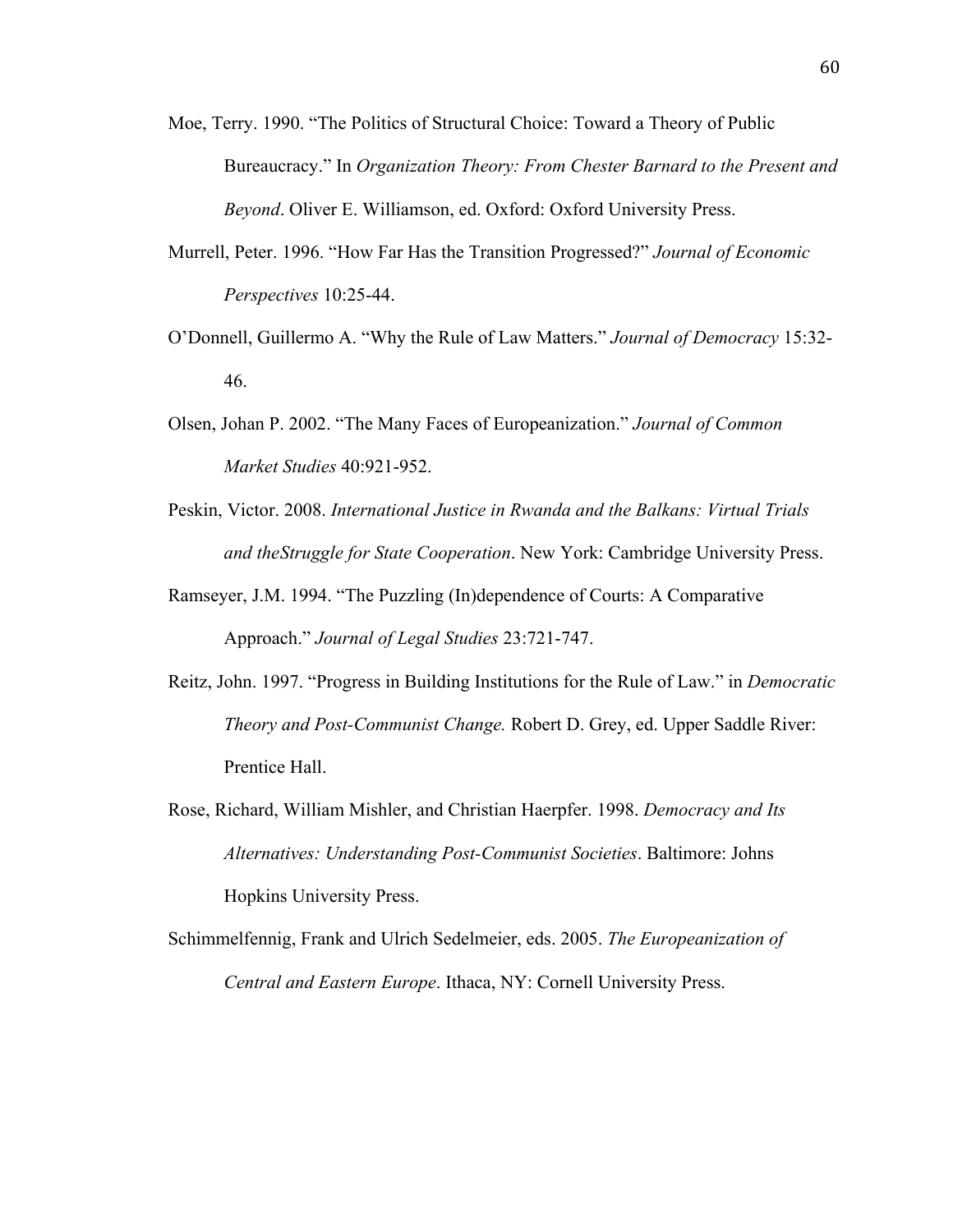- Schmitter, Philippe and Imco Brouwer. 1999. "Conceptualizing, Researching and Evaluating Democracy Promotion and Protection." European University Institute Working Paper, SPS No. 99/9.
- Shapiro, Martin M. 1986. *Courts: A Comparative and Political Analysis*. Chicago: University of Chicago Press.

Stabilisation and Association Agreement. 2008. "Stabilisation and Association Agreement Between the European Communities and Their Member States of the One Part, and the Republic of Serbia, of the Other Part." http://ec.europa.eu/enlargement/potential-candidates/serbia/relation/index\_en.htm.

Accessed 30 November 2010.

- Thomas, Oskar N.T., James Ron and Roland Paris. 2008. "The Effects of Transitional Justice Mechanisms: A Summary of Empirical Research Findings and Implications for Analysts and Practitioners." Working Paper, Centre for International Policy Studies, University of Ottawa.
- Tolbert, David. 2002. "The International Criminal Tribunal for the Former Yugoslavia: Unforeseen Successes and Foreseeable Shortcomings." *The Fletcher Forum of World Affairs* 26:5-17.
- United Nations. 1993. "Security Council Resolution 827." U.N. Doc. S/RES/827.
- United Nations. 2004. "The rule of law and transitional justice in conflict and postconflict societies." U.N. Doc. S/2004/616.
- United Nations. 2010. "Letter dated 1 November 2010 from the President of the International Tribunal for the Prosecution of Persons Responsible for Serious Violations of International Humanitarian Law Committed in the Territory of the